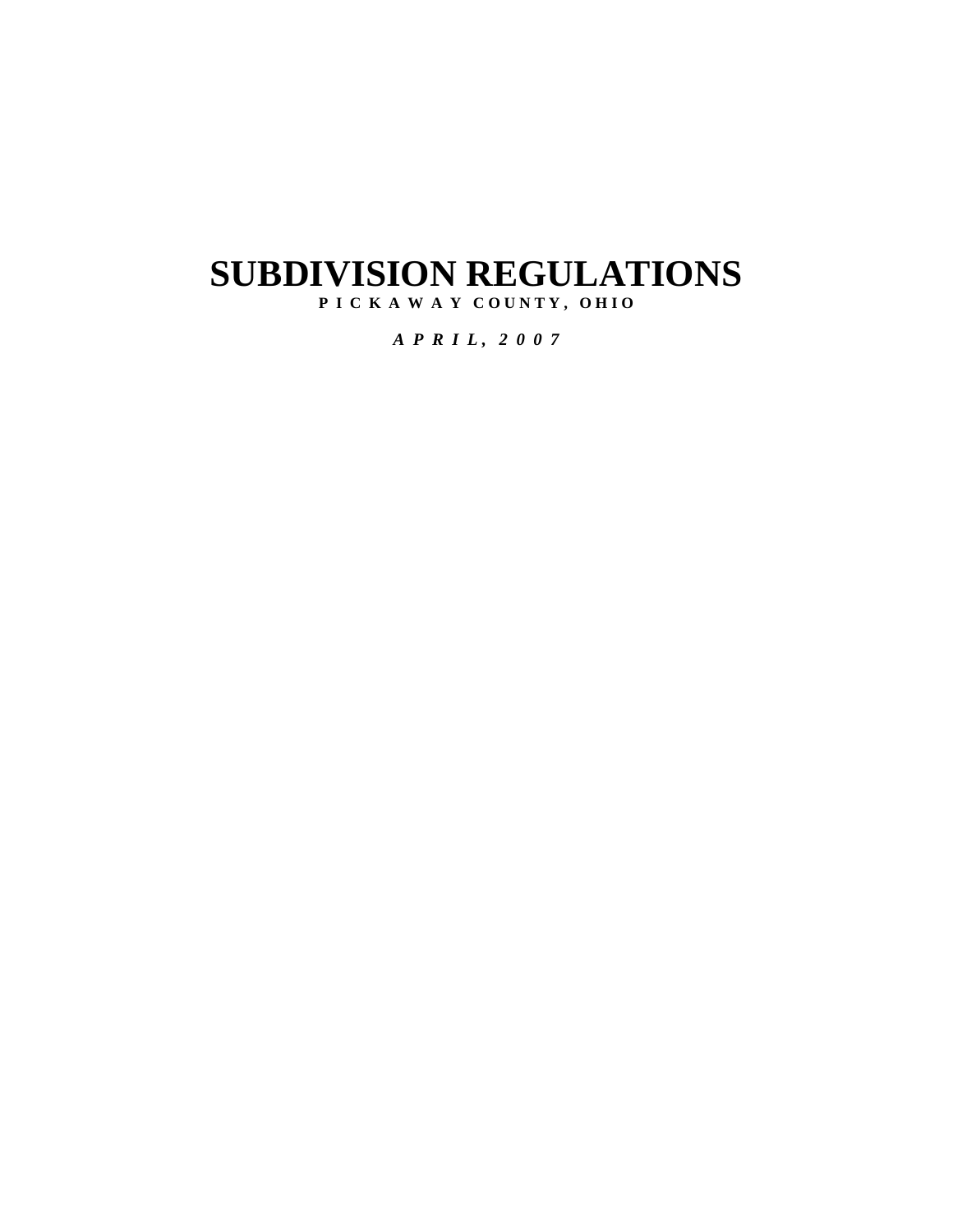## **SUBDIVISION REGULATIONS**

**P I C K A W A Y C O U N T Y , O H I O** 

### **TABLE OF CONTENTS**

| <b>Article I</b>    |                                                   |
|---------------------|---------------------------------------------------|
| Article II          |                                                   |
| Article III         |                                                   |
| <b>Article IV</b>   | <b>MINOR SUBDIVISIONS AND LARGE LOT DIVISIONS</b> |
| <b>Article V</b>    |                                                   |
| Article VI          |                                                   |
| Article VII         |                                                   |
| <b>Article VIII</b> | <b>OBLIGATIONS OF OWNER/DEVELOPER AND COUNTY</b>  |
| Article IX          | <b>MINIMUM DESIGN STANDARDS AND REQUIREMENTS</b>  |
| Article X           |                                                   |
| Article XI          |                                                   |
| <b>Article XII</b>  |                                                   |

**APPENDIX A- Certification for Exemption of Parcels to be Used Only for Agricultural or Personal Recreational Purposes** 

**APPENDIX B- Additional Local Resource Documents**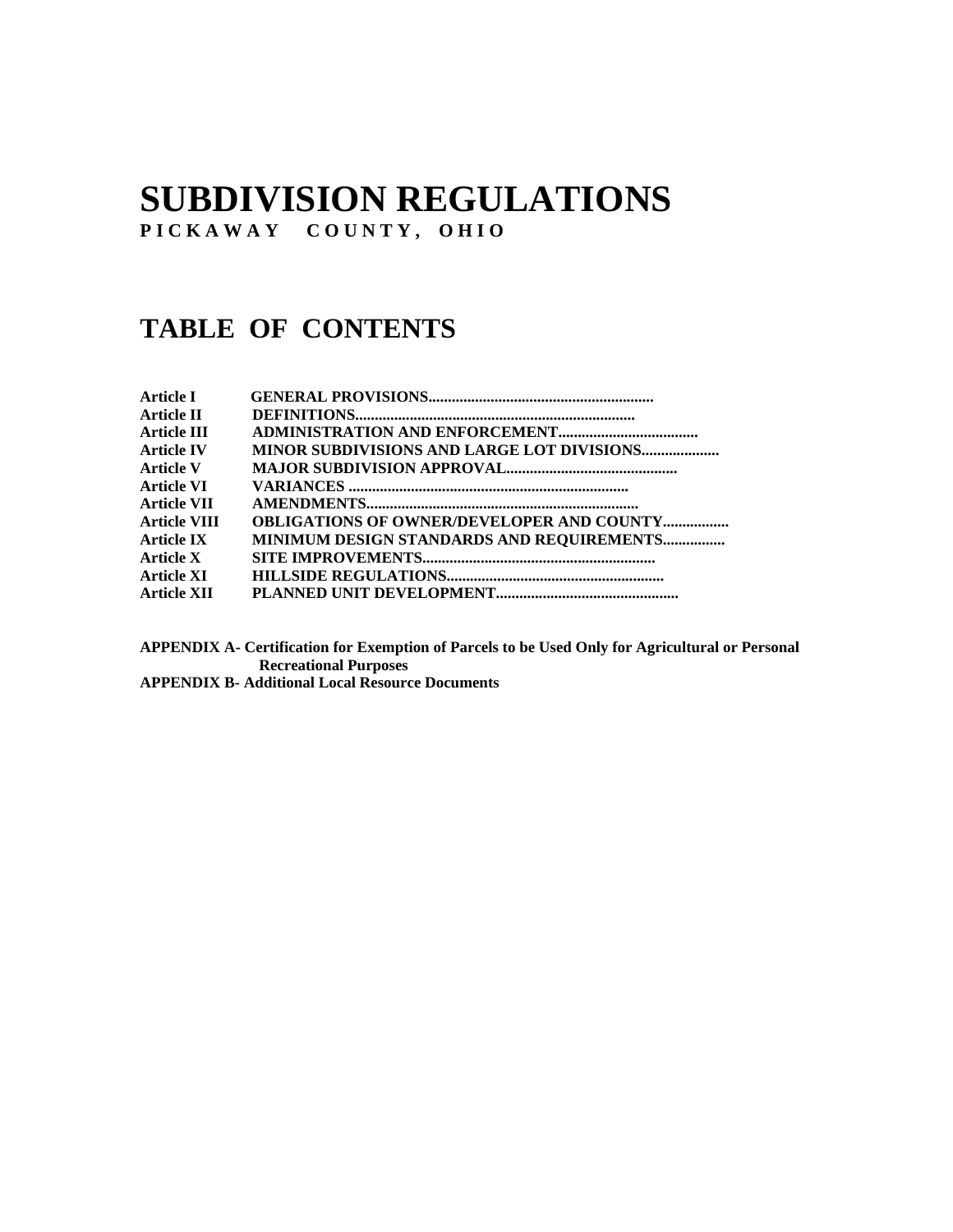#### **ARTICLE I GENERAL PROVISIONS**

#### **Section 1.01 Title**

These regulations shall be known and may be cited as the

#### **SUBDIVISION REGULATIONS FOR PICKAWAY COUNTY, OHIO**

#### **Section 1.02 Authority**

The authority for the preparation, adoption and implementation of these regulations is derived from Section 711.10 .001 et. seq. of the Ohio Revised Code. This statute enables the Pickaway County Planning Commission to adopt uniform rules and regulations governing plats and subdivisions of land, and to establish standards and specifications for the construction of streets and improvements to lands being platted within its jurisdiction.

#### **Section 1.03 Purposes**

The purpose of these regulations shall be to promote and protect the public health, safety and general welfare by providing uniform standards and procedures for subdivision of lands within the unincorporated area of Pickaway County. These standards and procedures are established to:

- A. coordinate land development in accordance with plans for the County, as adopted by the Pickaway County Planning Commission and the Board of County Commissioners
- B. provide for the orderly expansion of community services and facilities at minimal long term cost and maximum effectiveness,
- C. provide for safe and convenient traffic circulation,
- D. secure and provide for the proper arrangement of streets or other highways in relation to existing or planned streets or highways,
- E. provide for open spaces for adequate and convenient traffic, circulation, utilities, access to fire-fighting apparatus, recreation, light and air,
- F. ensure accurate surveying of land, and
- G. avoid future congestion of population detrimental to public health, safety or welfare,

#### **Section 1.04 Scope and Jurisdiction**

It shall be unlawful for any person, organization or entity to subdivide any land within the unincorporated area of Pickaway County, unless said subdivision complies with these regulations. No plat shall be recorded and no land or lot shall be sold until said plat has been approved as herein required. These regulations shall apply to all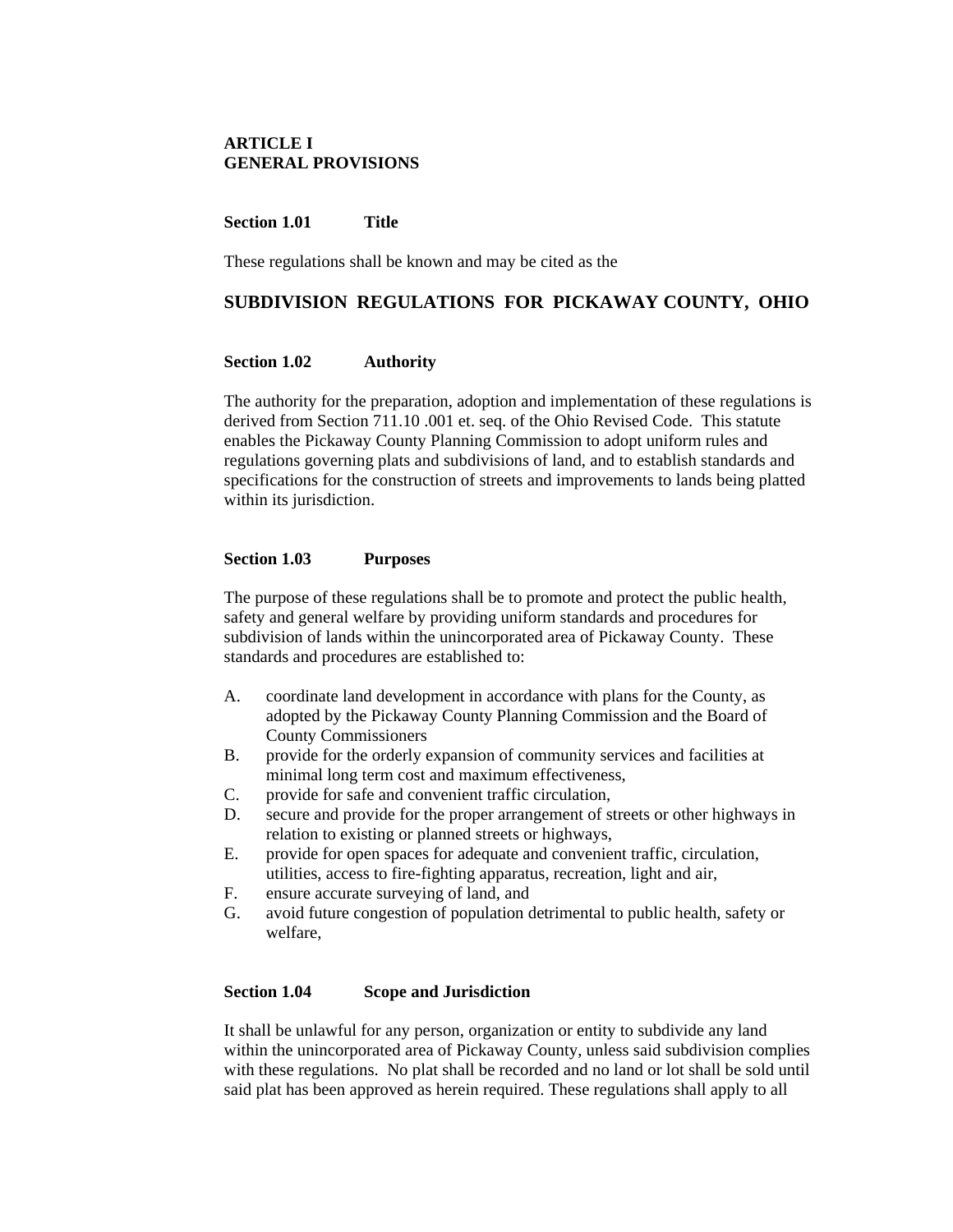subdivisions of land; however, they shall not apply to any subdivisions of land that occurred prior to enactment of these regulations.

#### **Section 1.05 Relation to Other Restrictions**

These regulations shall be minimum requirements. Whenever these provisions are at variance with any and all laws of the State of Ohio, as may be subsequently amended, or other lawfully adopted rules or regulations, the provisions of the most restrictive of such rules or laws shall govern.

#### **Section 1.06 Severability**

Each Article, Section, or other divisible part of these regulations is hereby declared severable, and if such Article, Section or part is declared invalid by a court of competent jurisdiction in a valid judgment or decree, such invalidity shall not affect any of the remaining portions thereof.

#### **Section 1.07 Exempt Parcels**

The following types of division, sale, exchange or improvement of land are exempt from certain provisions of these regulations:

- A. The division or partition of land in which the lots created, including the remainder of the original tract, are greater than twenty (20) acres in size, and do not involve the creation or modification of any streets, roadways, or easements of access.
- B. The sale or exchange of parcel(s) between adjoining landowners which does not create additional building sites.
- C. The improvement of a lot by combining existing adjacent lots, provided such combination does not create leftover or remaining lots or parcels which do not meet the requirements of these regulations.
- D. Parcels defined as large lot divisions by Section 4.05 of this Resolution which shall be used only for agricultural or personal recreational purposes. The conveyance instrument of such parcels shall be clearly marked *"NO APPROVAL OR PLAT REQUIRED UNDER ORC 711.133: FOR AGRICULTURAL OR PERSONAL RECREATIONAL USE ONLY".* Nothing in this Section shall exclude parcels so exempted from complying with these regulations for any future divisions or partitions.

All exempt parcels as described above, must be presented to the Pickaway County Planning Commission to ensure that the applicable conditions have been met.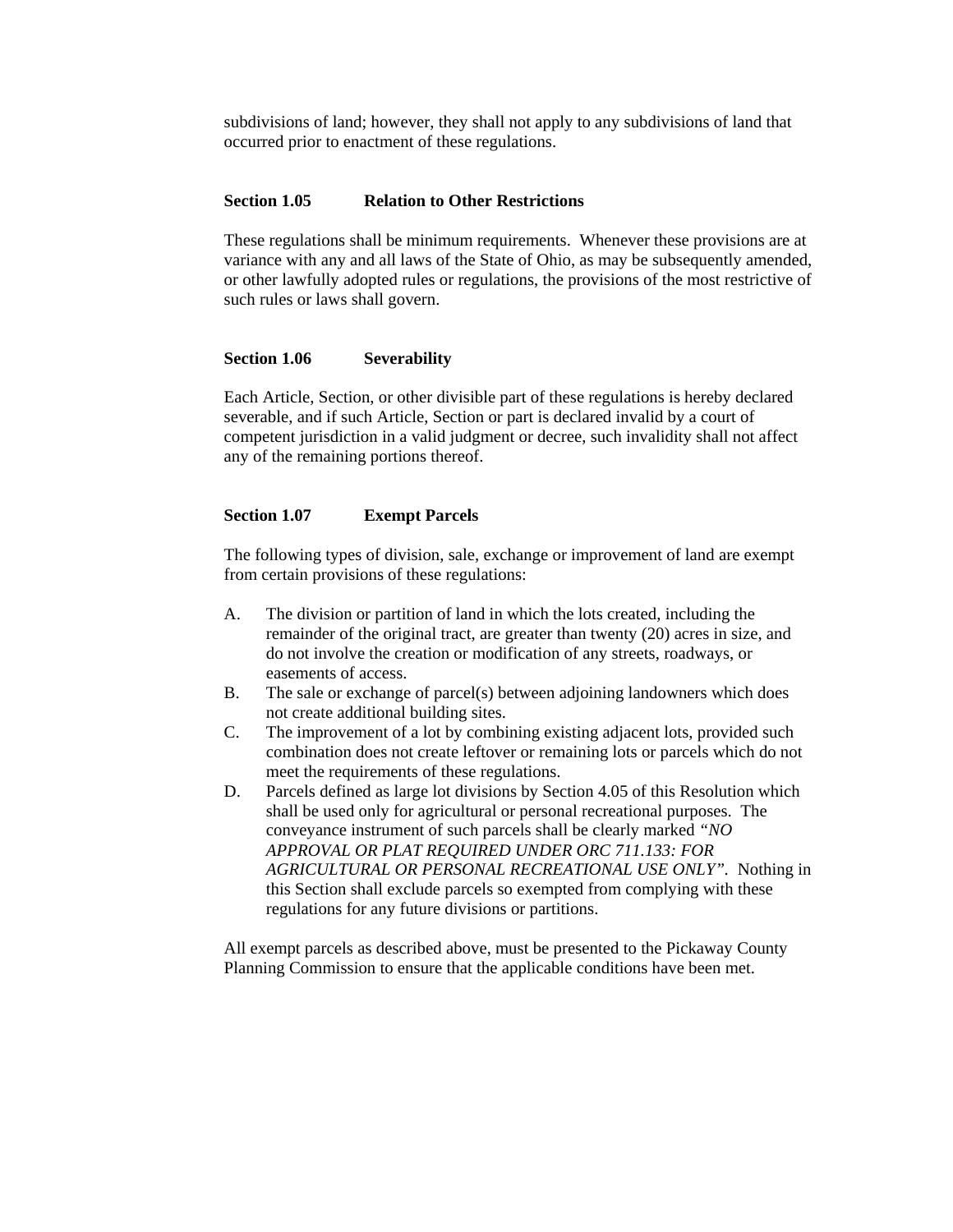#### **ARTICLE II DEFINITIONS**

#### **Section 2.01 Interpretation**

For the purpose of this Code, certain terms and words are to be defined as found in this Article. Words and terms not specifically defined carry their customarily understood meanings. The word "shall" is mandatory; the word "may" is permissive.

#### **Section 2.02 Definitions**

"Agricultural Purposes" means a parcel or parcels that are devoted exclusively to commercial animal or poultry husbandry, aquaculture, apiculture, the production for commercial use of field crops, tobacco, fruits, vegetables, nursery stick, ornamental trees, sod, flowers or similar agricultural uses.

"Average Daily Traffic" or "ADT" means the average number of vehicles per day that pass over a given point in the street or highway.

"Alley" means a permanent public right-of-way providing secondary access to the rear or side of abutting property.

"Block" means the property abutting one side of a street, and lying between two (2) consecutive intersecting streets.

"Board" means the Board of Pickaway County Commissioners.

"Business Day" means a day of the week excluding Saturday, Sunday, or a legal holiday as provided in Section 1.14 of the Ohio Revised Code.

"Calendar day" means any day of the week including Saturday, Sunday, or a legal holiday

"Corner lot" means lot that is located adjacent to a the intersection of two (2) streets or roadways and having frontage on both such streets or roadways.

"County" means Pickaway County, Ohio.

"Commission" or "Planning Commission" means the Pickaway County Planning Commission.

"Cul-de-sac" (see "Street")

"County Engineer" or "Engineer" means the County Engineer of Pickaway County, Ohio, or his/her designated agent.

"Director" means the Director of the Pickaway County Planning Commission or his/her designated agent.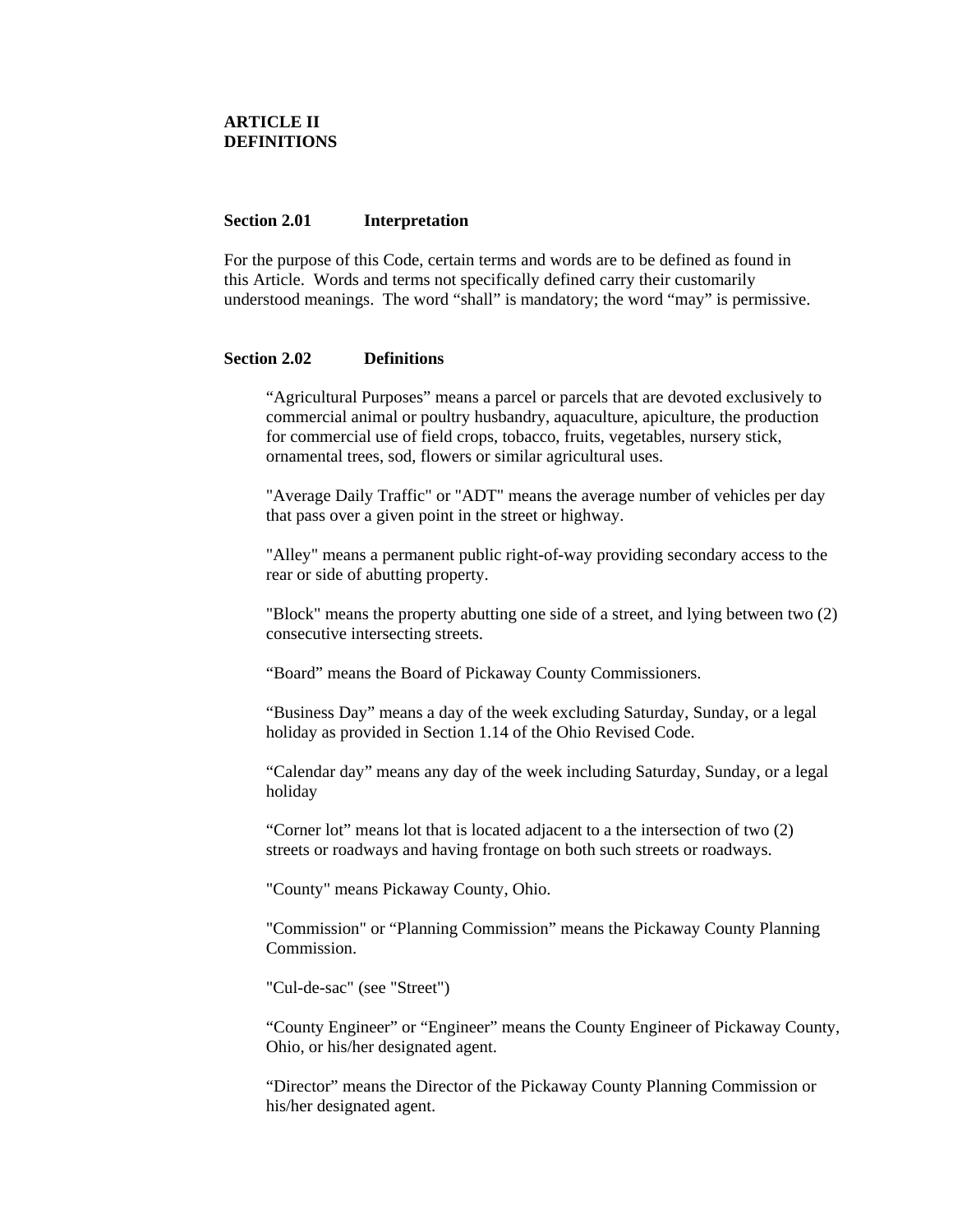"Driveway" means a private road giving access from a street to a detached single family dwelling on abutting ground or to one (1) or more multi-family, commercial or industrial buildings.

"Double frontage lot" means a lot, other than a corner lot, which has frontage on more than one street or roadway.

"Easement" means a right or privilege of use of land, as distinct from fee simple ownership.

"Flag lot" means a lot for which the access to the building site or primary portion of the lot is provided by a strip of land having a width at the front property line of less than thirty percent (30%) of the greatest width of the lot. For the purposes of these regulations, a triangular or "pie-shaped" lot such as is typically found at the terminus of a cul-de-sac, shall not be considered a flag lot.

"Floodway" means the portion of land subject to flooding that comprises the channel of a watercourse, and the adjacent lands, that must be reserved in order to discharge the base flood without cumulatively increasing the water surface elevation more than one (1) foot.

"Floodway fringe" means that portion of land subject to flooding that is outside the floodway.

"Frontage" or "lot frontage" means the distance of that portion of a lot or parcel that directly abuts the street or roadway, and has direct access thereto.

"Improvements" mean any addition to the natural state of land which increases its value or utility, including buildings, street pavements , sidewalks, crosswalks, water mains, sanitary sewers, storm sewers, landscaping, street lighting, street trees, public utilities, paved parking areas and other appropriate items.

- A. "Site improvements" mean the improvements made to the land outside the exterior limits of a structure or structures.
- B. "Public improvements" mean all improvements which have been dedicated to public use by plat, easement or deed of transfer.

"Land subject to flooding" means those lands adjacent to a watercourse subject to a one percent (1%) or greater chance of flooding in any given year. For the purposes of these regulations, such lands shall be as identified by the Federal Emergency Management Agency (FEMA) on the official Flood Boundary and Floodway Maps and/or studies for Pickaway County, as may be subsequently amended:

 "Lot" means a parcel or area of land intended for transfer of ownership and/or building development.

"Lot of record" means a lot which is part of a subdivision recorded in the Office of the Pickaway County Recorder, or a lot described by metes and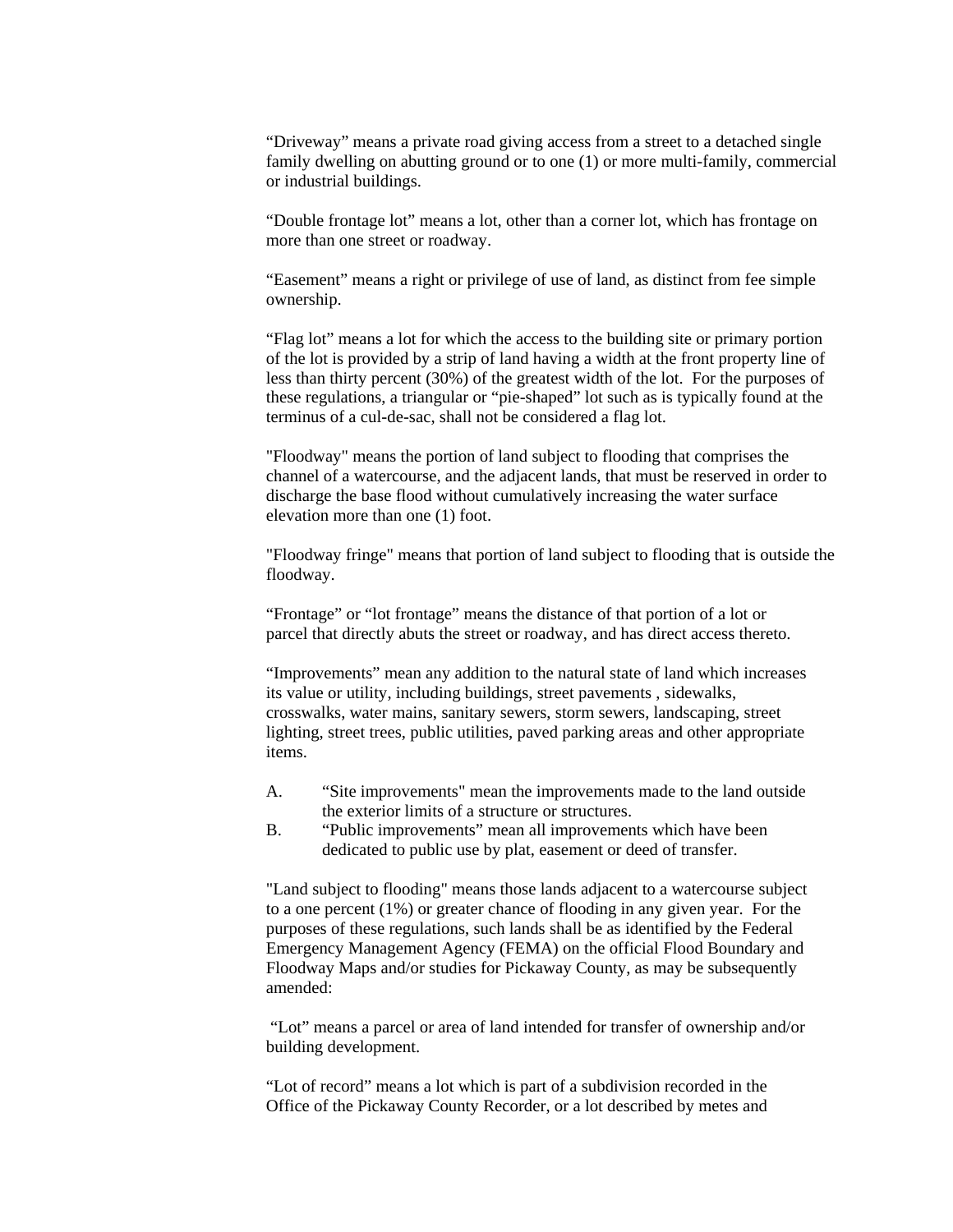bounds, the description of which has been recorded in a deed in the Office of the Pickaway County Recorder as of the effective date of these regulations.

"Original tract" means the property as described in the Office of the Pickaway County Recorder on the effective date of this Resolution.

"Person" means any individual, corporation, company, business partnership, association or legal entity.

"Personal recreational purposes" means a parcel or parcels that are devoted exclusively to personal recreational use of a private type and nature that is conducted by the owner(s) of such parcel(s) or the individual(s) entitled to exclusive use and possession of such parcel(s), without fee or consideration of any kind, excluding any commercial or membership recreational type of use whether or not for fee or profit.

"Plan" means a drawing showing the proportion and relation of parts of improvements to each other and their surroundings.

- A. "Construction plan" means a plan which gives information required to construct improvements including plan views, sections, profiles, details, quantities, reference specifications and standard drawings.
- B. "Grading plan" means a plan which shows the proposed grades for the development in a manner that reflects the scope of earthwork required and the finished site grades.
- C. "Preliminary plan" means a tentative subdivision plan showing approximate street and lot layout on a topographic map as a basis for consideration prior to preparation of a plat. When used in the general sense, the term "preliminary plan" includes all plans and supplementary material submitted to the Planning Commission, as required in Section 5.04 of these regulations.

"Plat" means a plan of a proposed subdivision of land made by a surveyor registered in the State of Ohio showing public dedications, property lines, lot lines and such other information as is required herein.

"Right of way" means a strip of land lying between property lines, wherein is located a street, thoroughfare, alley or easement dedicated or otherwise acquired for use by the public.

"Secretary" means the Secretary of the Pickaway County Planning Commission, or his/her designated agent.

"Street" or "road" means the full width of the right-of-way between two (2) property lines, both paved and unpaved, intended to provide principal means of access to an abutting property. Streets and roads shall be classified as follows:

A. "Major Arterial " means a roadway which primarily carries high speed, high volume, long distance through traffic for interstate, intrastate, and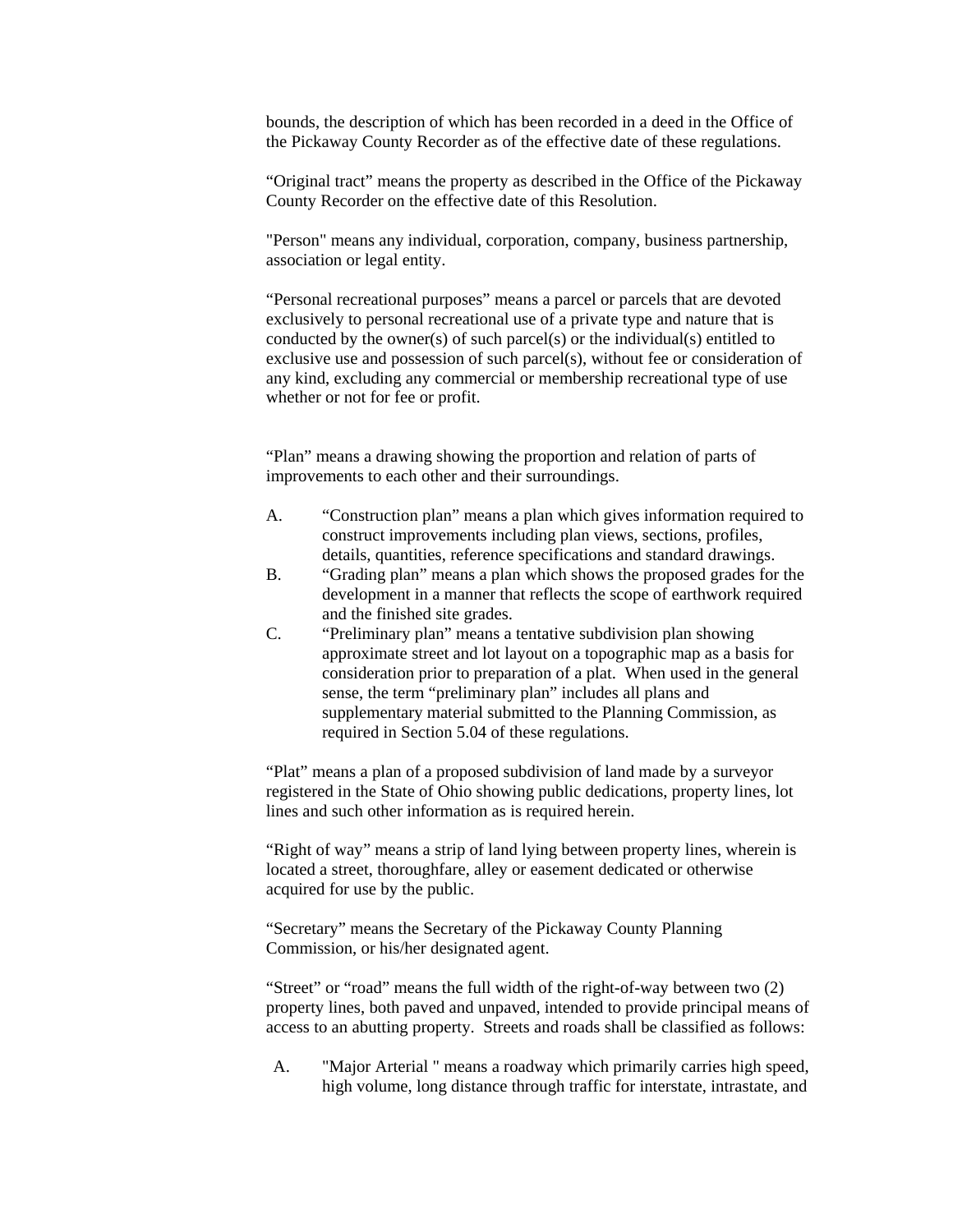interregional travel. Traffic speed is generally 65 miles per hour (MPH) or greater.

- B. Minor Arterial " means a roadway which primarily carries relatively high speed, high volume, long distance through traffic for interstate, intrastate, interregional, and some inter city travel. Traffic speed is generally 55 MPH or greater.
- C. "Major Collector " means a thorough road not located within a development which primarily carries intercounty and intercity traffic and traffic from other collector roads to arterial roads. . Traffic speed is generally 55 MPH.
- D. "Minor Collector " means a thorough road not located within a development which primarily carries traffic from streets or local roads to other collector or arterial roads. Traffic speed is generally 45 MPH or greater.
- E. "Local Road" means a roadway not located within a development which primarily provides access to abutting property. Traffic speed is generally 35 MPH or greater.
- F. "Collector Street" means a street within a residential, industrial, commercial or other type of development which primarily carries traffic from local streets to higher classification streets or roads, including the principal entrance streets of residential developments and primary circulation routes within such developments.
- G. "Local Street" means a street within a residential, industrial, commercial or other type of development which primarily provides access to residential, commercial or abutting properties.
- H. "Cul-de-sac" means a local street having but one end open for motor traffic and the other end terminated by a vehicular turn-around or backaround.
- I. "Industrial Street" means a street on which more than twenty-five percent (25%) of the traffic is comprised of trucks, or where more than fifty percent (50%) of the abutting property is either occupied by industrial uses or planned so as to permit such future industrial uses.
- J. "Private Street" means a strip of privately-owned land providing access to abutting properties.
- K. "Public Street" means a strip of land providing public access to abutting property, as dedicated to Pickaway County upon a plat which has been duly approved, filed and recorded in the Pickaway County Recorder's Office.

"Subdivision" means either of the following:

- A. the division of any parcel of land shown as a unit or as contiguous units on the last preceding tax list and duplicate of real and public utility property, into two (2) or more parcels, sites or lots, any one of which is less than five (5) acres for the purpose, whether immediate or future, of transfer of ownership, provided, however, that the following are exempt:
	- (1) A division or partition of land into parcels of more than five (5) acres not involving any new streets or easements of access,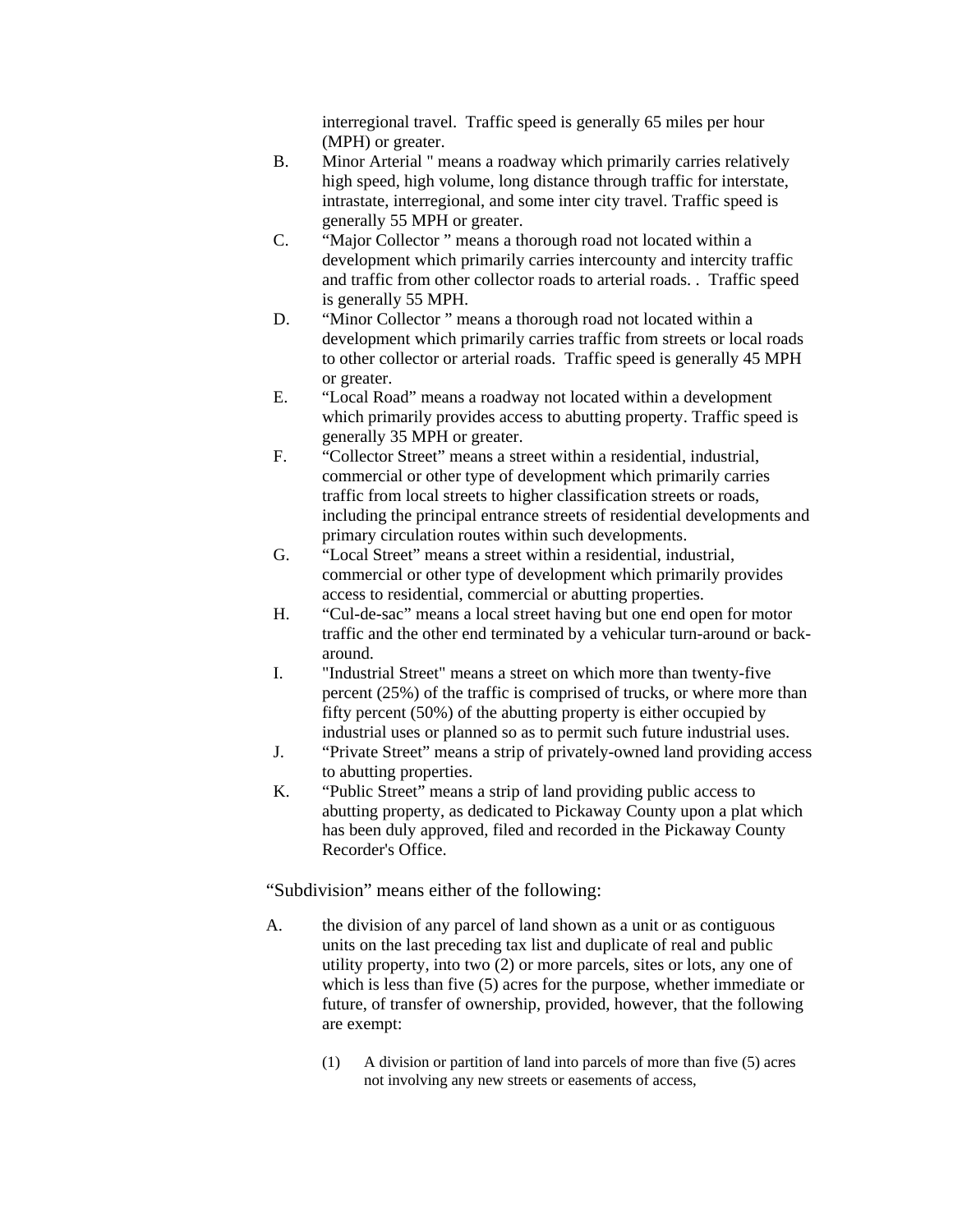- (2) The sale or exchange of parcels between adjoining lot owners, where that sale or exchange does not create additional building sites and where the lots resulting are not reduced below minimum sizes required by law, or
- B. the improvement of one (1) or more parcels of land for residential, commercial or industrial structures or groups of structures involving the division or allocation of land for the opening, widening or extension of any public or private street or streets, except private streets serving industrial structures; , or involving the division or allocation of land as open spaces for common use by owners, occupants or leaseholds or as easements for the extension and maintenance of public or private sewer, water, storm drainage or other similar facilities.

"Thoroughfare Plan" means a plan, now or hereafter adopted by the Pickaway County Planning Commission, which sets forth the location, alignment and/or classification of existing and proposed streets.

#### **ARTICLE III ADMINISTRATION AND ENFORCEMENT**

#### **Section 3.01 Enforcement Authority**

Pursuant to Chapters 711 of the Ohio Revised Code, the Pickaway County Planning Commission is hereby designated as the platting authority of and for the unincorporated area of Pickaway County. It shall be the duty of the Planning Commission, together with other appropriate County agencies and/or designated staff, to enforce these regulations.

#### **Section 3.02 Violations and Penalties**

The County Auditor and/or County Recorder shall not transfer property or record deeds, leases or contracts that seek to convey property, contrary to the provisions of these regulations. In cases of doubt, the County Auditor or County Recorder may require the person(s) presenting the deed, lease or other document to give evidence that such action is in compliance with these regulations, or is exempt pursuant to Section 1.07 of these regulations.

The designated officer of the Pickaway County Planning Commission shall serve a written notice or order, by regular mail or in person, upon the person responsible whenever any work being done or transaction being made is in violation of these regulations. Such notice shall direct the discontinuance of illegal action and the remedy of the condition that is in violation. The designated officer is also hereby authorized to notify other offices of the County, and shall request same to withhold their approval of action on such property where such violations exist, until these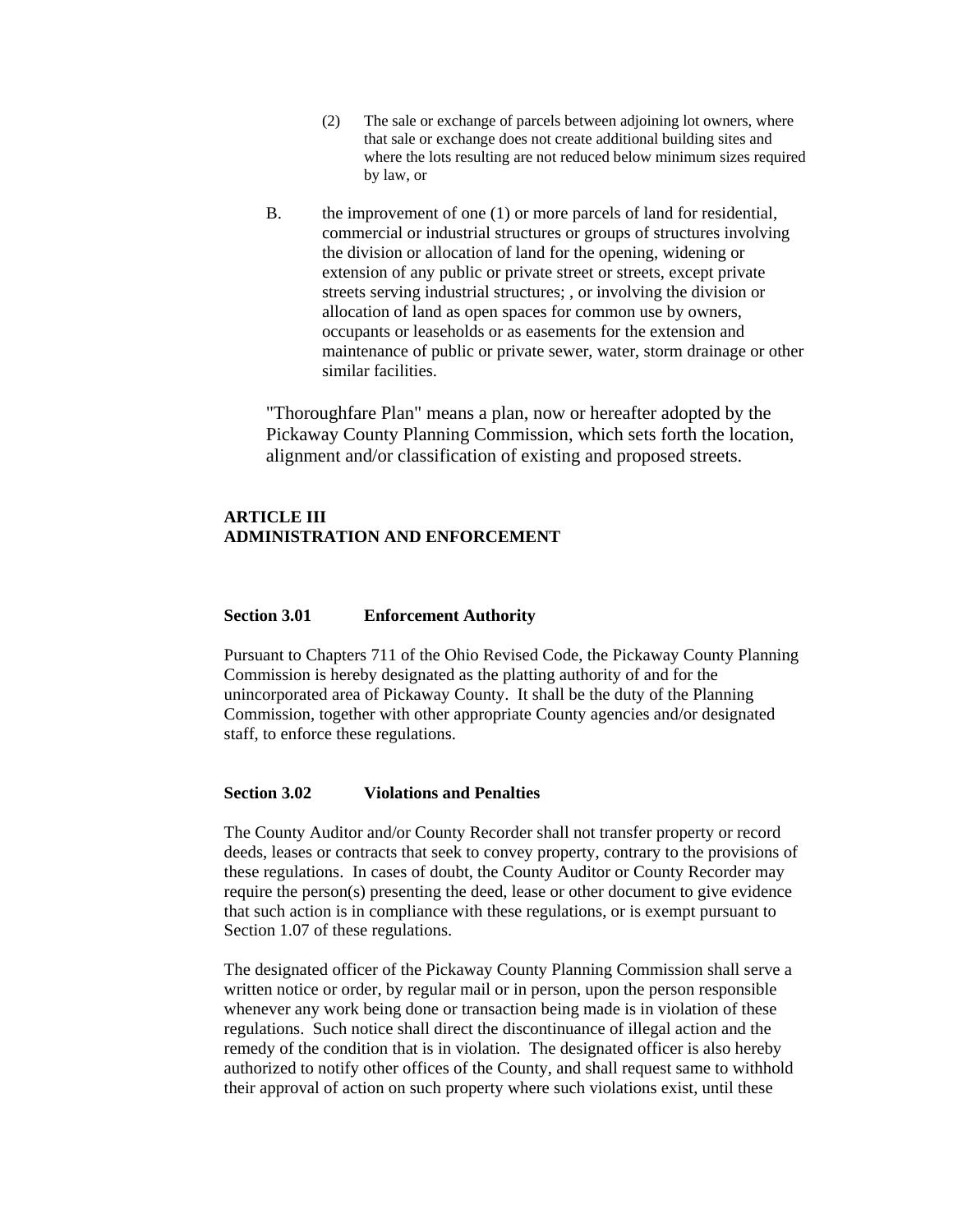regulations are complied with. The offender shall, within the period of time stated in such notice, permanently cease all violations.

In case such notice is not complied with or violation has not ceased within fourteen (14) days from the date of the notice, the designated officer shall request the County Prosecutor to institute appropriate action or proceedings at law or equity to restrain, correct, remove or prosecute such violation, in accordance with the provisions of Section 711.102 of the Ohio Revised Code, as may be amended.

#### **Section 3.03 Appeal**

Any person who believes he/she has been aggrieved by these regulations or the action(s) of the Pickaway County Planning Commission, has all the rights of appeal as set forth in Chapter 711 and/or other applicable sections of the Ohio Revised Code.

#### **Section 3.04 Fees**

The Board of County Commissioners shall establish a schedule of fees, charges, and expenses and a collection procedure for preliminary plans and final plats, and other matters pertaining to these regulations. The schedule of fees shall be posted at the Pickaway County Planning Commission and/or the Pickaway County Engineer. Such fees may be altered or amended by the County Commissioners by Resolution. In addition to the payment of fees so established, the Owner/Developer shall also be responsible for costs associated with inspections, testing and other similar activities required by these regulations. Until all applicable fees, charges, and expenses have been paid in full, no final action shall be taken on any preliminary or final plan or plat.

#### **ARTICLE IV MINOR SUBDIVISIONS AND LARGE LOT DIVISIONS**

#### **Section 4.01 Minor Subdivisions ("Lot Splits")**

Pursuant to Section 711.131 of the Ohio Revised Code, if the proposed subdivision of land meets the following criteria, then it shall be classified as a *minor subdivision*:

- A. the proposed subdivision has frontage along an existing or previously dedicated public street or roadway, and shall not involve opening, widening, extension or improvement of any existing roadway, and
- B. such action creates no more than five (5) lots , including the remainder, from the original parcel, as defined as any parcel that existed as a unit, as defined by ORC Chapter 711, prior to the effective date of these regulations.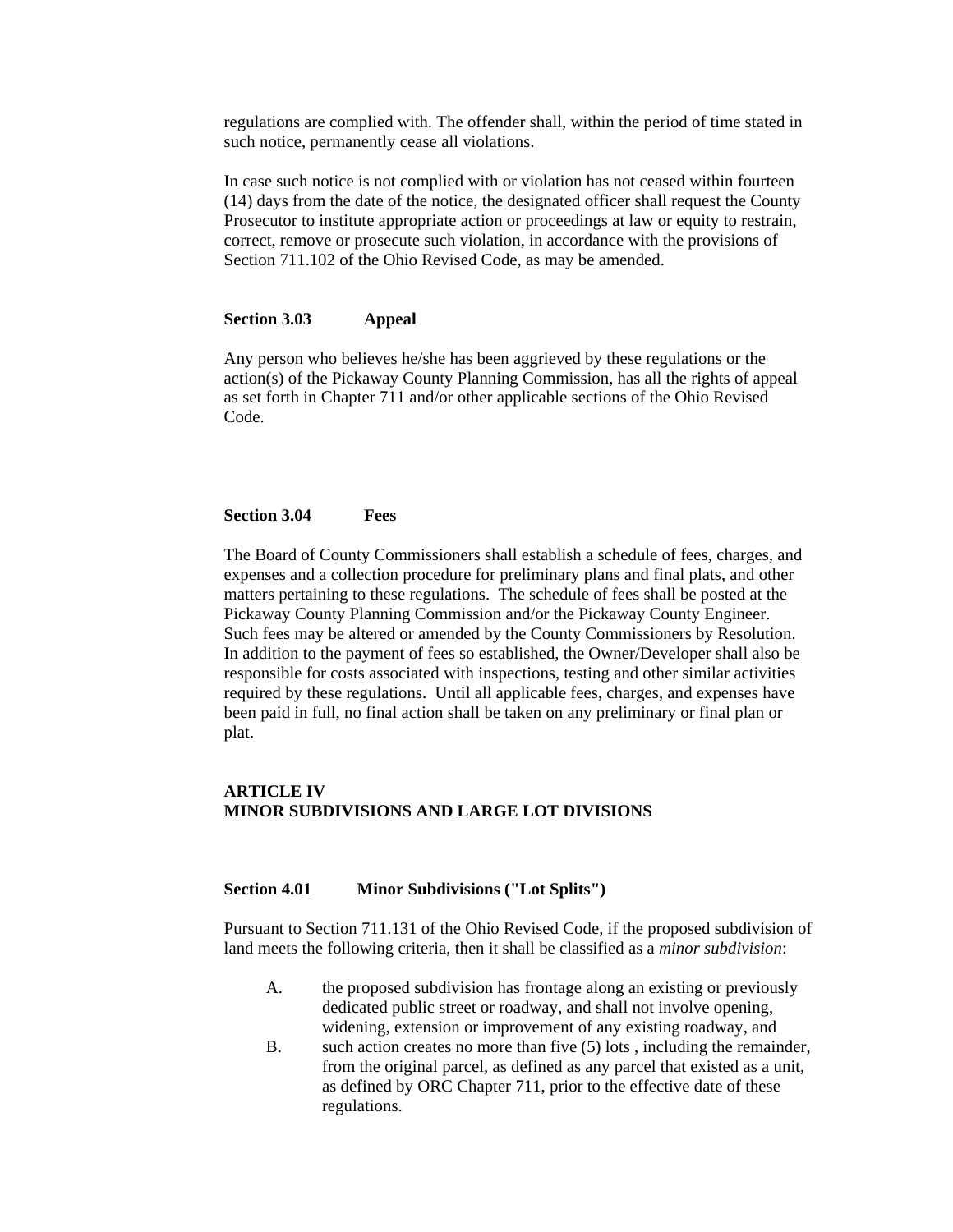If the subdivision is considered as a minor subdivision and meets the standards of Section 4.02 below, it may be approved without a plat, and only such drawings and information as described in Section 4.03 below are required.

#### **Section 4.02 Standards for Minor Subdivisions**

In addition to the criteria cited in Section 4.01 above, a minor subdivision shall be approved when such subdivision meets the following standards:

- A. The proposed subdivision, including the remainder of the original tract, is consistent with these subdivision regulations and any applicable township zoning resolution.
- B. The proposed subdivision has been reviewed and approved by the Pickaway County Health Department regarding suitability of the proposed parcel(s) for on-lot well and sewage disposal system and/or the Ohio Environmental Protection Agency (OEPA) or applicable municipal authority for alternate public utility availability.
- C. The proposed subdivision has been reviewed by the Pickaway County Engineer and is consistent with **Pickaway County Access Management Regulations**. All minor subdivisions requiring new points of access onto the Federal or State Highway System must be approved by the Ohio Department of Transportation (ODOT).
- D. The proposed lot(s) have been approved in accordance with applicable flood plain, storm water management and erosion and sedimentation control regulations.
- E. Evidence is presented documenting the dedication of easements as required for utility and/or roadway purposes.

#### **Section 4.03 Submittal Materials**

The applicant for a minor subdivision shall submit the following items to the Pickaway County Planning Commission:

- A. Four (4) copies of a drawing of the proposed lot(s) based on a survey of the parcel(s) in question, made by a registered surveyor in the State of Ohio, in accordance with the Minimum Standards for Boundary Surveys in the State of Ohio. The Planning Commission shall have the authority to require, on specific lots, that the drawing also show topographic vertical contours at one (1) foot intervals if the general slope of the site is ten percent (10%) or under, and vertical contours at five (5) foot intervals if the general slope of the site is more than ten percent (10%).
- B. A written legal description of the property approved by the Pickaway County Engineer
- C. Evidence of compliance with the provisions of Sections 4.01 and 4.02 above.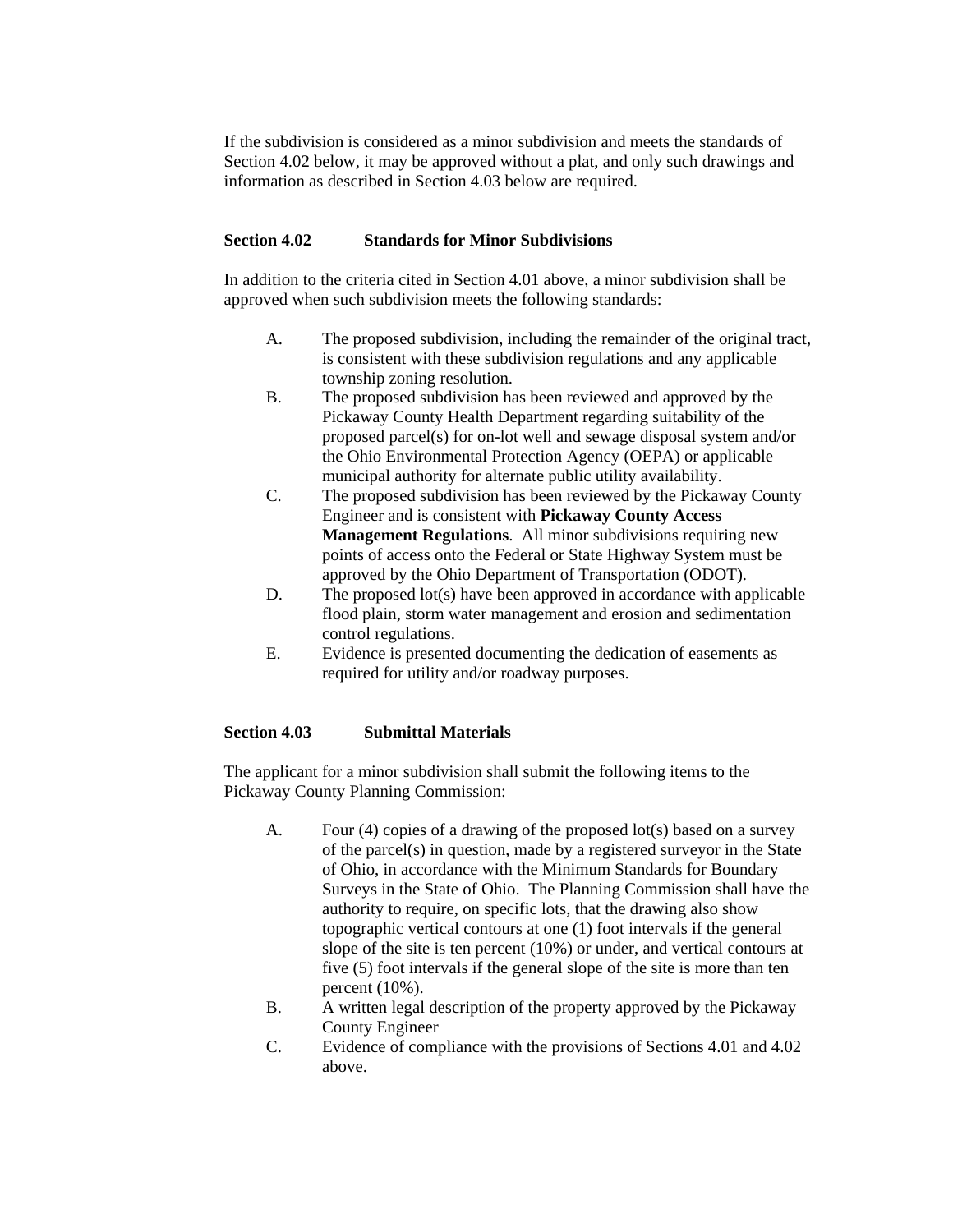- D. In specific cases, the Planning Commission shall have the authority to require the base elevation of any home site and the location of septic leach fields on the proposed lot.
- E. All applicable fees, pursuant to Section 3.04.

#### **Section 4.04 Approval of Minor Subdivisions**

After determination that the proposal meets the criteria for a minor subdivision and that such subdivision meets the standards above, the Director of the Pickaway County Planning Commission shall, within seven (7) business days, approve or otherwise take action on said minor subdivision. If such subdivision is approved, the Director shall so indicate by marking upon the deed or instrument of conveyance *"APPROVED, PICKAWAY COUNTY PLANNING COMMISSION, NO SUBDIVISION PLAT REQUIRED UNDER ORC 711.131".* 

#### **Section 4.05 Large Lot Divisions**

Pursuant to Section 711.133 of the Ohio Revised Code, if the proposed division of land meets the following criteria, then it shall be considered a *large lot division* for the purposes of these regulations.

- A. the proposed division has required frontage of at least sixty feet (60') along an existing or previously dedicated public street or other dedicated right of way. In addition, such division shall not involve opening, widening, extension or improvement of any existing roadway, and
- B. the proposed division shall consist of lots more than five (5) acres and not greater than twenty (20) acres in size

Large lot divisions shall not be considered subdivisions and shall be subject to the rules as cited in Sections 4.06 through 4.08 below.

#### **Section 4.06 Submittal Materials**

The items to be submitted for approval of a large lot division shall be the same as for a minor subdivision, as specified in Section 4.03 above.

#### **Section 4.07 Standards for Large Lot Divisions**

A large lot division shall be approved when such subdivision meets the following standards:

- A. The proposed lot, including the remainder of the original tract, is consistent with these rules and any applicable township zoning resolution.
- B. The proposed lot has been reviewed and approved by the Pickaway County Health Department regarding suitability of the proposed parcel(s) for on-lot well and sewage disposal system.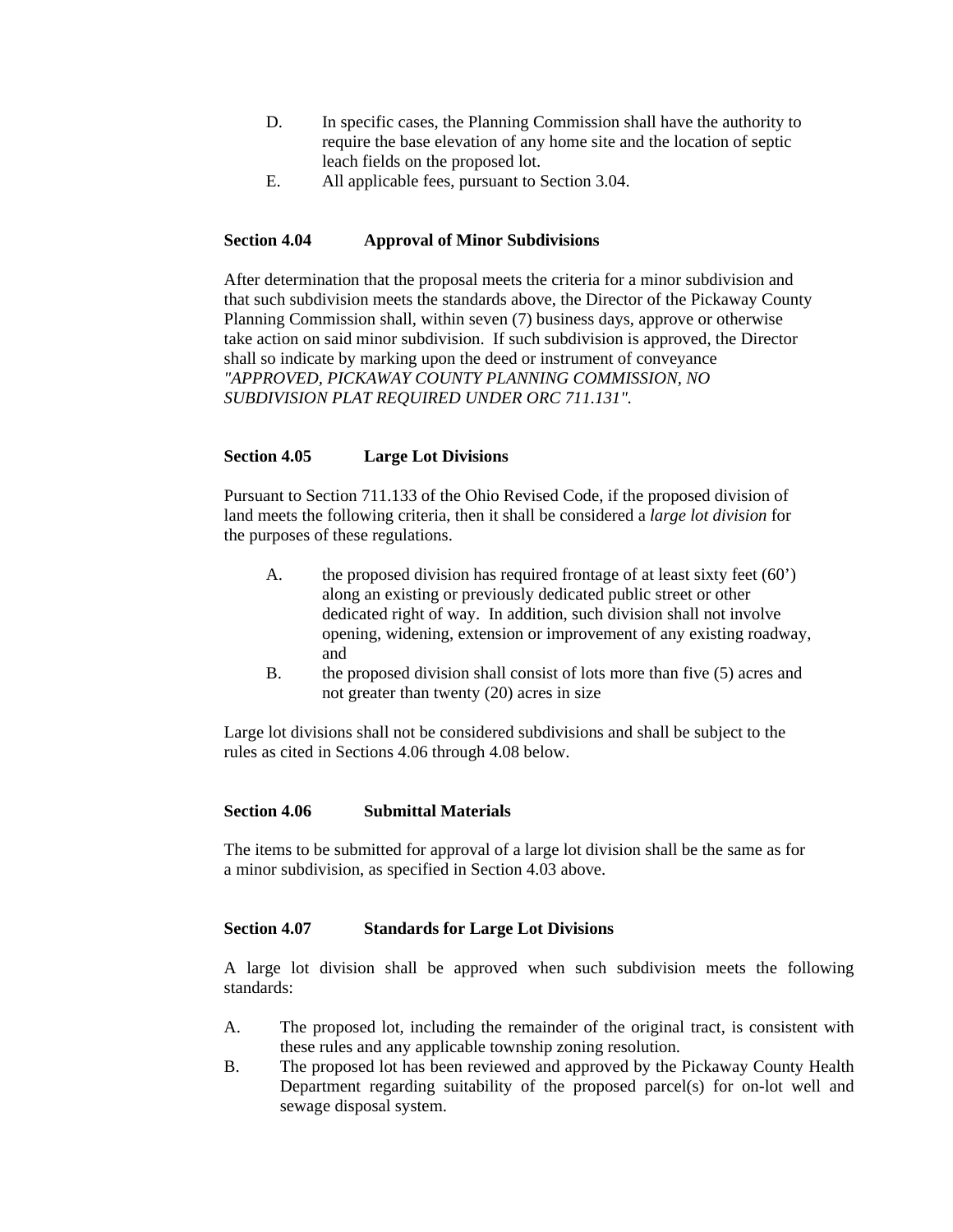- C. The proposed subdivision has been reviewed by the Pickaway County Engineer and is consistent with any applicable access management regulations. All divisions requiring new points of access onto the Federal or State Highway System must be approved by the Ohio Department of Transportation (ODOT).
- D. All proposed large lot divisions shall have sufficient frontage along an existing or previously dedicated public street or other dedicated right of way, according to the following:
	- (1) In zoned areas, the parcel shall comply with frontage and depth-to-width ratio of the applicable zoning resolution.
	- (2) In order to maintain a minimum acceptable depth-to-width ratio in unzoned areas, lots of five to ten (5-10) acres in size shall have not less than 150 feet frontage, and lots of ten to twenty (10-20) acres in size shall have a minimum of 300 feet of frontage.
- E. The proposed lot(s) are consistent with applicable flood plain, storm water management and erosion and sedimentation control regulations.

#### **Section 4.08 Approval of Large Lot Divisions**

After determination that the proposed division meets the criteria cited in Section 4.05 and 4.07 above, the Director shall approve or otherwise take action on the proposed large lot divisions. Such action shall occur within the following time frames:

- A. if the proposed large lot division consists of one  $(1)$  through six  $(6)$ parcels, the action shall be taken within seven (7) calendar days.
- B. if the proposed large lot division consists of seven (7) through fourteen (14) parcels, the action shall be taken within fourteen (14) calendar days.
- C. if the proposed large lot division consists of fifteen (15) or more parcels, the action shall be taken within twenty-one (21) calendar days.

If such large lot division is approved, the Director shall so indicate by marking upon the deed or instrument of conveyance *"APPROVED, PICKAWAY COUNTY PLANNING COMMISSION, NO SUBDIVISION PLAT REQUIRED UNDER ORC 711.133".*

#### **Section 4.09 Exempt Parcels**

An *"EXEMPT"* stamp will be used for parcels approved because they are exempt from subdivision regulations pursuant to Section 1.07 of these regulations and Chapter 711 of the Ohio Revised Code. An exemption under this Section shall require a statement, signed by the grantor and grantee, that certifies that the parcel shall only be used for agricultural or personal recreational purposes (see APPENDIX A)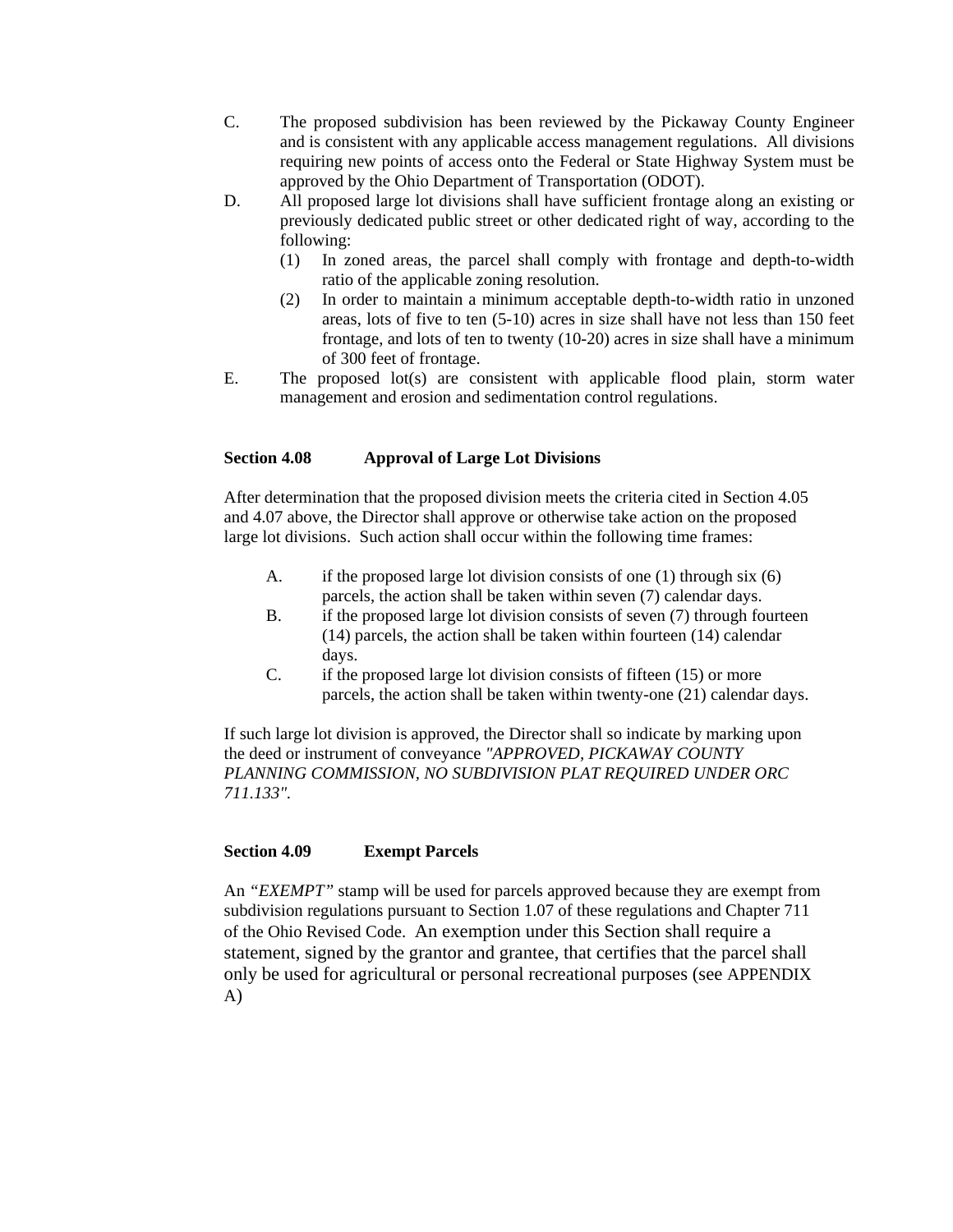#### **ARTICLE V MAJOR SUBDIVISION APPROVAL**

#### **Section 5.01 Applicability**

If the proposed subdivision does not meet the standards for a minor subdivision, as specified in Section 4.01 above, a large lot division as specified in Section 4.05, or an exempt parcel as specified in Section 1.07, the review and approval procedures as specified in this Article shall apply.

#### **Section 5.02 Pre-Application Meeting**

Prior to preparation of a preliminary plan, an Owner/Developer shall meet with the staff of the Pickaway County Planning Commission to familiarize himself/herself with the provisions of these regulations as well as the requirements of the Pickaway County Engineer, Board of Health and other review agencies as referenced below. The submittal of a concept or sketch plan for the proposed development is required.

#### **Section 5.03 Application for Preliminary Plan**

Upon determining to proceed with a preliminary plan, the Owner/Developer shall submit five (5) copies of the preliminary plan to the Planning Commission, along with applicable fees. Such application shall be submitted to the Planning Commission not less than fifteen (15) days prior to a regularly scheduled meeting of the Commission. If the preliminary plan contains three (3) or more lots, the Director of the Pickaway County Planning Commission shall have the authority to require such preliminary plan to cover that portion of the entire contiguous ownership of the Owner/Developer which shall be developed within the next two (2) years.

#### **Section 5.04 Contents of Preliminary Plan**

The preliminary plan shall, at a minimum, include the following information:

- A. Proposed name of the subdivision and its location;
- B. Names, addresses and telephone numbers of owners and/or developers;
- C. Name, address and registration number of the Professional Engineer or
- Professional Surveyor preparing the plan.
- D. Date, north arrow and plan scale;
- E. Boundary lines of the proposed development and the total tract owned or controlled by Owner /Developer, along with the acreage of both;
- F. Location map, showing names of adjacent subdivision(s) and owners of adjoining parcels of unsubdivided land
- G. Zoning classification(s) of the tract and adjoining properties, and a description of proposed zoning changes, if applicable.
- H. Existing physical features , including structures, wooded areas, watercourses, and other natural features. Topography shall be shown,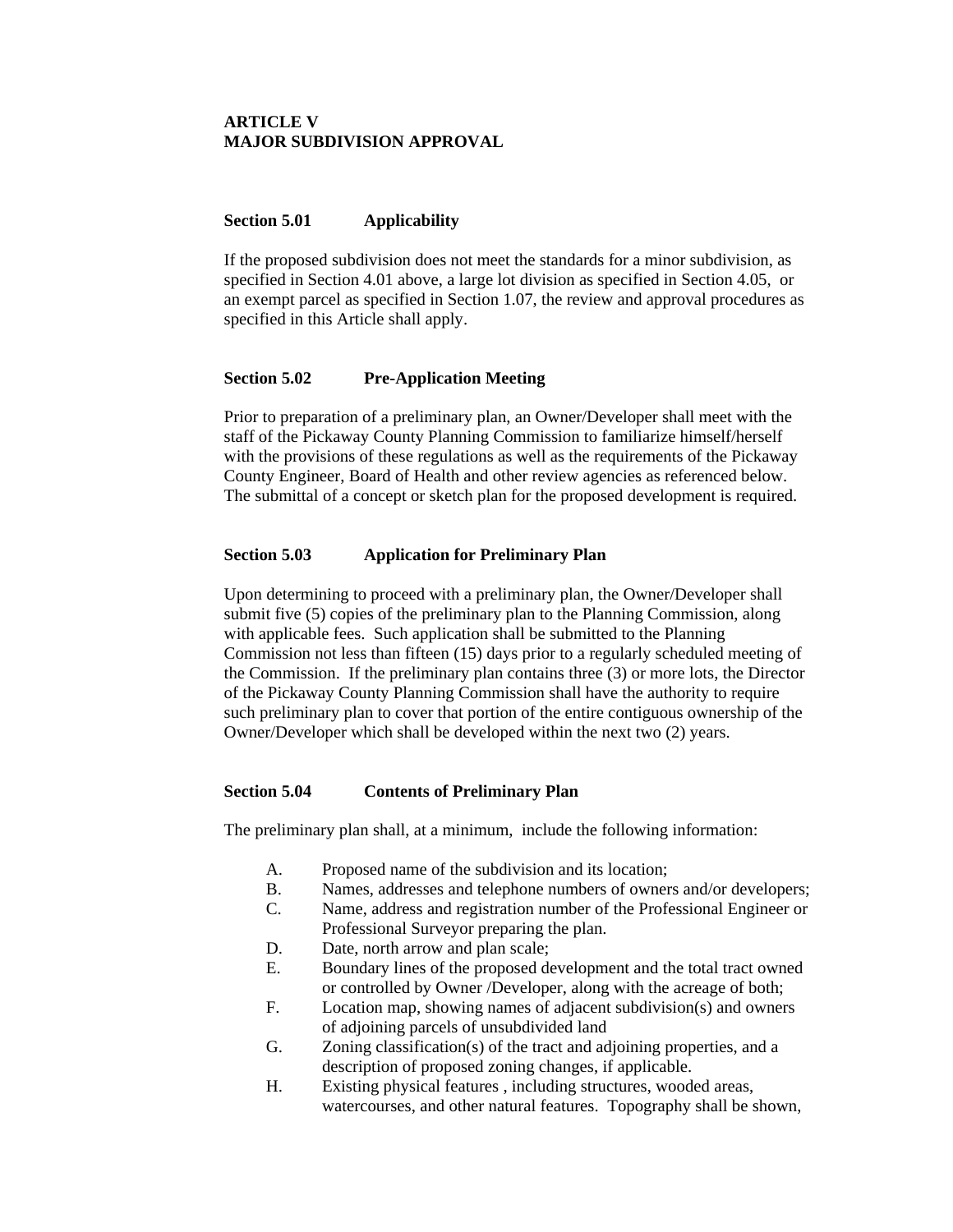including contours at vertical intervals of one (1) foot intervals if the general slope of the site is ten percent (10%) or under, and vertical contours at five (5) foot intervals if the general slope of the site is more than ten percent (10%). Such topographic information shall be verified by the Professional Engineer or Professional Surveyor preparing the plan. The date of the field work or the aerial photography on which such topographic information is based, shall be included

- I. Existing sewers, water mains, transmission lines, culverts and other underground structures within the tract, adjacent to the tract or that will be used in developing the tract, indicating pipe sizes, grades and locations;
- J. Portions of the site identified by the Federal Emergency Management Agency (FEMA) as within the Official Flood Hazard Area for the 100- Year Flood, as specified on Flood Hazard Boundary Maps for Pickaway County, as may be amended.
- K. Portions of the site subject to previous mining activity and subject to potential mine subsidence, and/or reclaimed strip mine land.
- L. Portions of the site subject to federal wetlands requirements, based on soils maps made available by the Pickaway County Soil and Water Conservation District or other government agency having jurisdiction thereof.
- M. Soil types with soil descriptions of each map unit must be accurately shown and incorporated into the preliminary plan. Soil types shall be designated as listed on the *Soils Survey for Pickaway County*.
- N. Method(s) for sewage treatment and disposal, and water supply.
- O. When on-lot water and/or wastewater treatment systems are proposed, the preliminary plan shall also include the following information to ensure there is adequate lot area to accomodate improvements.
	- 1. Proposed preliminary locations for the dwelling, primary and alternative well location(s) and isolation distances, and primary and secondary leaching locations, along with septic tank location.
	- 2. Collector and gradient drain layout (plan view) and associated drainage easements.
	- 3. Any other information as may be required by the Pickaway County Board of Health.
- P. Proposed lot layout, including dimensions, street rights-of-way widths, water, sanitary sewer and storm sewer layout and pipe sizes, along with grades and elevation of proposed streets, storm sewers and sanitary sewers.
- Q. Parcels of land intended to be dedicated or temporarily reserved for public use or reserved by deed covenant with the conditions proposed for such covenant, and for the dedications.

#### **Section 5.05 Review by Planning Commission**

Within seven (7) working days, the Director of the Planning Commission shall review the preliminary plan and submit said application to the County Engineer, the Pickaway County Board of Health, and other County departments and entities as deemed appropriate by the Director. The Pickaway County Planning Commission reserves the right to require additional information regarding the proposed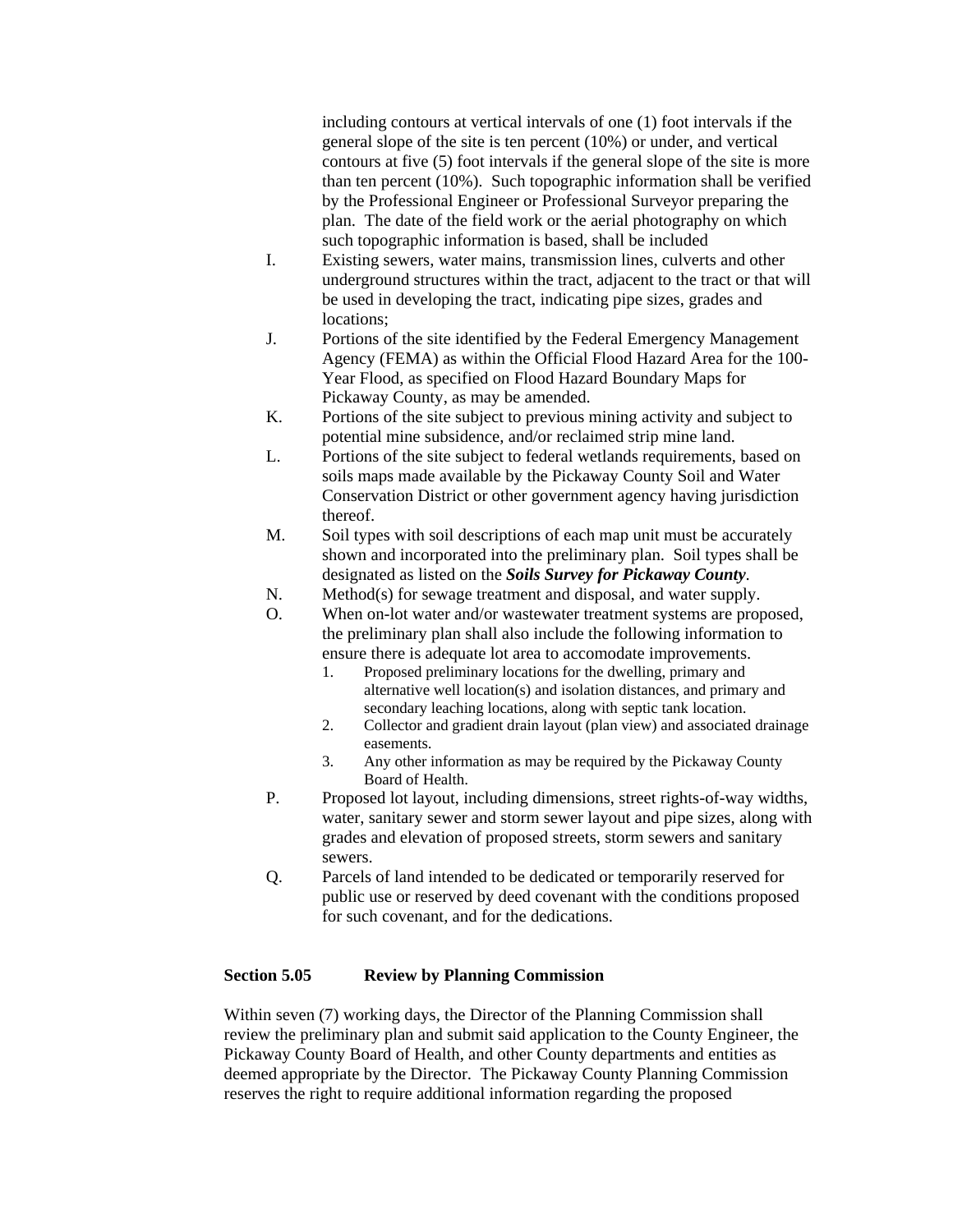development. After review, the Director of the Planning Commission shall compile comments and inputs received from all contacted sources, along with written recommendations for action.

#### **Section 5.06 Action on Preliminary Plan by Planning Commission**

In reviewing the preliminary plan, the Planning Commission shall consider the recommendations as provided pursuant to Section 5.05 above, as well as the following factors:

- A. The project is generally consistent with these regulations, provisions of the Ohio Revised Code, and other applicable laws , and
- B. Whether the subdivision can be adequately served with public facilities and services under the specific circumstances, and
- C. Land intended for building sites appears suitable for development and is not likely to be subject to peril from floods, erosion, continuously high water table, poor soil conditions or other menace; however, preliminary approval shall not be construed to imply or infer any warranty or assurance by the County that such hazards do not exist, or any liability thereof.

The Planning Commission may approve, disapprove, or approve with conditions, the submitted plan. The decision of the Planning Commission on any preliminary plan, shall be stated in writing under the Secretary of the Commission, and shall be issued within thirty-five (35) business days from submission of the preliminary plan, or within such further time as agreed in writing by the Owner/Developer. In cases of disapproval, the reasons for disapproval shall be clearly stated.

The decision of the Planning Commission on a preliminary plan is preliminary to and separate from the subsequent decision of the Commission to approve, conditionally approve or refuse to approve a final plat.

Approval of the preliminary plan shall confer upon the Owner/Developer the right for a one (1) year period from the date of approval that the general terms and conditions under which approval was granted will not be changed, and that within the one (1) year period, the whole, part or parts of the preliminary plan may be submitted for final approval.

#### **Section 5.07 Application for Final Plat**

Upon approval of the preliminary plan, an application for a final plat for land being subdivided shall be submitted by the Owner/Developer to the Planning Commission. Such final plat shall incorporate all conditions required by the Commission during approval of the preliminary plan, and otherwise conform to the preliminary plan as approved. The Owner/ Developer may apply for a final plat covering that portion of an approved preliminary plan which he/she proposes to develop and record at the time, provided that such portion conforms to all provisions of these regulations. Nonetheless, final plats for all portions of the tract covered by the preliminary plan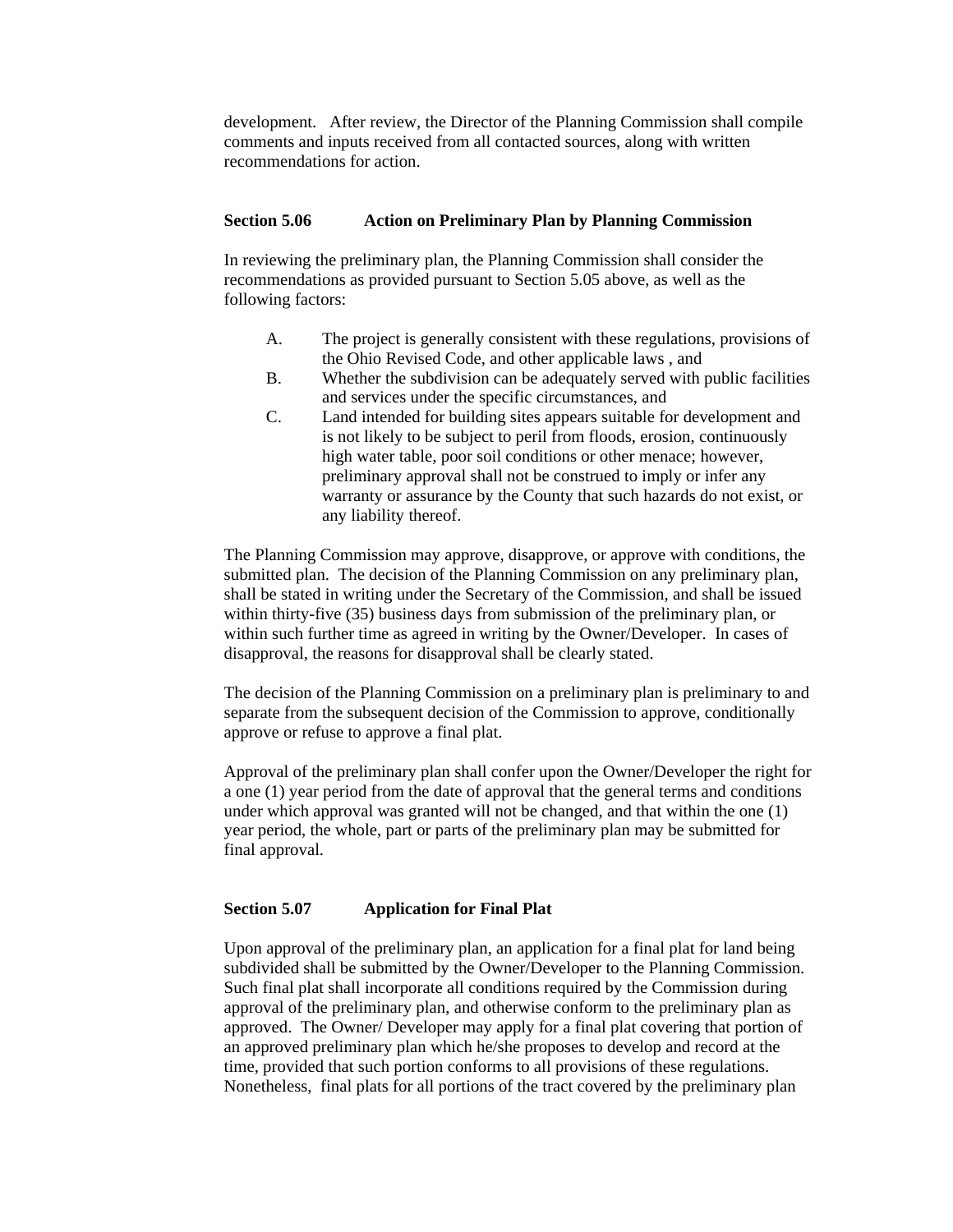shall be developed within a one (1) year period, unless an extension of time is granted by the Planning Commission.

#### **Section 5.08 Plans and Specifications for Site Improvements**

At least thirty (30) days prior to submittal of the application for approval of the final plat, the applicant shall prepare construction and grading plans, specifications and cost estimates of any required site improvements, and submit a minimum of four (4) copies to the County Engineer. The estimates shall be grouped according to the following:

- A. Street and parking area improvements, including curb, pavement, sidewalks and storm drainage;
- B. Water mains and/or sanitary sewers, if applicable;
- C. Other site improvements, including seeding and sodding.

Cost estimates shall be developed to reflect construction of improvements at established prevailing wage levels.

#### **Section 5.09 Review by County Engineer**

The County Engineer shall review the plans submitted pursuant to Section 5.08 above, and, after review, they shall be returned to the Owner/Developer with comments. Submittal of an application for final plat approval shall not occur until all construction and grading plans have been approved by the County Engineer.

#### **Section 5.10 Construction of Improvements or Performance Guarantees**

The Owner/Developer may install, construct, have inspected and approved by the County Engineer all required site improvements prior to submitting the application for approval of a final plat or he/she may furnish satisfactory performance guarantees, pursuant to Article VIII, for the construction of such improvements .

No lot, parcel or tract shall be transferred from the proposed development nor shall any construction work be commenced on such development until the owner has obtained the necessary approvals of the construction and grading plans from the County Engineer.

#### **Section 5.11 Application for Approval of Final Plat**

Application for the final plat approval shall be submitted in writing to the Planning Commission, together with the original mylar and eight (8) prints of the final plat and such other maps and data as required. Such application shall be submitted not less than ten business (10) days prior to the next regular meeting of the Planning Commission. The application shall include all fees as applicable for the final plat, as established by the Board of County Commissioners under separate Resolution.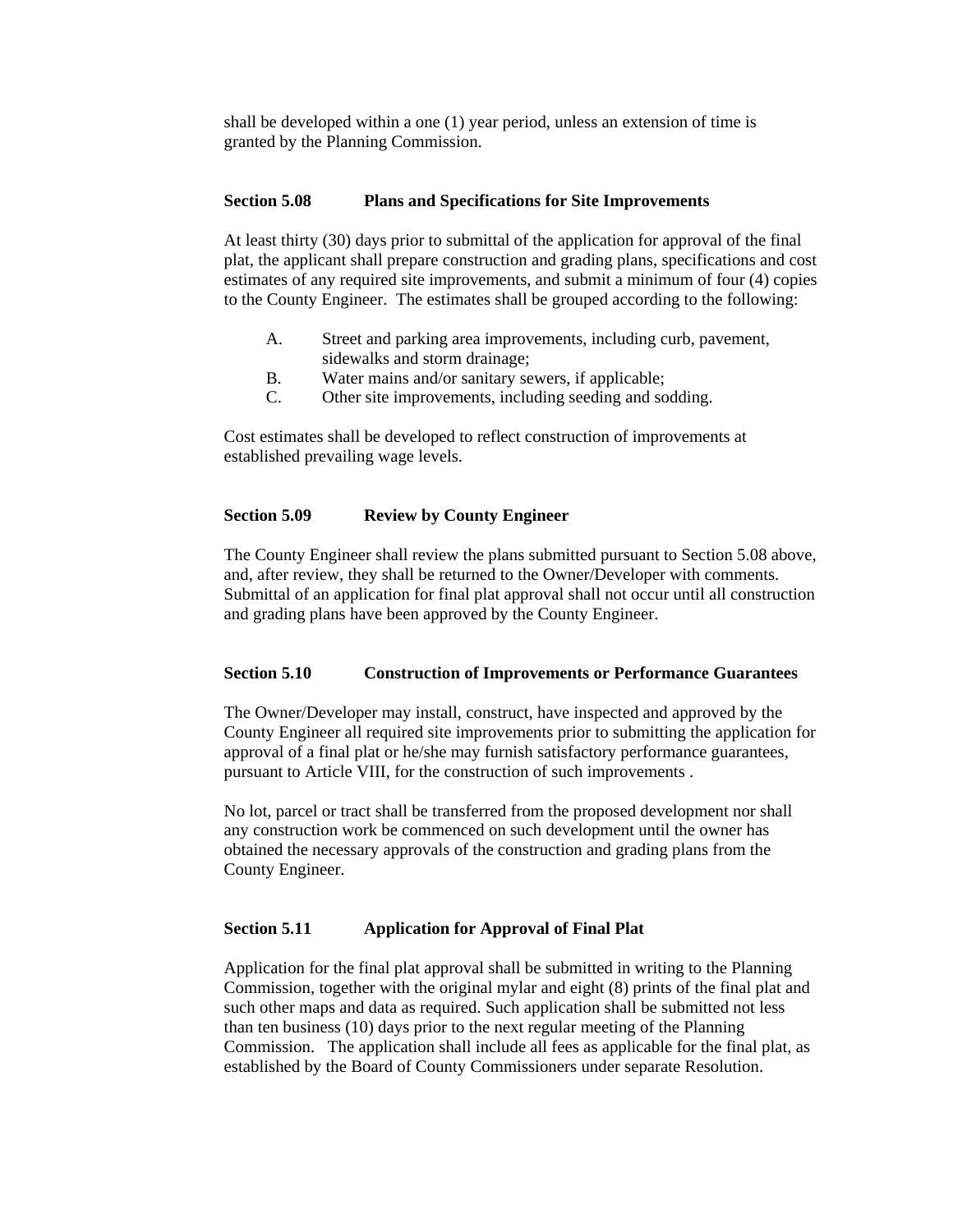The application shall be submitted within one (1) year after approval of the preliminary plan; otherwise, approval of the preliminary plan shall become null and void unless an extension is granted by the Planning Commission. The Planning Commission shall submit copies of the application to the Pickaway County Board of Health for review and comment, along with notification of the date when the plat will be considered by the Planning Commission.

#### **Section 5.12 Contents of Final Plat**

The final plat shall be prepared by a registered Professional Surveyor in accordance with the Minimum Standards for Boundary Surveys in the State of Ohio and conveyance standards as may be adopted by the Pickaway County Auditor. Such plat shall be made on mylar, or medium of equal quality, drawn to a scale of one inch equals not more than 100 feet, and shall be presented on sheets of 24" X 36", or such other size and/or scale as may be agreed to by the Pickaway County Engineer. All information shall be legible and capable of duplication by equipment immediately available to the Pickaway County Engineer. The plat shall also be submitted in digital format consistent with the requirements of the Pickaway County Engineer. The information shown shall include, but not be limited to the following:

- A. Name of the subdivision and the political township, name, range, section, military quarter and lot number, and/or village name in those cases where the subdivision occurs within an unincorporated village, as appropriate;.
- B. North arrow and scale;
- C. Sheet and total number for each sheet;
- D. The bearings and distances of the boundary lines of the subdivision based on actual field survey performed to accepted surveying standards, stated in English units;
- E. The bearings and distances of all lot lines and/or areas dedicated to public uses, including street rights-of-way and centerlines. Curved lot lines shall be identified by direction of the curve (right or left), length of arc, the radius (in feet and decimal parts thereof), the long chord bearing and distance, and points of curvature;
- F. Lot numbers. Lot numbers shall be continuous within contiguous subdivision(s) having the same name, as approved by the Pickaway County Engineer;
- G. Base floor elevation and location of septic leach fields of all lots, as applicable.
- H. Street names and right-of-way widths;.
- I. The location of all permanent survey markers and/or monuments;
- J. Building setback lines with their distance from the right-of-way lines;
- K. Dimensions of utility and other easements;
- L. A vicinity map showing the location of all existing structures, the names of all adjacent property owners, and the names and lot numbers of any abutting subdivisions.
- M. All required certifications and approvals, including construction guarantees and acceptance of streets and other public areas;
- N. Protective covenants and/or deed restrictions, if any;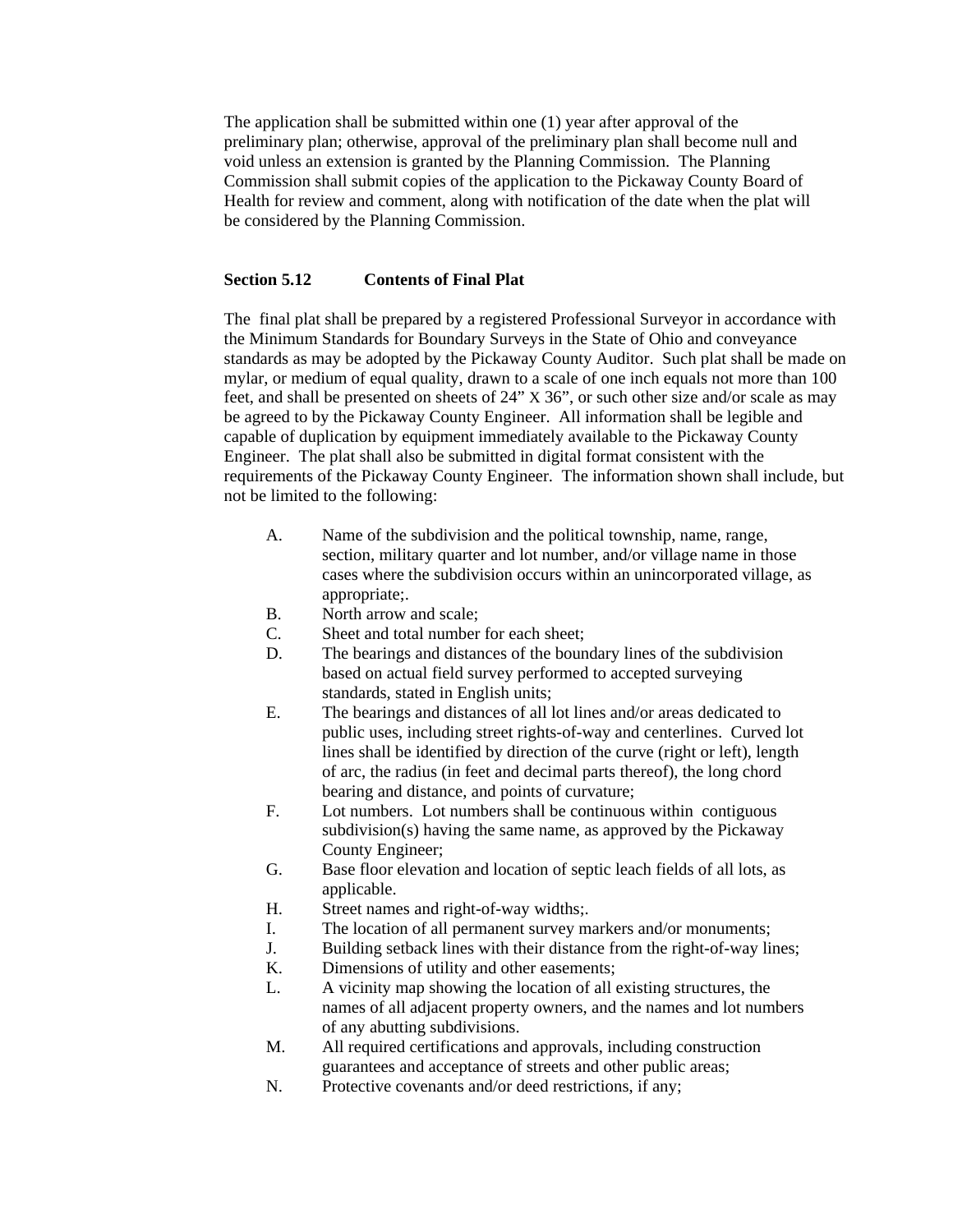#### **Section 5.13 Review by Planning Commission**

If the application for final plat approval, as submitted to the Planning Commission pursuant to Section 5.11 above, conforms to the provisions of the Ohio Revised Code and these regulations, and is consistent with the preliminary plan with such changes as required by the Planning Commission, such application for final plat approval shall be reviewed by the staff of the Planning Commission.

The final plat shall be considered as officially filed after it has been examined by the Planning Commission and found to contain all of the information required by Section 5.12 above.

#### **Section 5.14 Action by Planning Commission**

Within five (5) calendar days after submission of the plat for final review, pursuant to Section 5.13 above, the Planning Commission shall schedule a meeting to consider the plat, and send written notice by regular mail or by electronic mail to the fiscal officer of the Board of Township Trustees of the township within which the proposed plat is located and to the Board of Health of the health district in which the proposed plat is located. The notice shall inform the Trustees of the date, time and location of the meeting at which the Planning Commission will consider or act on the final plat. Such meeting shall take place within thirty (30) calendar days from submittal of the plat, and no meeting shall be held until at least seven (7) calendar days have passed from the date the notice was sent by the Planning Commission.

#### **Section 5.15 Other Approvals**

The documented approval of other applicable agencies shall be required prior to action by the Planning Commission on the final plat.

#### **Section 5.16 Approval by the Planning Commission**

The Planning Commission shall approve, conditionally approve, or refuse to approve the final plat within thirty calendar (30) days from the date that the final plat is submitted, or within such further time as the Owner/Developer may agree to in writing. The approval of or refusal to approve the final plat shall be indicated in writing on the original tracing by the signature of the Secretary or other authorized agent for the Planning Commission. Reasons for refusal to approve the final plat shall be cited in writing to the Owner/Developer and on the records of the Commission, including citations or references to the requirements or provisions of the applicable regulations that are inconsistent with the final plat.

If the Commission fails to act upon the final plat within the time allotted, the plat shall be considered as approved, and the certificate of the Planning Commission as to the date of the submission of the plat for approval, pursuant to Section 5.13 above, and the failure to take action thereon within such time, shall be issued on demand and shall be sufficient in lieu of the written endorsement or other evidence of approval.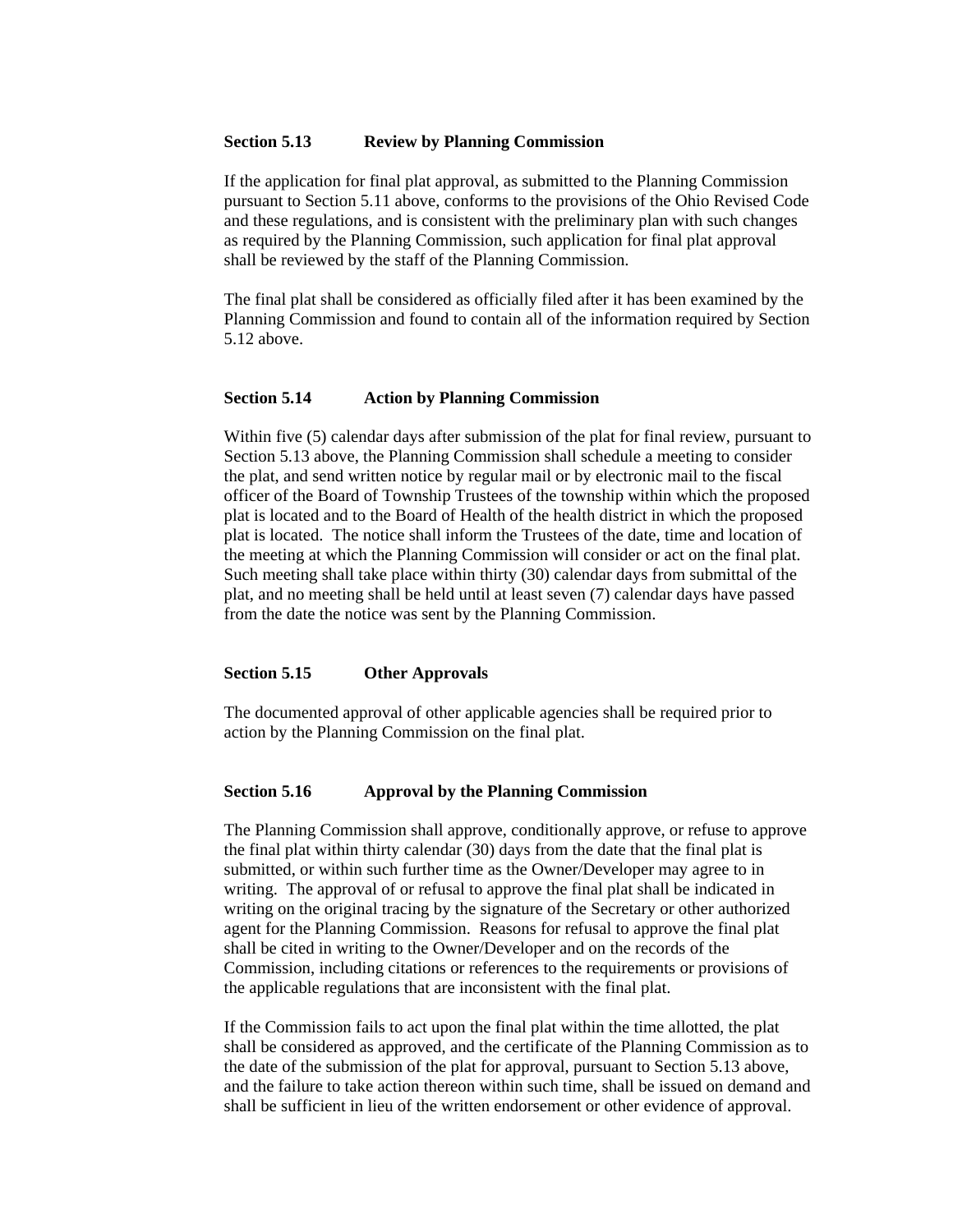#### **Section 5.17 Conditional Approval**

The Commission may grant conditional approval to a final plat by requiring the Owner/Developer to alter the plat or any part of it, within a specified period after the end of the thirty (30) calendar days, as a condition for final approval. Once all conditions have been met within the specified period, the Commission shall cause its final approval to be endorsed on the plat. No plat shall be recorded until it is so endorsed with the Commission's final or unconditional approval.

#### **Section 5.18 Appeal of Plat Denial**

Within sixty (60) calendar days after refusal to approve the final plat, the Owner/Developer may file a petition in the Court of Common Pleas, in which he/she shall be named plaintiff. Pursuant to Section 711.09 of the Ohio Revised Code, the petition shall contain a copy of the plat sought to be recorded, a statement of facts justifying the propriety and reasonableness of the proposed subdivision, and a request for an order directed to the Pickaway County Recorder to record such plat. Such petition may include a statement of facts to support the claim that the rules and regulations are unreasonable and/or unlawful. A Board of Township Trustees is not entitled to appeal a decision of the Commission under this Section.

#### **Section 5.19 Recording of Plat**

The final plat shall be filed and recorded by the Owner/Developer in the Office of the Pickaway County Recorder within ninety (90) days following signing of the final plat by the County Commissioners. If the Owner/Developer fails to file the plat within such period, the approval previously granted by the Planning Commission shall become voidable at the option of the Planning Commission. If any substantive change, as determined by the Director of the Planning Commission, is made in the final plat after approval of the Commission, the approval shall be null and void. After recording the final plat, transfer of ownership may take place.

#### **ARTICLE VI VARIANCES**

#### **Section 6.01 Variances**

Pursuant to ORC 711.10, where the Planning Commission finds that extraordinary and unnecessary hardship may result from strict compliance with these regulations due to unusual topographical and/or other exceptional conditions, it may modify these regulations so as to relieve such hardship, provided such relief may be granted without detriment to the public interest and without impairing the intent and purpose of these regulations or the desirable development of the neighborhood and community.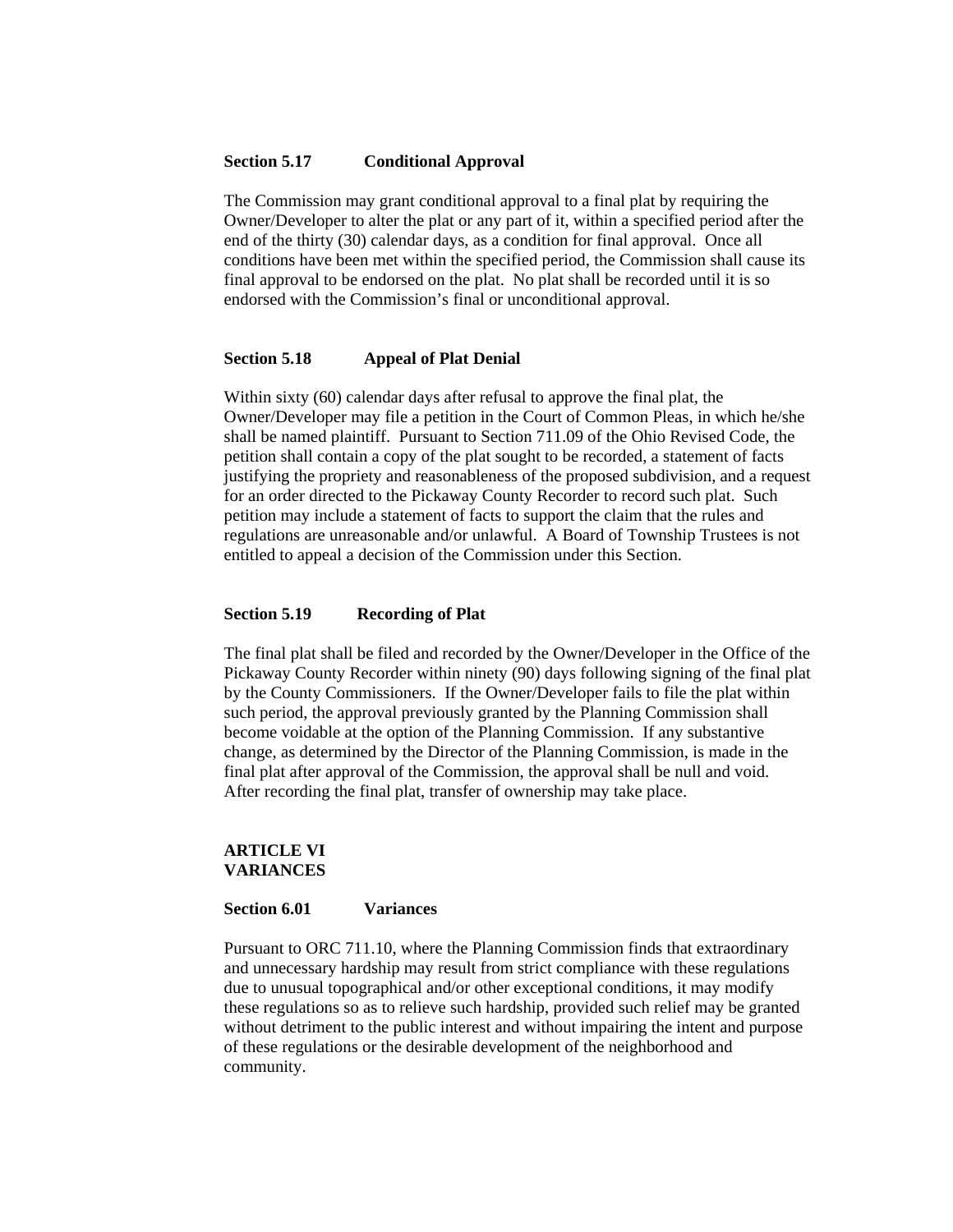#### **Section 6.02 Criteria for Variances**

Such variances shall only be granted in cases of special exceptional conditions, involving physical conditions of the land, whereby strict application of such provisions or requirements would result in practical difficulty and unnecessary hardship that would deprive the owner of the reasonable use of the land and buildings involved. In granting such variance, the Commission shall find that such conditions do not apply generally to other land in the vicinity, that such hardship has not been self-inflicted by the applicant, and that the variance, if authorized, will represent the minimum variance that will afford relief and will represent the least modification possible of the regulation at issue.

#### **Section 6.03 Additional Variance Standards**

- A. One or more variance(s) may be requested by the applicant at the time of submission of the preliminary plan or final plat. Such variances will be addressed in the normal processing of the proposed plan or plat.
- B. In granting variances or modifications, the Planning Commission may require such conditions as will, in its judgment, secure substantially the objective of the standards or requirements so varied or modified.
- C. Any variance granted by the Planning Commission shall be noted in writing on the final subdivision plat.

#### **ARTICLE VII AMENDMENTS**

#### **Section 7.01 Amendments**

Whenever the public necessity, convenience or general welfare require, these regulations may be amended, supplemented or changed, subject to the requirements of Chapter 711 of the Ohio Revised Code. Before any such amendment is adopted, the Commission shall hold a public hearing. Notice of such hearing shall be sent to all townships in the County by regular or electronic mail at least thirty (30) business days before the hearing. No such amendment shall take effect unless adopted by the Board of Pickaway County Commissioners, after a public hearing. After adoption by the Board of Pickaway County Commissioners, a copy of the amendment shall be certified by the Planning Commission to the County Recorder.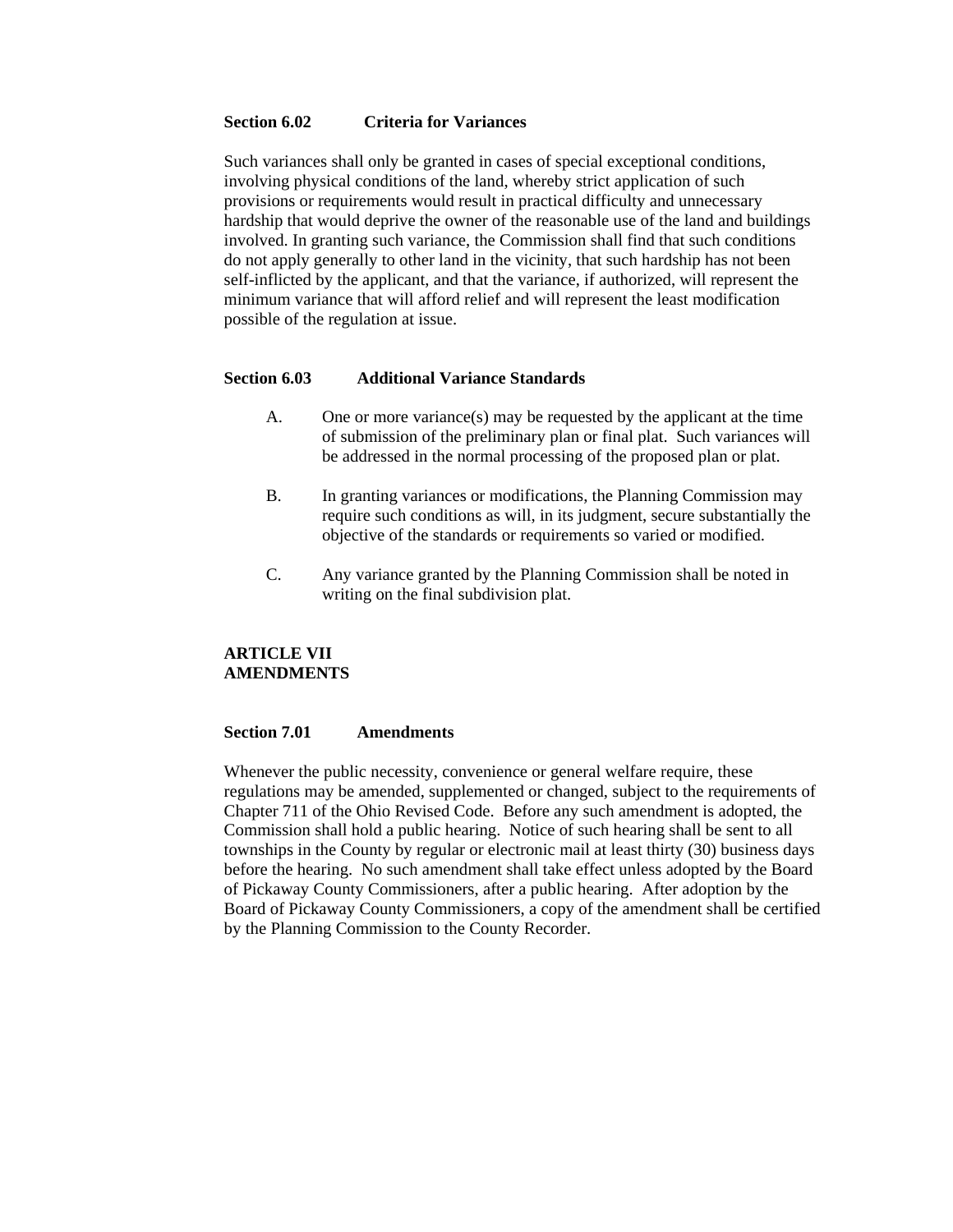#### **ARTICLE VIII OBLIGATIONS OF OWNER/DEVELOPER AND COUNTY**

#### **Section 8.01 Required Improvements**

The Owner/Developer who desires to develop any major subdivision subject to this Resolution shall provide and pay the entire cost of improvements applicable to the proposed development, as follows:

- A. Streets and parking areas, including drainage structures, bridges, curbing and other improvements as may be required by the County Engineer, pursuant to the provisions of these regulations.
- B. Sanitary sewers (including manholes, services and appurtenances) and water distribution system (including mains, services, valves, fire hydrants and all appurtenances) as applicable.
- C. Monuments, stakes and property pins.
- D. Street signs designating the name of each street at each intersection within the development.
- E. Utilities, including electric, telephone and cable television services; however, these costs may be shared with the respective utility companies according to such arrangements as may be made between said utilities and the Owner/Developer.
- F. All other improvements shown on the plans as approved by the County Engineer.

#### **Section 8.02 Obligations of Owner/Developer**

The Owner/Developer of the major subdivision being developed shall be subject to the following obligations:

- A. All construction work and materials used in connection with improvements shall conform to the requirements of, and be installed under the general supervision of the County Engineer. The Owner/Developer shall be responsible for the payment of all fees incurred by the County pertaining to the review and inspection of the improvements
- B. The Owner/Developer, or his agent, shall give three (3) working days notice to the County Engineer for any inspection to be conducted. The Owner/Developer shall also insure that no work shall be covered or obscured prior to inspection.
- C. The Owner/Developer shall hold the County free and harmless from any and all claims for damage of any nature arising or growing out of the construction of improvements or resulting from improvements and shall defend, at his own cost and expense, any suit or action brought against the County by reason thereof;
- D. All improvements and utilities will be satisfactorily installed within one year from the date of approval of the Construction Plans or within such time schedule as presented and approved by the Pickaway County Planning Commission.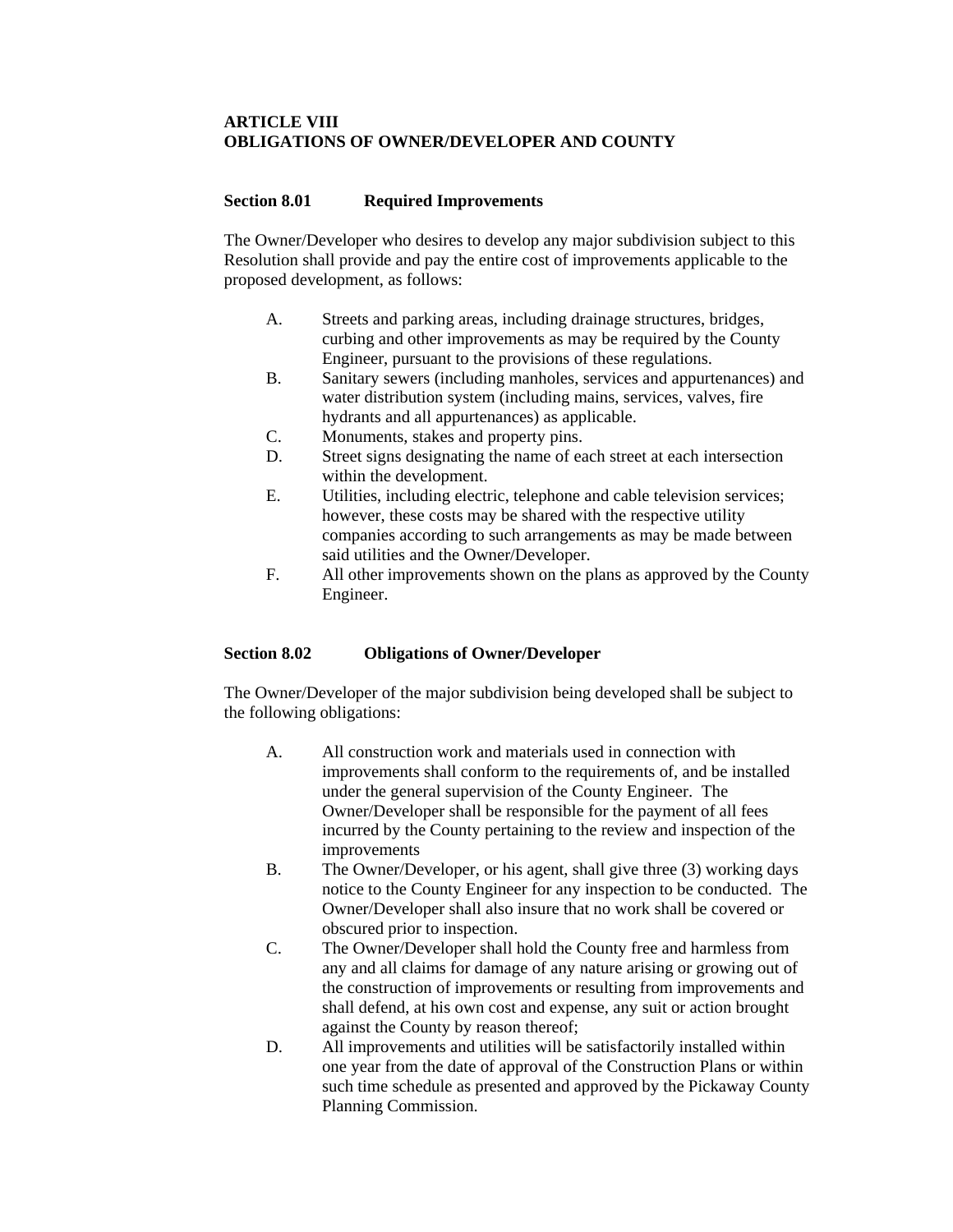- E. As an alternative to the construction and approval of the required public improvements prior to recording the final plat, an acceptable performance assurance equal to one-hundred percent (100%) of the estimated cost of all required improvements shall be deposited with the County. Prior to submittal of a performance assurance, a detailed estimate, disaggregated by a unit cost of each item of work required, shall be approved by the County Engineer. Such performance assurance shall consist of one of the following:
	- 1. A performance or construction bond equal to the estimated construction cost as approved by the County Engineer for the public improvements. Such bond shall be without time limit;
	- 2. A certified check equal to one hundred percent (100%) of the estimated construction cost as approved by the County Engineer for the public improvement; or
	- 3. Subject to the approval of the chief fiscal officer of the County, a certification to the County by the institution, person or corporation financing the construction of the public improvements. Such certification shall consist of a subdivision bond, irrevocable letter of credit, or escrow account in favor of the County, stipulating that the funds in the amount of the estimated construction cost are available and set aside from all other funds;
		- a) That these funds will not be released to the Owner/Developer, or his/her agent, unless said release is signed by the County;
		- b) That such release by the County only certifies that as best as the County can determine, the construction was completed to the County's satisfaction and does not relieve the Owner/ Developer of the County's maintenance guarantee requirement;
		- c) That only the County shall have the right to release the funds in the escrow account; and
		- d) That acceptance of the public improvements by the County and the posting of the one year maintenance guarantee shall constitute release of the funds in the escrow account lacking any formal release by the County.
- F. All permits and approvals shall be obtained and all fees paid prior to beginning any construction of improvements;
- G. During construction and prior to acceptance of any public improvement, the Owner/Developer shall remove or cause to be removed such dirt and debris and foreign matter from all public rights of way, improvements and/or easements as were deposited, left or resulted from the construction of improvements of any nature within the development. Such removal shall take place within twenty-four (24) hours after being notified by the County that such work is required, and shall be completed to the satisfaction of the County Engineer.
- H. All public improvements shall be guaranteed by the Owner/Developer for a period of one year from the date such improvement is accepted, in writing, by the County Engineer. Such guarantee shall consist of a maintenance bond, certified check or other acceptable instrument, for five percent (5%) of the total cost of the improvements. Such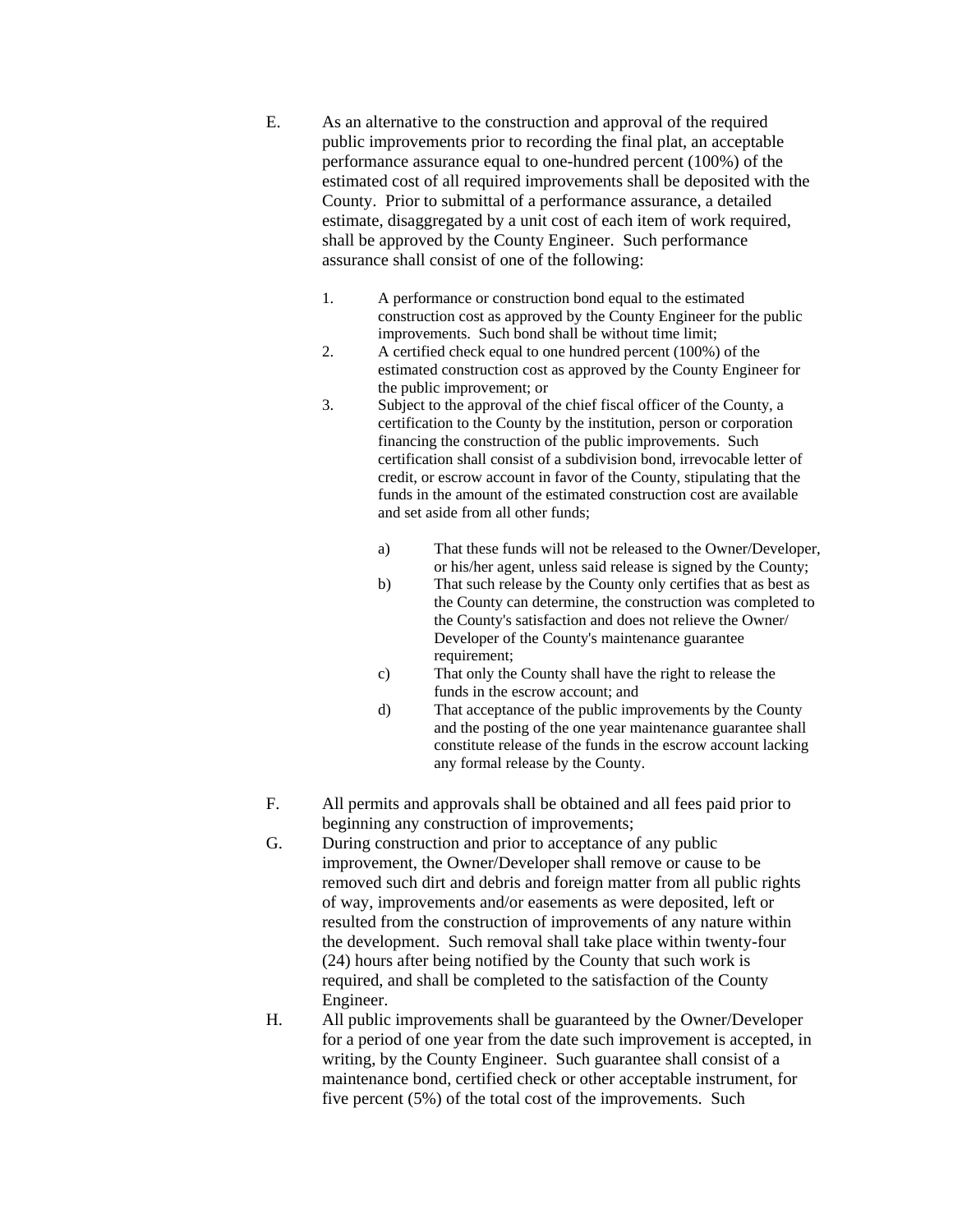guarantee shall include any and all defects and deficiencies in workmanship and materials. The cost of all labor, materials, equipment and other incidentals required to maintain, repair and replace any or all of such improvements and to maintain them in good and proper condition, excluding ordinary wear and tear, but including filling trenches and restoring lawns, sidewalks, yards, streets, sewers, pipe lines, etc., during the one year guarantee period shall be assumed by such Owner. In the event the Owner fails to make such maintenance, repairs or replacements within a reasonable time after notice in writing by the County, or in the event of an emergency which may endanger life or property, the County may make or cause to be made, such repairs or replacements from the above guarantee.

- I. The Owner/Developer shall execute a development agreement with the County, specifying the terms and conditions required under this Section of this Resolution. Such development agreement shall be approved by the County Engineer and County Prosecutor.
- J. No person or owner shall violate any of the regulations established in this Section and upon violation the County shall have the right to:
	- 1. Stop all work on the development site forthwith;
	- 2. Hold the bonding company responsible for the completion of the public improvement according to the approved construction drawings and the agreement.

#### **ARTICLE IX MINIMUM DESIGN STANDARDS AND REQUIREMENTS**

#### **Section 9.01 Conformity with Requirements**

The standards and requirements of this Article shall control the manner in which streets, driveways, infrastructure, lots and other elements of a subdivision are arranged on the land. These design standards shall apply to all subdivisions of land as defined in Article II.

A. Conformity with County Standards

All public improvements, including private streets, undertaken in any subdivision shall conform to the standards of this Article and the *Pickaway County Technical Design Standards*, as may be adopted and subsequently amended by the Pickaway County Engineer.

B. Conformity with Zoning

No final plat of land within any area in which an existing zoning resolution is in effect shall be approved unless it conforms with such resolution.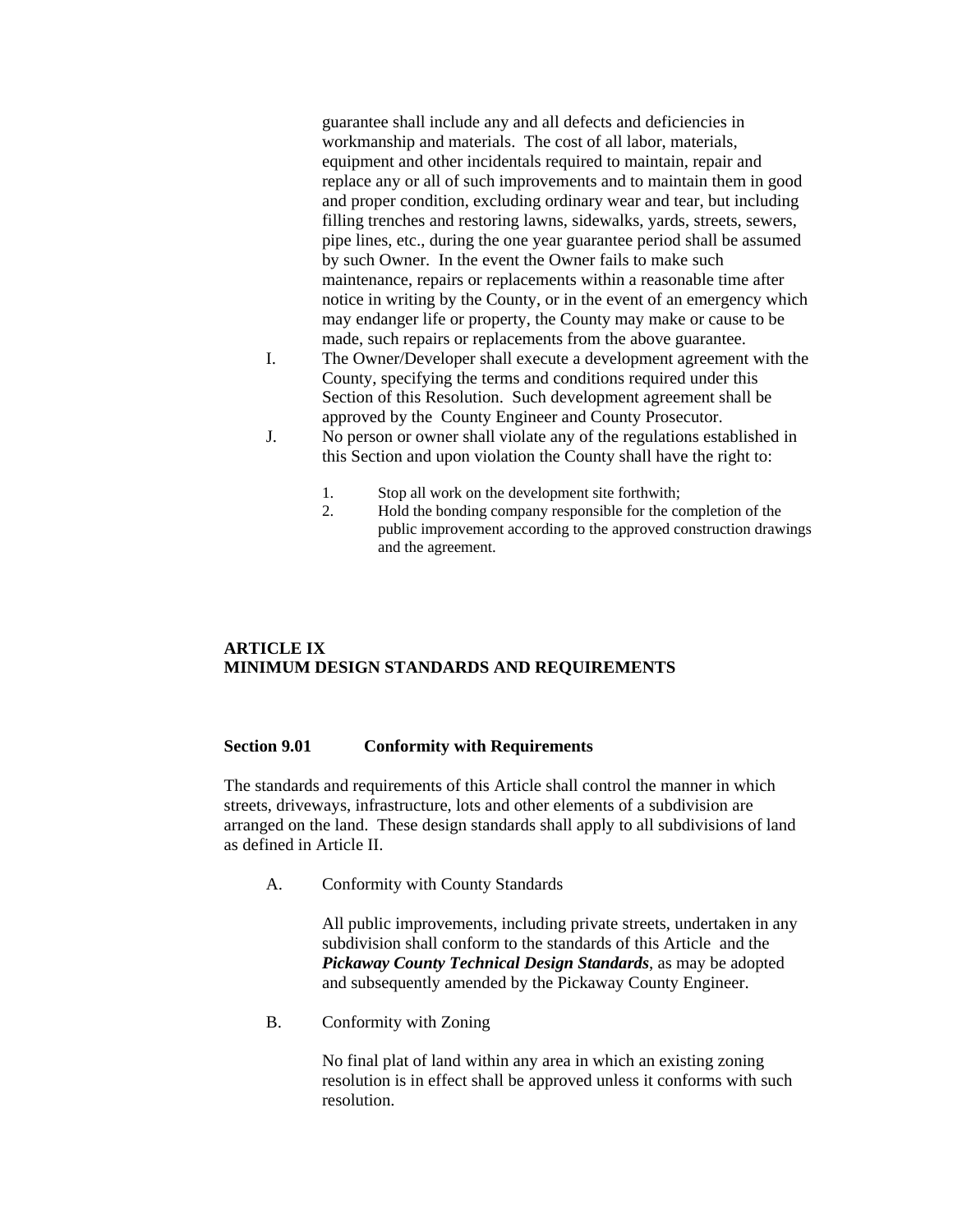#### C. Land Use / Master Planning

The design of a proposed subdivision of land shall be in general conformity with an adopted land use and/or comprehensive plan prepared by the County for the area.

#### **Section 9.02 General Subdivision Design**

Generally, the development of the subdivision shall be based on an analysis of environmental characteristics of the site. To the maximum extent possible, development shall be located so as to preserve the natural features of the site, avoid areas of environmental sensitivity, and minimize negative impacts on and alteration of natural features. The following specific areas shall be preserved as undeveloped open space, to the extent consistent with reasonable utilization of the land, in accordance with other applicable state or local regulations:

- A. Wetlands, as defined in Section 404, Federal Water Pollution Control Act Amendments of 1972, subject to field verification by the US Army Corps of Engineers, USDA Natural Resources Conservation Service, or other agency authorized to make such determination;
- B. Lands subject to flooding, as specified in Section 9.03 below;
- C. Areas with unsuitable soils, as specified in Section 9.03 below.
- D. Slopes in excess of fifteen percent (15%) unless appropriate engineering methods are employed to address erosion, stability and resident safety.

#### **Section 9.03 Land Not Suited for Development**

If the Planning Commission finds that land proposed for subdivision development is unsuitable due to flooding, poor drainage, topography, and/or other condition that may be detrimental to the general health, safety or welfare of the public, and if it is determined that the land should not be developed for the purpose proposed, the Commission shall not approve such subdivision unless adequate methods are proposed by the Owner/Developer for alleviating the problems that would be created by development of the land.

A. Unsuitable Soils

Particular soil types have been identified as unsuitable for development due to excessive wetness, high water table and/or inadequate drainage in the *Soil Survey of Pickaway County*, *Soil Potential Ratings for Home Sewage Disposal: Pickaway County*, Ohio and may be so identified in future technical bulletins or publications adopted by the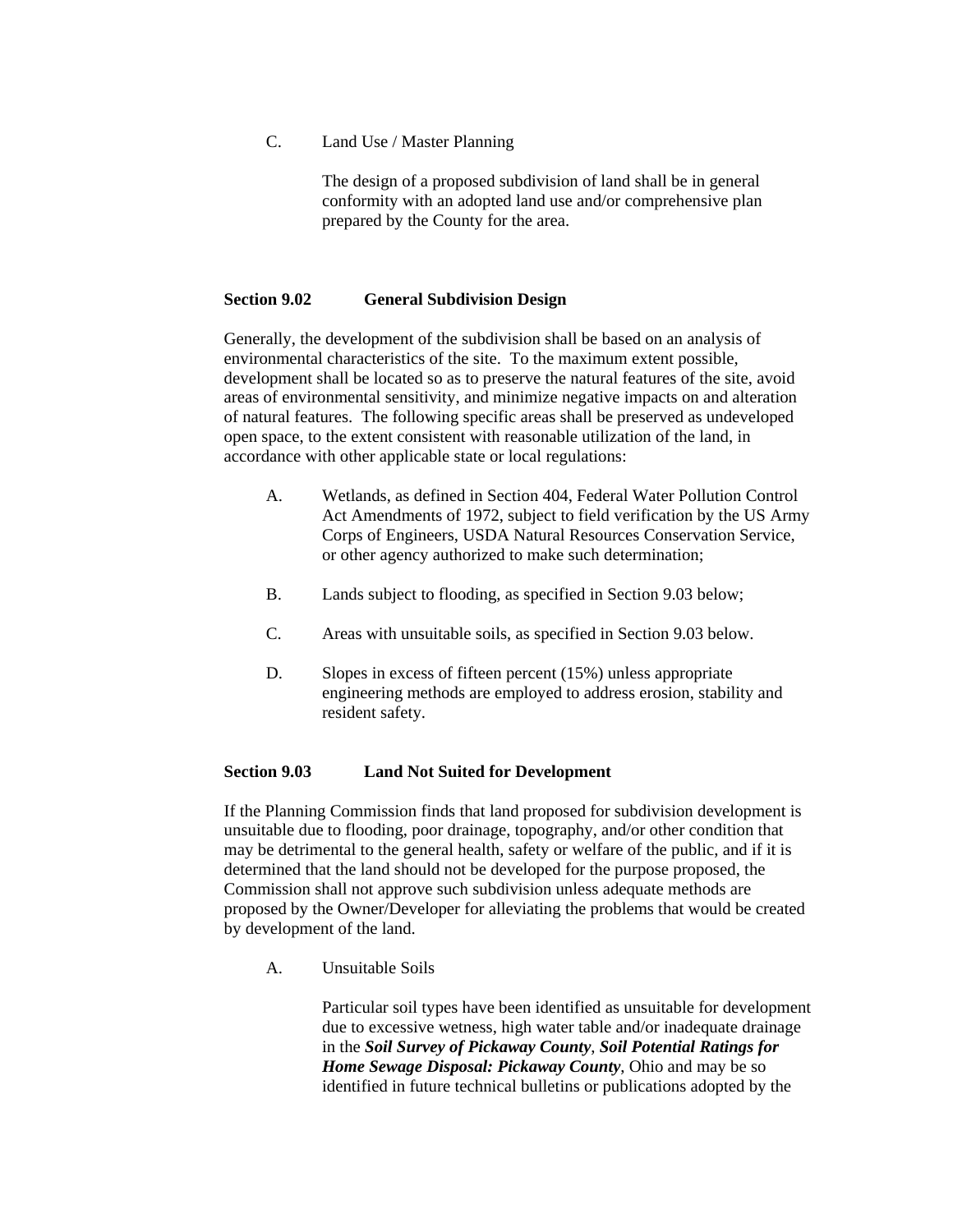Pickaway County Planning Commission, the Pickaway County Board of Health and/or the Pickaway County Soil Conservation District. .

The Planning Commission shall not allow subdivision of land on the soil types so identified unless it is demonstrated that structures and septic leach fields will not be located thereon.

#### B. Land Subject to Flooding

The Planning Commission shall not allow subdivision of land on lands subject to flooding, as defined in Article II of this Resolution, unless the following requirements are met:

- 1. No subdivision or part thereof shall be approved if the proposed subdivision development will, individually or collectively, significantly increase flood flows, heights or damages.
- 2. No subdivision, or part thereof, shall be approved for any identified flood plain area which will substantially affect the storage capacity of the flood plain
- 3. It is recognized that the flood plain is composed of two (2) distinct parts; 1) the floodway, and 2) the floodway fringe. These two parts are defined in Article II. Building sites used or intended to be used for human occupation shall not be permitted in floodway areas. Sites for these uses may be permitted in the floodway fringe if the sites or structures are elevated to such height that the lowest floor of the structure is least one (1) foot above the 100-year base flood elevation.
- 4. The determination of areas of the flood plain considered as within the floodway and the 100-year base flood elevation shall be made by the Owner/Developer in those cases where building is proposed. Such determination shall be based on data as established by the Federal Emergency Management Agency (FEMA), the Ohio Department of Natural Resources (ODNR), or other authorized agency, in a flood study or report approved by the County Engineer and the Planning Commission. Required fill areas must extend at least fifteen  $(15)$  feet beyond the limits of the structure(s).
- 5. When the Planning Commission determines that only part of a proposed subdivision can be developed in compliance with these requirements, it shall limit development to only that portion, and shall require that the method of development is consistent with its determination.
- 6. The Planning Commission may attach other reasonable conditions as are appropriate to the approval of plats within areas subject to flooding. Such conditions may include, but are not limited to, requirement for the construction of dikes, levees or other similar measures, or floodproofing of structures.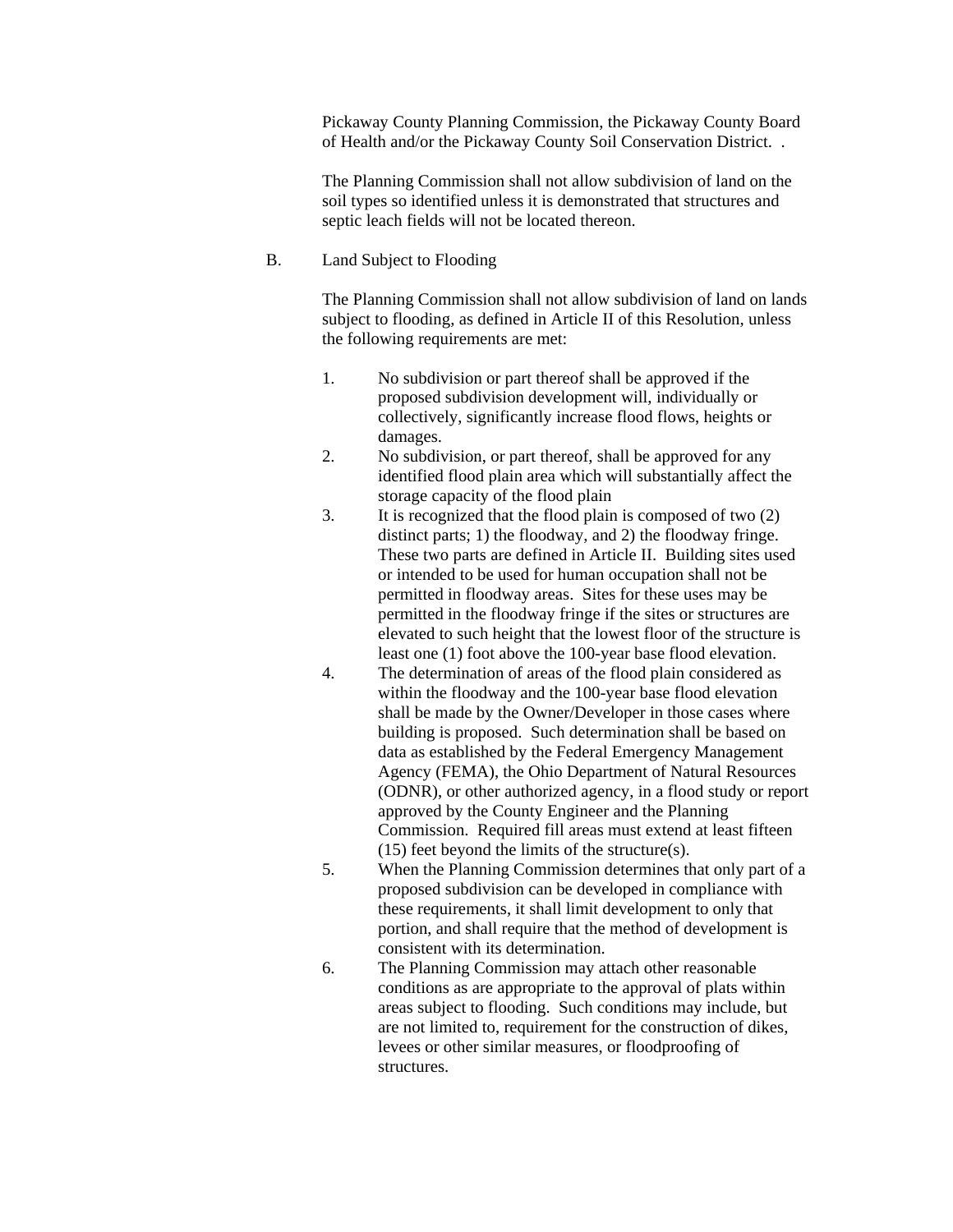#### **Section 9.04 Erosion and Sedimentation Control**

Measures shall be taken by the Owner/Developer to minimize erosion and impacts during subdivision construction activity. The Planning Commission may require detailed erosion and sedimentation plans to be submitted if it determines that the size and/or scale of the proposed subdivision warrants such action. Such plan shall be required for subdivisions comprising more than five (5) lots or, pursauant to permitting requirements of the Ohio Environmental Protection Agency (OEPA), if one acre or more is disturbed. Such plans shall indicate the techniques to be used to control erosion both during construction and permanently, and include a schedule for installing same. The plans shall include, but not be limited to, the following requirements:

#### A. Erosion Plans

Erosion control plans shall be based on the control of erosion on-site, with the objective of eliminating or minimizing erosion and sedimentation impacts off-site. Techniques, devices and/or measures used shall be reviewed and approved by the County Engineer.

#### B. Sedimentation Control

Sedimentation facilities (debris basins, sedimentation traps) and other control measures such as hay bales, berms, interceptor ditches and terraces, shall be installed in conjunction with the initial grading operations and be maintained throughout the development and construction process to remove sedimentation from runoff waters draining the land under development. These shall be maintained by the Owner/Developer to assure functional operation during all phases of construction.

Construction activity on any individual or group of lots shall be conducted only if sedimentation facilities have been installed and maintained . Substantial completion of final grading and initial ground covering shall be completed prior to seeding, sodding, ground covering installation or other vegetative or earth covering techniques.

#### C. Minimization of Erosion and Sedimentation

The disturbed area and duration of exposure to erosive elements shall be kept to a practical minimum. Land which has been cleared for development, and upon which construction activity has not commenced immediately following this initial clearing shall be protected from erosion and subsequent sedimentation by appropriate vegetation and land covering techniques as specified in the *Pickaway County Technical Design Standards*.

#### D. Permanent Vegetation

Permanent vegetation and structural erosion control measures shall be installed as soon as practicable immediately following final grading.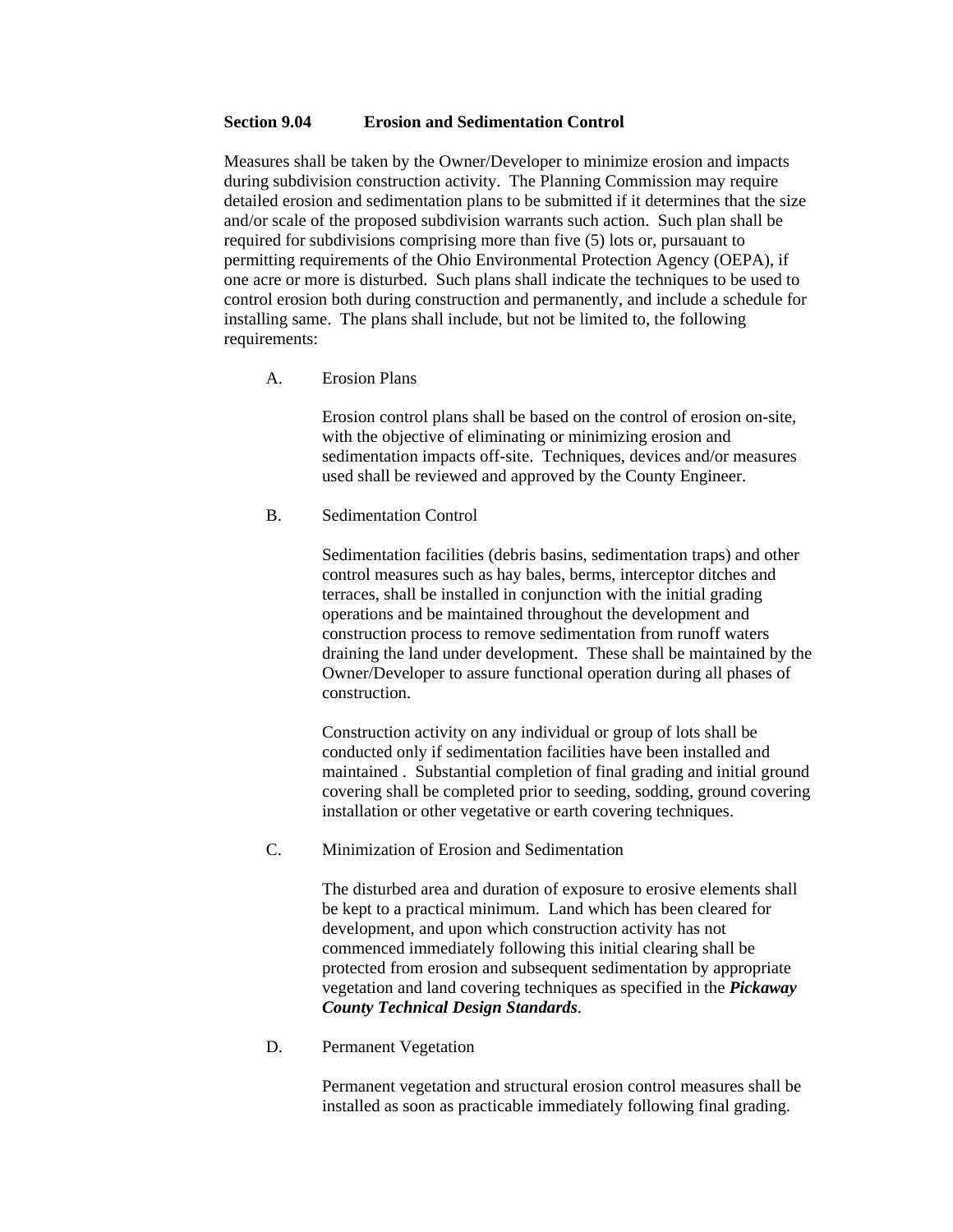This includes sod or other methods of retaining seeding material prior to maturation in the lower 1/2 of any drainage ditches.

E. Adjoining Property

Cuts and fills shall not endanger adjoining property.

F. Buffer Areas

An undisturbed natural buffer area of not less than twenty (20) feet shall be maintained from any cut or fill area and any adjacent body of water, except where it is determined by the Planning Commission that a different buffer is more appropriate to the individual case.

#### **Section 9.05 Surface Runoff and Storm Drainage**

A. Outlets

 No subdivision plan or plat shall be approved by the Planning Commission unless an adequate outlet for storm water, as shown on the plan or plat, is approved by the County Engineer. Generally it will be necessary to pipe storm water to an adequate watercourse, stream or existing storm system which has the capacity to accommodate the flow, or to utilize acceptable on-site water retention methods adequate to minimize excessive off-site storm water flows.

B. Preservation of Natural Drainage Courses

 No natural drainage course shall be altered and no fill, buildings or structures shall be located unless provision is made for the flow of surface water. An easement shall be provided on both sides of the existing surface drainage course adequate for the purpose of future widening, deepening, enclosing or otherwise improving said drainage course. If such drainage course crosses private property, easements must be obtained by the Owner/Developer for construction and future maintenance. These easements must be shown on the Construction Plans, including the volume and page number of the recorded easement.

C. Submittal of Drainage Data

 Information and data pertaining to water volumes and velocities for all watersheds entering and on the property, along with calculations to show that proposed drainage improvements will adequately address such flows, shall be submitted to the County Engineer, along with required Construction and Grading Plans. Storm drainage systems shall be designed so as to be in compliance with the *Pickaway County Technical Design Standards*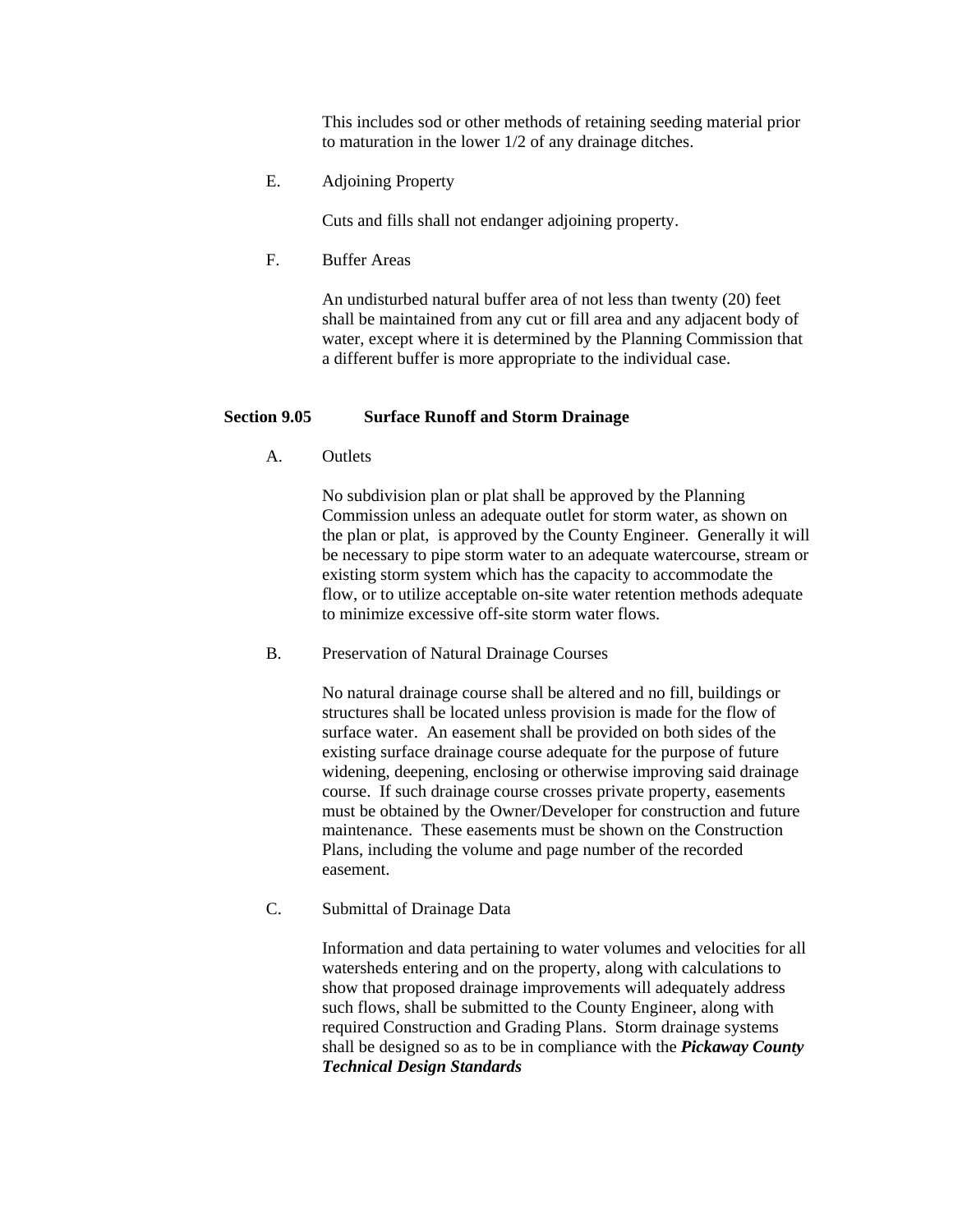D. Culverts

 All culverts utilized in subdivisions shall have the appropriate headwalls and/or other structures and improvements to protect the facility.

E. Compliance with Storm Water Management Standards

 Notwithstanding the above, no subdivision plan or plat shall be approved unless such plan or plat complies with the *Pickaway County Technical Design Standards*

#### **Section 9.06 Streets**

A. General

 All streets shall be platted with appropriate regard for topography, streams, wooded areas, soils and geologic limitations and natural features. Roadways shall be designed to permit efficient drainage and utility systems layouts while providing safe and convenient access to property.

B. Conformity with Thoroughfare Plan

 Streets shall generally conform to the Thoroughfare Plan for the County. For streets not indicated on the Thoroughfare Plan, the arrangement shall provide for appropriate extensions of existing streets.

C. Classification, Street Widths and Street Grades

 The arrangement and classification of all streets in newly developed areas shall conform to the Thoroughfare Plan. The Planning Commission shall make the final determination as to the classification of any new street, based on the proposed development of the site, and its potential traffic volume, expressed in ADT (Average Daily Traffic), the character of the surrounding area, and the Thoroughfare Plan.

For any major or minor subdivision along as existing County or township roadway not designated on the Thoroughfare Plan, provisions shall be made to set aside the necessary right-of-way for traffic, utilities and drainage with the minimum right-of-way for a local street.

- D Alignment
	- 1. The street pattern shall make provision for the continuance of streets into adjoining areas and for the connection to existing rights-of-way in adjacent areas.
	- 2. If a subdivision adjoins or contains an existing or proposed arterial or major collector street, the Planning Commission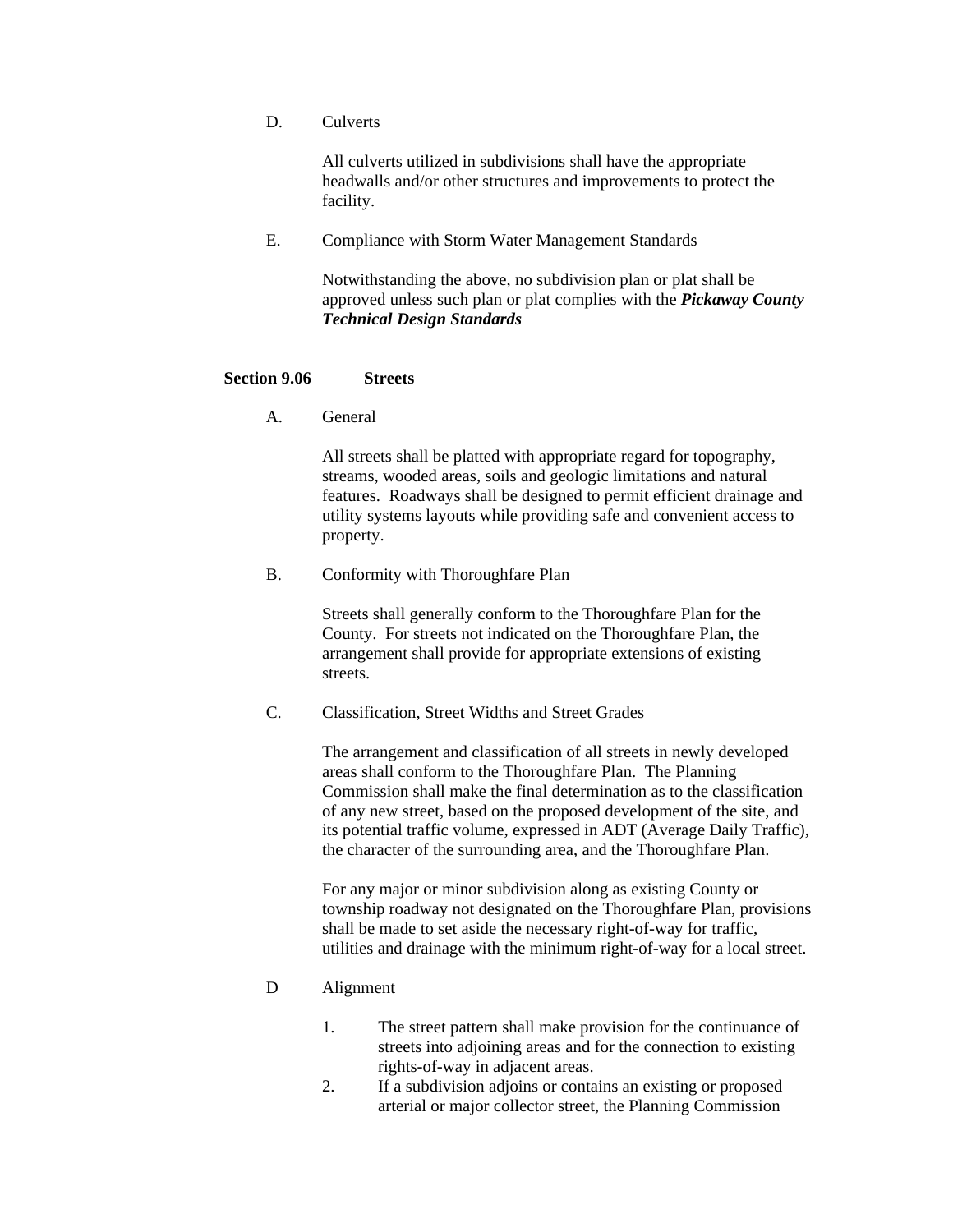may require marginal access streets or reverse frontage with a planting strip of a minimum width of twenty (20) feet on the rear of those lots abutting the street, and no vehicular access across the strip.

- 3. Local streets shall be laid out so as to discourage use by through traffic.
- 4. Streets shall intersect one another at ninety (90) degrees, or as near to ninety (90) degrees as possible, but in no case less than eighty-five (85) degrees. The intersecting street must remain within these degree parameters for a distance of not less than one-hundred feet (100') from the intersection.
- 5. Street jogs shall be discouraged. Where such jogs are unavoidable, in no case shall the centerlines be offset by less than 125 feet.
- 6. The maximum length of a cul-de-sac shall be 1,000 feet, measured from the centerline of the intersecting street to the middle of the turnaround.
- 7. Half width streets shall be prohibited.
- 8. Reserve strips or easements designed in such a manner so as to deny access from owners of adjacent property to the street shall be prohibited.
- 9. Permanent dead-end streets shall not be permitted. Temporary dead-end streets shall be permitted only as part of a future continuous street plan. When the street is temporarily deadended at the property line, a temporary turnaround shall be required; however, such turnaround cannot be considered as road frontage for the construction of additional lots.
- E. Dedication

 The necessary rights-of-way for widening or extension of all roadways, as delineated in the Thoroughfare Plan, shall be dedicated to public use. When a subdivision fronts on an existing County or township road, dedication of rights-of-way shall be made to the proper authority.

F. Blocks

 Blocks shall be a minimum of 500', and shall not exceed 1,500 feet in length except where specific topographic conditions require a lesser or greater length.

G. Street Names

 The names of new streets shall not duplicate names of existing dedicated streets except that new streets which are extensions of existing streets shall bear the names of such existing streets. All new roadways shall be named according to the following manner: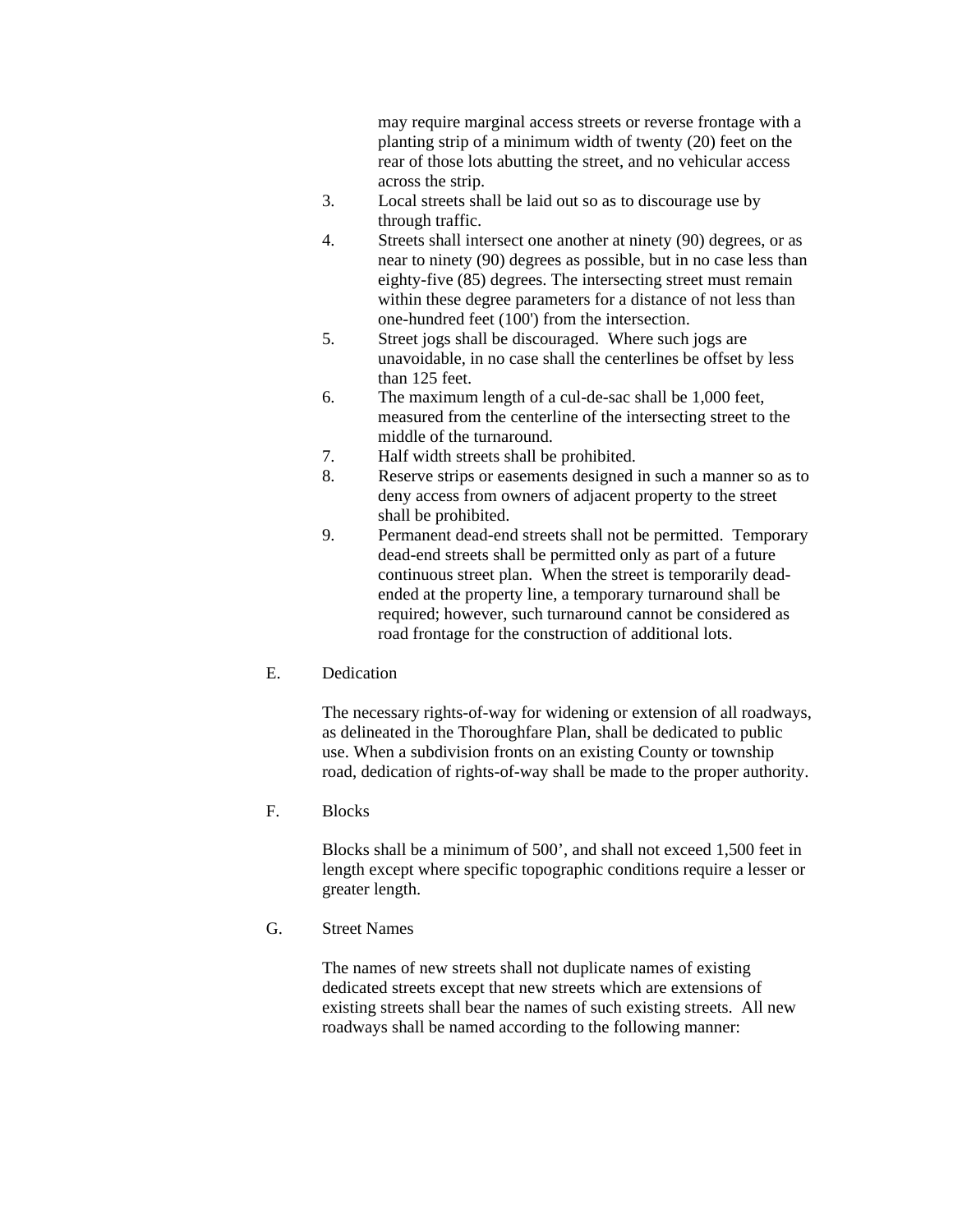| <b>DIRECTION</b>            | <b>CUL-DE-SACS.</b> | ALL OTHER STREETS. |
|-----------------------------|---------------------|--------------------|
| North/South                 | Place               | <b>Street</b>      |
| East/West                   | Court               | Avenue             |
| Diagonal                    | Way                 | Road               |
| Curving (over $1,000$ ft.)  | Way                 | Drive              |
| Curving (under $1,000$ ft.) | Way                 | Circle             |

#### H. Private Streets

 Private streets shall be allowed under specific conditions as approved according to Article VI of this Resolution. Unless otherwise approved by the Planning Commission, private streets shall be constructed to the same standard as a public street carrying similar traffic volumes. Private streets shall be subject to the same performance assurances as specified in Section 8.02 E of these regulations. The Owner/Developer shall be responsible for the creation and maintenance of signs for private streets, as deemed necessary by the Planning Commission.

#### I. Streets in Non-Residential Subdivisions

Non-residential subdivisions shall include subdivisions in any area zoned for any type of commercial or industrial activity, or any mixed-use development that contains such uses. In unzoned areas, any subdivision created to accommodate commercial or industrial uses shall be considered a nonresidential subdivision. In addition to the rules and requirements stated in these subdivision regulations, the Owner/Developer of a non-residential subdivision shall demonstrate that the uses, and that the following standards and principles have been incorporated into the design:

- 1. The street and lot layout is appropriate to the land uses proposed and conforms to any adopted land use plans and/or zoning resolutions in the area.
- 2. Additional street standards regarding rights-of-way, pavement widths, type and quantities of materials, as well as curbs and gutters may be imposed by the Planning Commission upon recommendation of the County Engineer.
- 3. Every effort shall be made to protect existing adjacent residential property from any adverse impacts as result of the proposed development.
- 4. Streets carrying non-residential traffic shall not normally be extended to the boundaries of existing or potential adjacent residential areas, or connected to streets intended for predominately residential traffic.
- J. Driveways

Driveway location, construction and spacing shall comply with *Pickaway County Access Management Regulations* and the *Pickaway County Technical Design Standards*.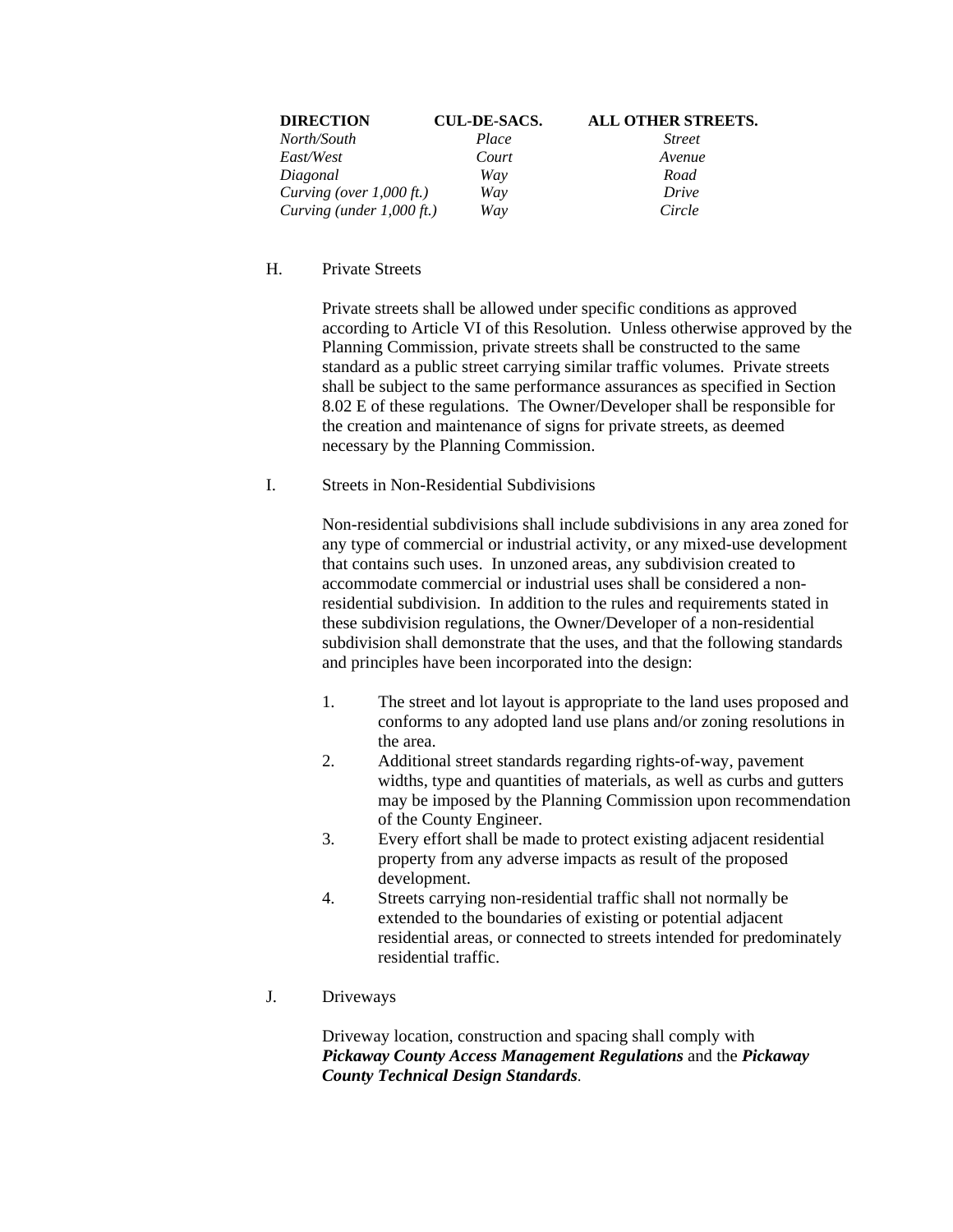#### **Section 9.07 Curbs and Gutters**

Curbs and gutters shall be required where central water or sewer systems are proposed, in any non-residential subdivision and in any residential subdivision where average lot size is 25,000 square feet or less. Curbs and gutters may also be required by the Planning Commission in areas of documented flash flooding, heavy rain runoff or flat (less than 2% slope) topography. All curbs and gutters shall be constructed according to the *Pickaway County Technical Design Standards*.

#### **Section 9.08 Lots**

A. Frontage

All lots shall have the frontage as required by the applicable zoning resolution, but in no case less than sixty feet (60') on an approved improved public or private street pursuant to Section 9.06 above.

B. Area Requirements

Lots in subdivisions shall meet the dimension and area requirements of the zoning district in which such subdivision is located, if such area is zoned. In all areas, building setbacks shall be not less than fifteen feet (15') from side and rear lot lines, and not less than thirty feet (30') from the front lot line. The depth and width of lots reserved for commercial and/or industrial purposes shall be adequate to provide for off-street parking and loading facilities.

C. Shape

All residential lots shall be approximately rectangular in shape, and should not have a depth in excess of four (4) times their width, except where extra depth or non-rectangular shape is necessary due to topography and/or natural conditions.

D. Flag Lots

Flag lots are discouraged. Such lots may be created to accommodate unique topographic or other environmental conditions, as determined by variance pursuant to Article VI. Flag lots shall not be "stacked" (i.e., one behind another flag lot)

E. Double Frontage Lots

Double frontage and reverse frontage lots should be avoided, except where required to provide separation from arterial streets, or to overcome specific conditions of topography and/or orientation. In such cases, an easement shall be provided along the rear lot line across which there shall be no vehicular access.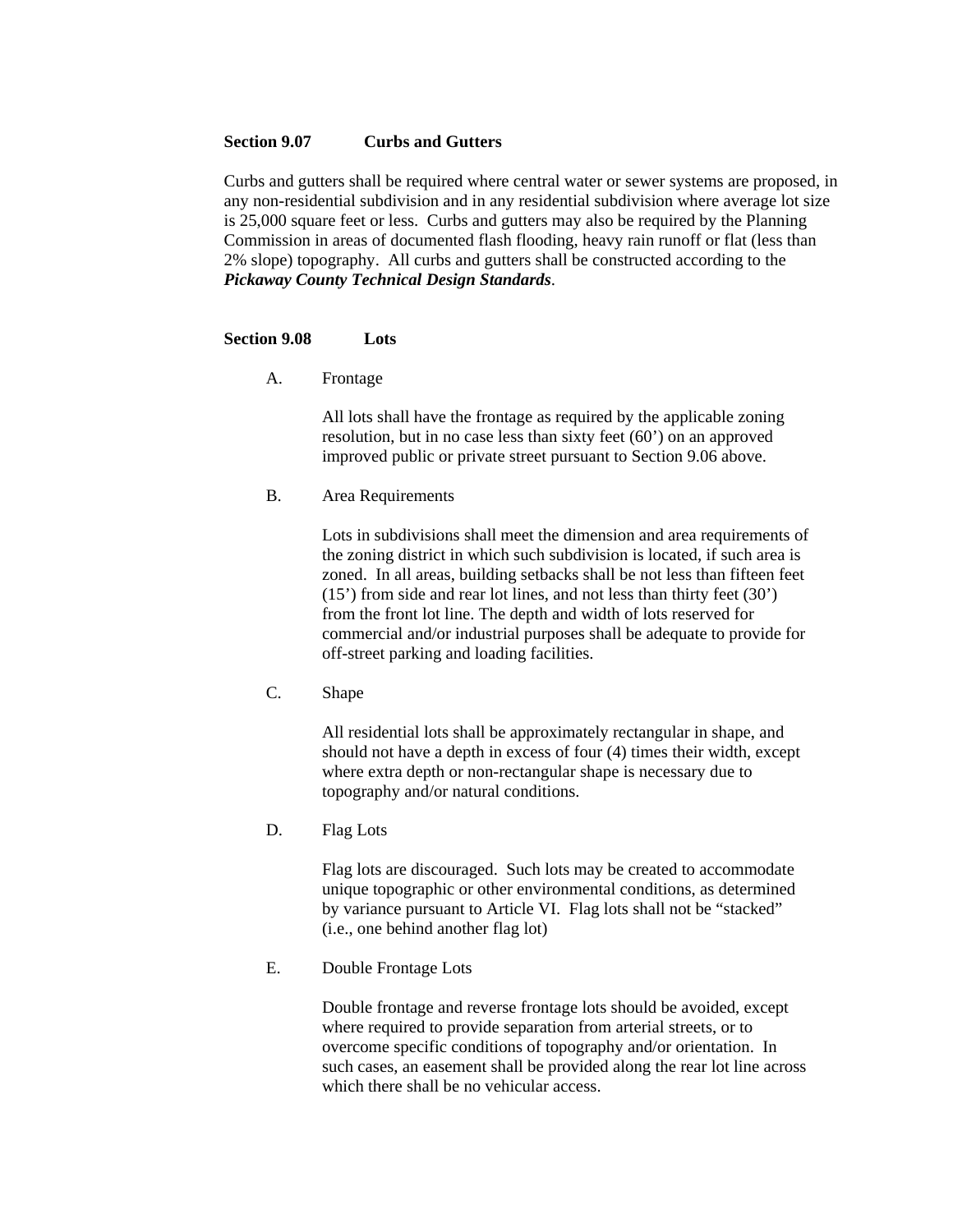F. Side Lot Lines

Whenever possible, side lot lines should be at right angles or radial to street lines.

G. Easements

When necessary, easements shall be provided along side and rear lot lines for utility lines. Easements shall be provided on both sides of any open drainage course, for the purposes of widening, deepening or general maintenance. Such easements shall comply with the requirements of Section 9.09 below. The removal of any obstruction constructed within such easement shall by the responsibility of the Owner of the property at the time such action is required.

#### **Section 9.09 Public Water and Sanitary Sewer Systems**

In those cases where the Pickaway County Board of Health, Planning Commission and/or the Ohio Environmental Protection Agency (OEPA) determines that a proposed subdivision must be served by a central sewage treatment and disposal and/or water supply and distribution system, such system(s) shall comply with *Pickaway County Wastewater System Regulations*.

#### **Section 9.10 Easements**

A. Utility Easements

Easements shall be required for poles, wire, cable, conduits storm and sanitary sewers, water lines, gas lines and/or other utility lines. Generally, such easements shall be a minimum of twenty feet (20') in width and be located along front, rear and/or side lot lines. Easements of greater width may be required in particular cases, upon determination of the Planning Commission.

B. Watercourse Easements

When any stream or surface drainage course is located within a proposed subdivision, the Owner/Developer shall provide an easement along each side of such stream or water course for the purpose of widening, deepening, relocating or other maintenance. The width of such easement shall be determined by the Planning Commission, upon recommendation by the County Engineer.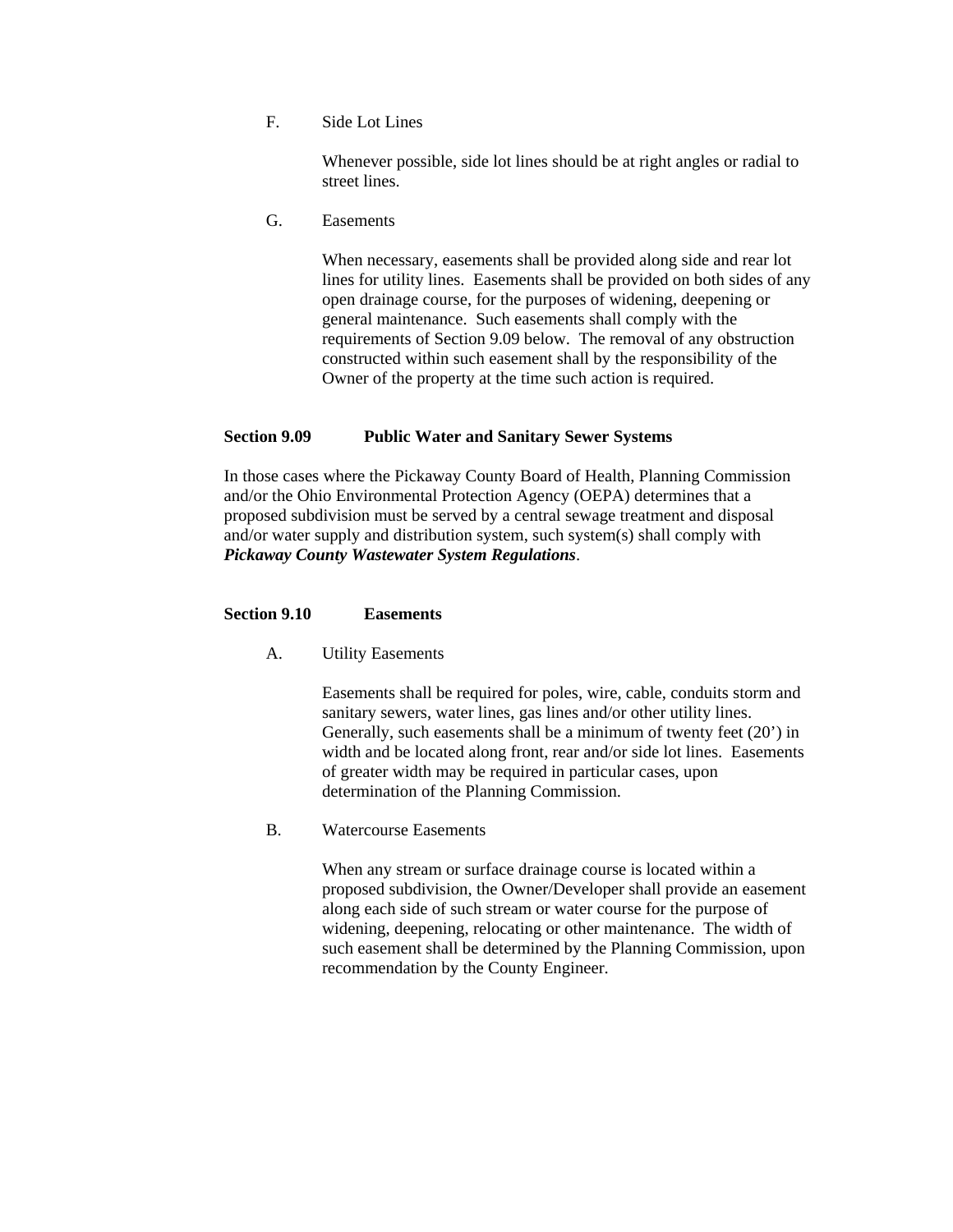#### **Section 9.11 Public Sites and Open Space**

A. Required Dedication or Reservation

 Where a proposed park or similar open space resource site, as shown on a land use or open space plan adopted by Pickaway County or the township in which the subdivision is located, is situated in whole or in part within a proposed subdivision containing ten (10) or more lots in which the median lot size is less than one (1) acre, the Planning Commission may require the following:

- 1. the dedication to the public of part or all of the proposed site and/or
- 2. reservation of the site for a period of up to three (3) years to enable acquisition by the appropriate agency or entity.
- B. Minimum Dedication Requirements

 In such subdivisions as referenced above, the Owner/Developer shall be required to reserve a minimum of ten percent (10%) of the total area of the land included in the proposed plat as permanent open space. The open space shall either be dedicated to a public entity which has expressed a desire to accept and maintain the open space, or shall be transferred to a private association or entity with acceptable provisions for the perpetual maintenance of the open space, as shall be stated on the final plat.

 Land proposed for open space in order to meet this requirement shall be suitable for recreational purposes. The Planning Commission shall have the authority to determine whether or not the proposed open space and maintenance provisions are acceptable.

C. Fee in Lieu of Dedication

 Where the Planning Commission determines that the open space as proposed by the Owner/Developer within the subdivision is not suitable for such purposes, the Owner/Developer shall be required to pay a fee in lieu of land provision. Such fee shall be equal to ten percent (10%) of the total true value (i.e., fair market value) of the land within the proposed subdivision.

Fair market value shall equal the average value per acre of all land in the subdivision at the time of filing of the final plat. Such value shall be determined by the Pickaway County Planning Commission on the basis of the assessed value for property tax purposes of all land in the subdivision, divided by the total number of acres within the subdivision. In the event that the Owner/Developer objects to the value of the land set forth above, then a qualified independent appraiser, approved by the Pickaway County Planning Commission may be procured. Such appraiser shall use the comparative method of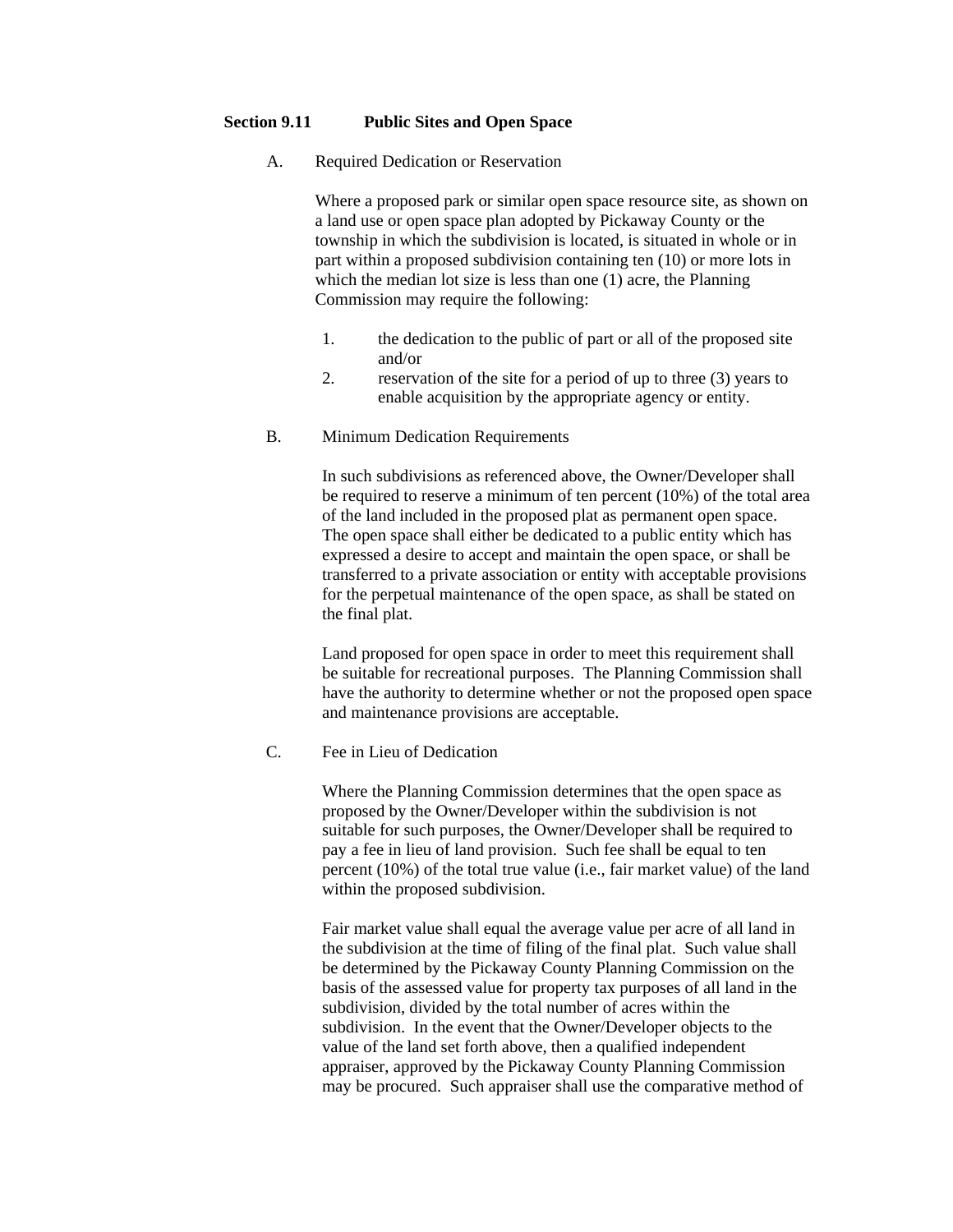appraisal and shall document findings. The fee for such appraiser shall be paid by the Owner/Developer.

D. Determination of Open Space Dedication or Fee in Lieu of Dedication

At the time of filing of the preliminary plan, the Owner/Developer shall indicate whether the fee, land or combination of the two will be provided. If the land is to be dedicated, the Owner/Developer shall clearly designate such land on the preliminary plan. The Planning Commission shall make the determination cited in Section 9.11 C above as part of review of the preliminary plan. The following factors shall be considered in making such determination:

- 1. Land to be dedicated must form a single continuous parcel or consist of several large parcels connected by a trail, path or walkway. Land should relate to open spaces or recreational land in adjoining lands.
- 2. The land shall be of such minimum dimensions and maximum slopes as to be functionally usable for recreational purposes. Steep slopes, streams, lakes, watercourses and flood plains may constitute a maximum of 60% of such land.
- 3. Utility, drainage or other easements, road rights-of-way, and retention/detention ponds that are typically required as part of the development process shall not be counted toward the provision of open space.
- 4. Public access and maintenance access to the land shall be provided.
- 5. Unique natural features, scenic views and historic/cultural resources shall be identified during the planning process and considered for inclusion as required open space.
- E. Limitation on Use of Required Land and Fees

Any land or fees received by Pickaway County pursuant to this section shall be used only for the purpose of providing park and recreational facilities to serve the area in which the subdivision is located. Fees paid pursuant to this section shall be deposited in a separate fund to be used for the acquisition, development and improvement of park and recreational facilities. No part of such fees shall be used for paying salaries, wages or general operating expenses.

F. Perpetual Conservation Easements

Perpetual conservation easements may be used in lieu of fee simple acquisition, if the Planning Commission determines that this alternative will better work toward the purposes of this Resolution, particularly the preservation of unique natural features. Under this alternative, more land area may be required than under the dedication requirements of Section 9.1 B above.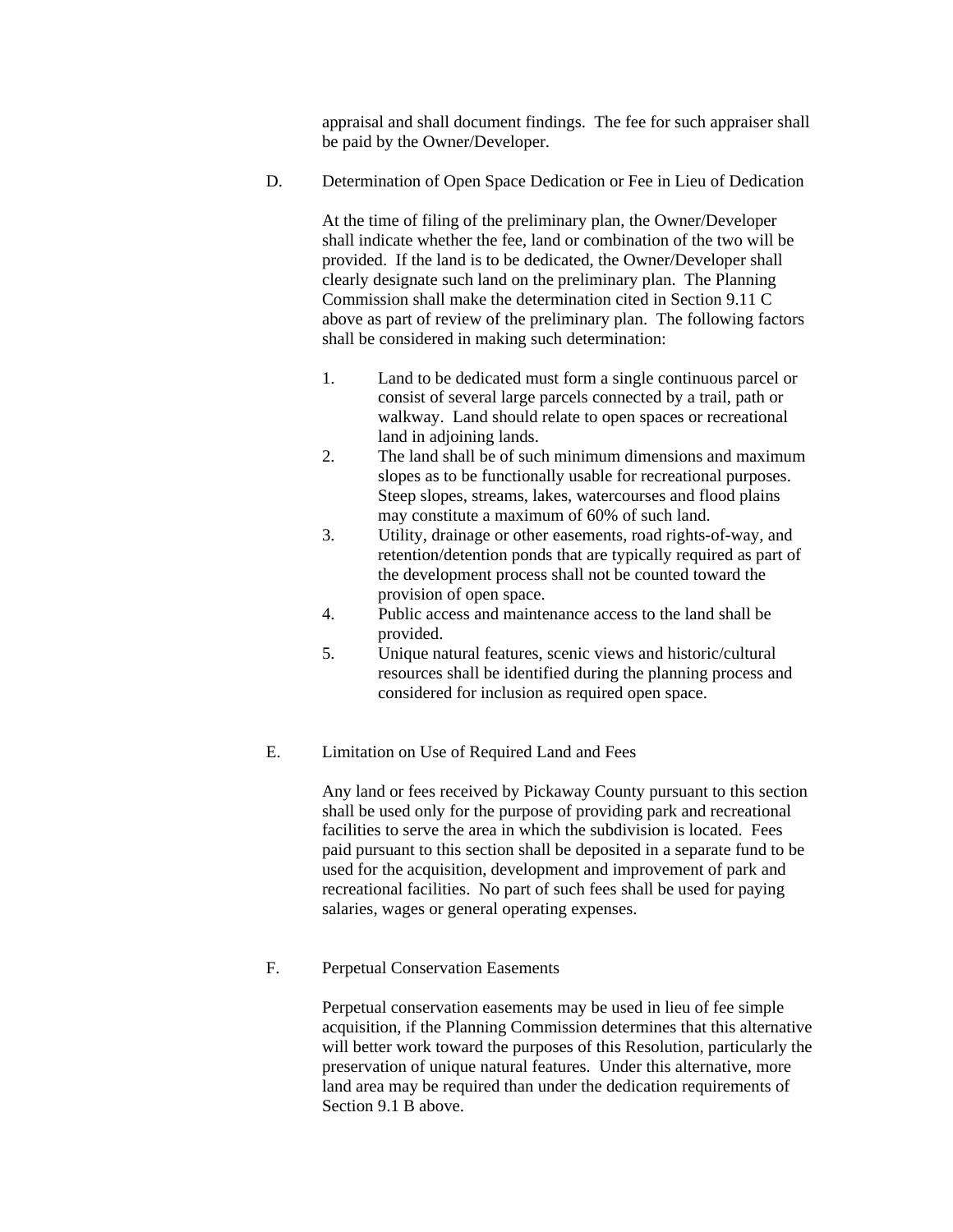#### **Section 9.12 Sidewalks**

Sidewalks shall be required for all new subdivisions in unincorporated villages, and in other areas where the lot width is less than seventy-five feet (75') In subdivisions exceeding fifteen (15) lots, sidewalks may be required regardless of lot size.

#### **Section 9.13 Monuments, Markers and Pins**

A. General

Survey and monument activities shall be performed by, or under the direct supervision of, a Professional Surveyor, must meet Minimum Standards for Boundary Surveys in the State of Ohio (Ohio Administrative Code 4737-37-03) and meet the requirements of the County Engineer. Elevations shall be referenced to National Vertical Datum.

#### B. Number and Location

Permanent markers shall be set according to the provisions of Section 711.03 of the Ohio Revised Code. The Owner/Developer shall direct the surveyor to place and set not less than one (1) marker at the corner of each lot in each plat of ten (10) lots or less. In plats having more than ten (10) lots, as many permanent markers shall be set as the surveyor deems necessary to properly control his original survey, as well as monuments for street alignment control. At a minimum, markers shall be required at the beginning and ending points of all streets, and at all angle points on the outside boundary of all subdivisions. The Pickaway County Engineer shall have the authority to require additional permanent markers on any plat. Monuments for street alignment control (one inch diameter solid iron pins, thirty inches long) shall be set at street centerline intersections.

C. Benchmarks in Flood Plains

When all or part of a major subdivision is located within a flood plain as defined in Article II, the Owner/Developer shall direct and cause the surveyor to place and set at least one benchmark tied to USGS elevation data.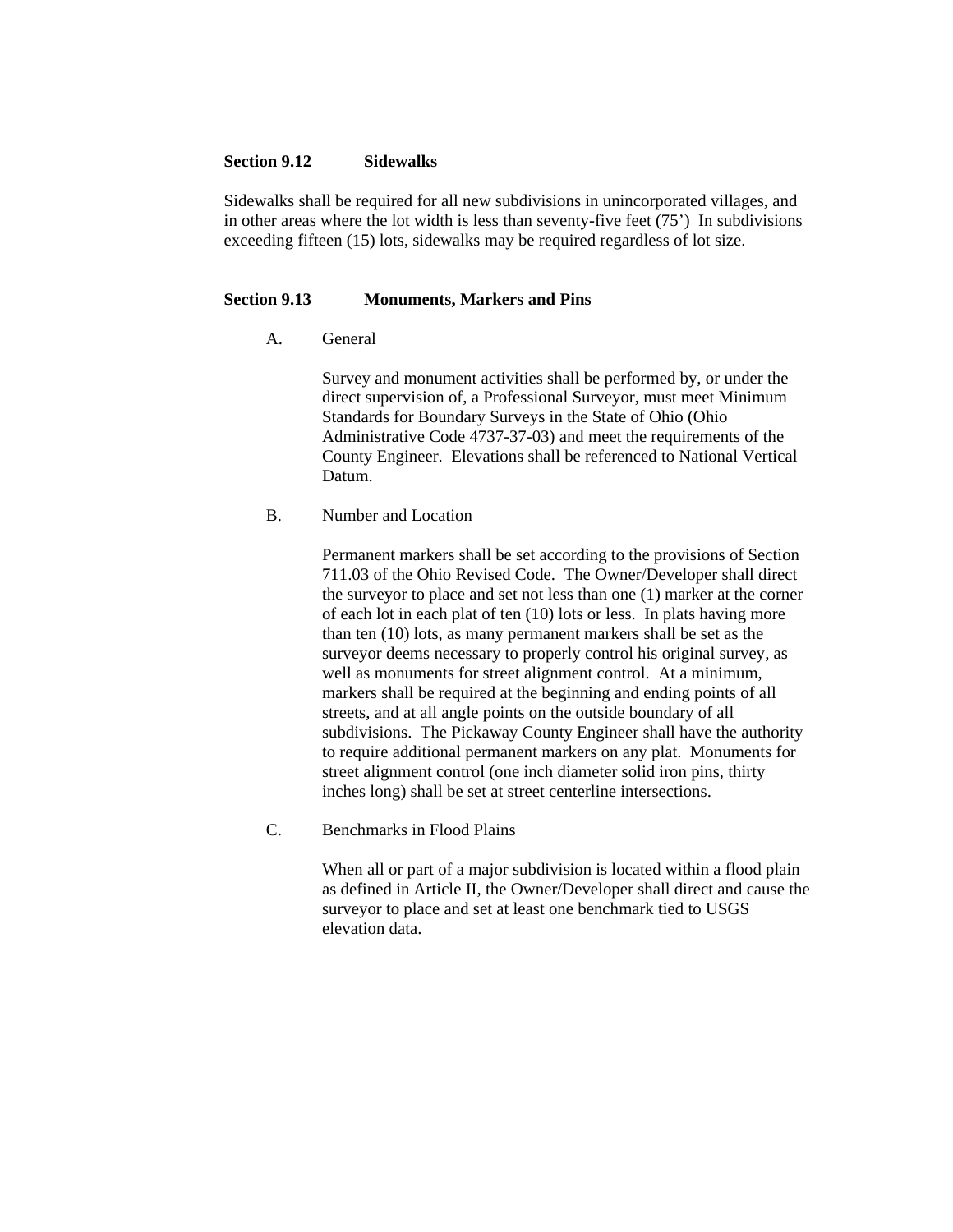#### **ARTICLE X SITE IMPROVEMENTS**

#### **Section 10.01 General**

The Pickaway County Engineer has developed *Pickaway County Technical Design Standards* for site improvements as required by these subdivision regulations. Those standards, as may be amended, are hereby incorporated by reference. Site improvements as specified in the *Pickaway County Technical Design Standards* shall be required for minor as well as major subdivisions.

The Owner/ Developer shall be responsible for the costs of all inspections and tests required by the County Engineer to establish that the materials and methods utilized in construction of the improvements meet the specifications.

#### **Section 10.02 Streets**

A. Street Grading

No street grading shall be performed nor improvements installed until the final construction plans have been approved by the County Engineer and inspection fees have been paid. No street grading shall be commenced without three (3) working days notice to the County Engineer.

B. Street Signs

The Owner/Developer shall purchase and install street name, traffic directional and parking signs at intersections and other locations as approved by the County Engineer. The material, graphics and content are subject to approval by the County Engineer.

#### **Section 10.03 Responsibility and Liability During Construction**

No streets or public improvements shall be the responsibility of any public entity prior to formal acceptance. Until such time as such improvements have been approved and accepted, the Owner/Developer shall assume full responsibility and liability for all areas dedicated to the public, and the improvements thereon. The Owner/Developer shall agree to indemnify and hold harmless the County until such time as the improvements are accepted.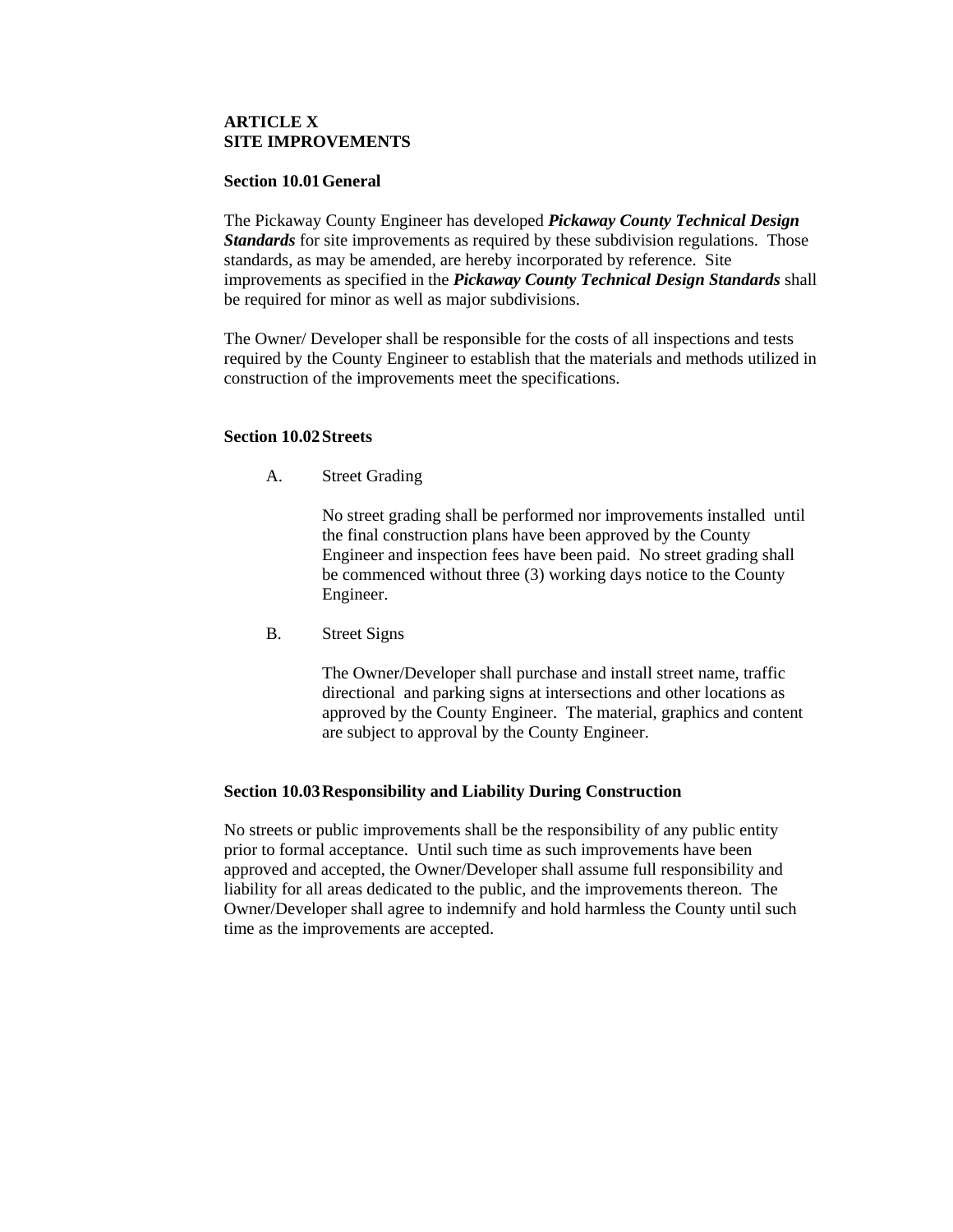#### **ARTICLE XI HILLSIDE REGULATIONS**

#### **Section 11.01 General**

These regulations shall apply to all hillside areas, herein defined as areas where the average slope exceeds fifteen percent (15%). The final determination as to whether a particular subdivision is subject to these requirements shall be made by the Planning Commission. If a subdivision is determined to be subject to hillside regulations, the Planning Commission and/or County Engineer is hereby granted the authority to require additional material to be added to that specified in Article V of this Resolution, in order to determine compliance.

#### **Section 11.02 Cut and Fill**

No land shall be graded, cut or filled so as to create a slope exceeding a vertical rise of one  $(1)$  foot for each two and one half  $(2 1/2)$  feet of horizontal distance between abutting lots or adjoining tracts of land, unless a retaining wall of sufficient height and thickness is provided to prevent slides and erosion.

#### **Section 11.03 Streets**

Final grades on all streets shall be as determined by the County Engineer on a caseby-case basis using the *Pickaway County Technical Design Standards*. All fill used on streets shall be compacted in accordance with Ohio Department of Transportation Specifications and the *Pickaway County Technical Design Standards.*

#### **Section 11.04 Retaining Walls**

Retaining walls may be required whenever topographic conditions warrant or where necessary to retain fill or cut slopes within street rights-of-way.

#### **ARTICLE XII PLANNED UNIT DEVELOPMENT**

#### **Section 12.01 Purpose**

A planned unit development approach may be permitted in specific cases to allow for a more flexible pattern of land use than would otherwise be accomplished by strict adherence to these subdivision regulations. Toward that end, the Planning Commission shall have the authority to modify these subdivision regulations for specific planned unit developments, in accordance with the standards of this Article.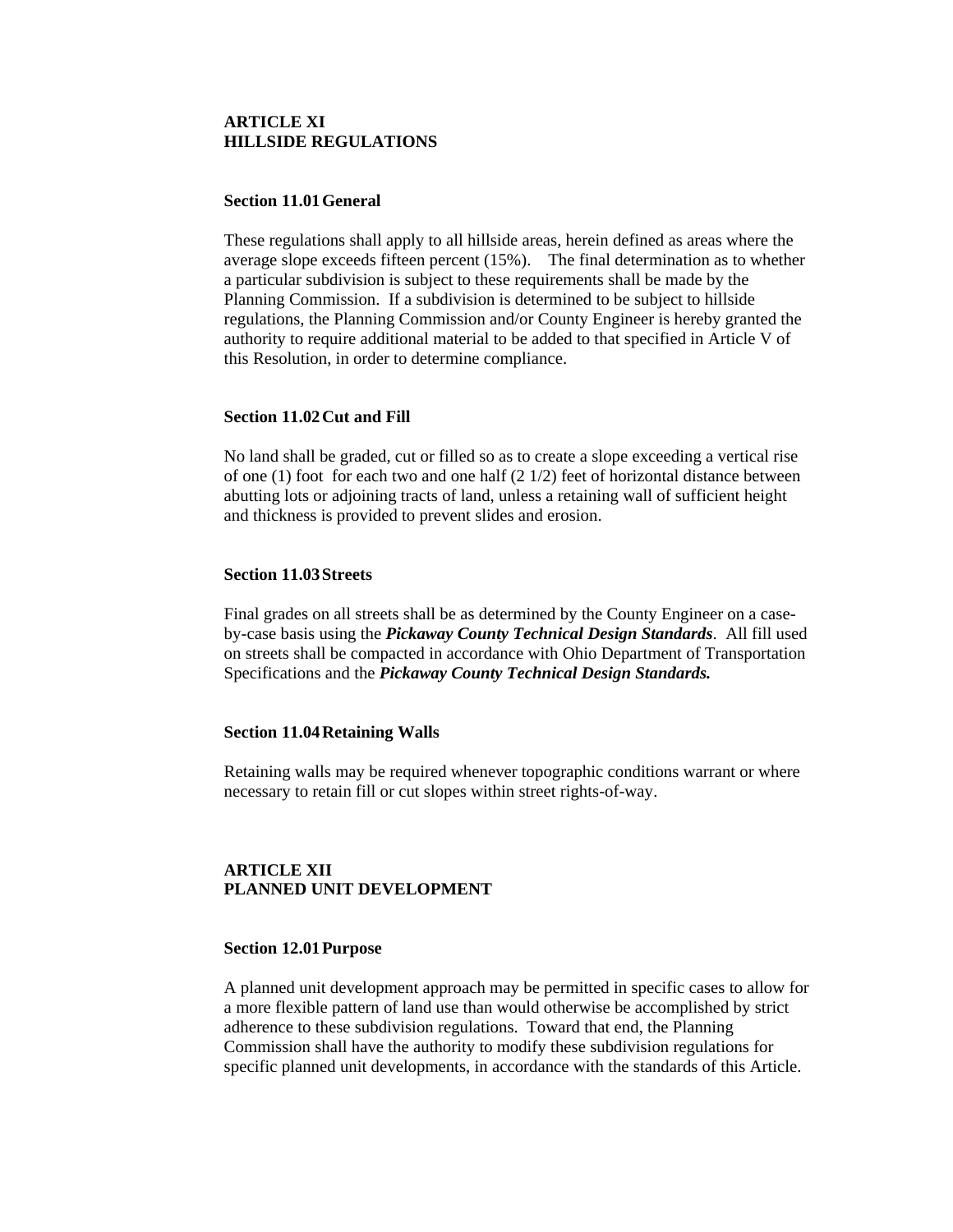#### **Section 12.02 Procedures**

The planned unit development shall be submitted and processed in accordance with the procedures in Article V of these regulations.

#### **Section 12.03 General Requirements**

The general requirements and standards for the planned unit development shall be as specified by the relevant local zoning requirements.

#### **Section 12.04 Open Space**

All open space within the planned unit development shall either be dedicated to a public entity which has expressed a desire to accept and maintain the open space, or shall be transferred to a private association or entity, with acceptable provisions for its perpetual care and maintenance, as shall be stated on the final plat.

#### **Section 12.05 Private Streets**

Private streets within planned unit developments shall be subject to the requirements of Section 9.06 I. of these regulations.

#### **Section 12.05 Replatting**

In any planned unit development having private streets, the final plat shall contain a statement that no further subdivision of lands within the subdivision shall be permitted without replatting the area involved through normal platting procedures, in accordance with Article V of these regulations.

#### **Section 12.06 Review Criteria**

In reviewing the application for a planned unit development, the Planning Commission shall find that the following criteria are met, based on evidence provided by the applicant:

- A. The existing public roadway network can accommodate any proposed traffic.
- B. The soil and drainage conditions can support the proposed development as proposed.
- C. That adequate methods have been proposed to alleviate any adverse impacts associated with modification of the development standards resulting from use of the planned unit development approach.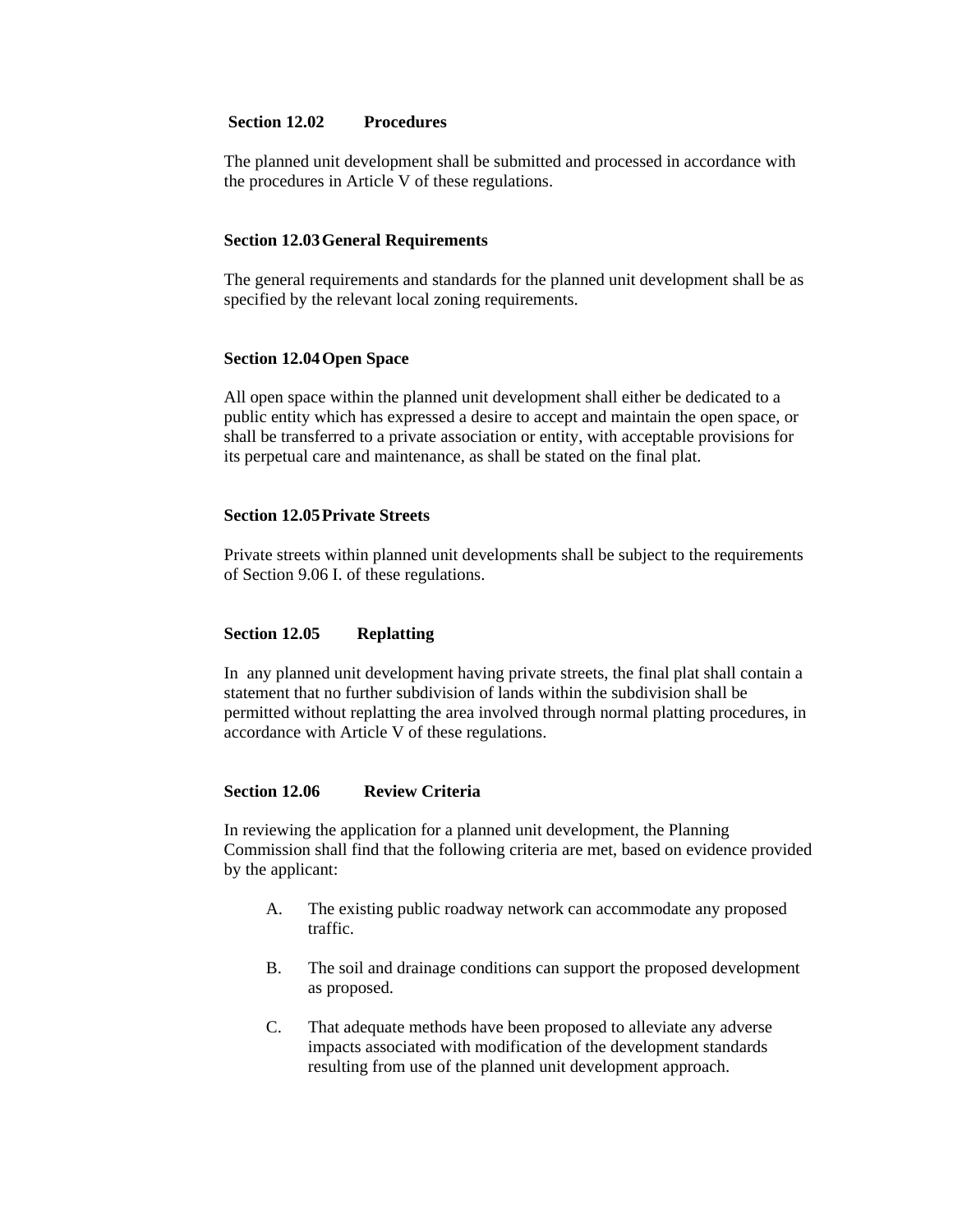- D. That the planned unit development approach to development offers specific advantages in this case that could not be achieved by conventional development.
- E. That the final plat for the planned unit development is consistent with the preliminary and final development plans for the project as approved by the local zoning authority.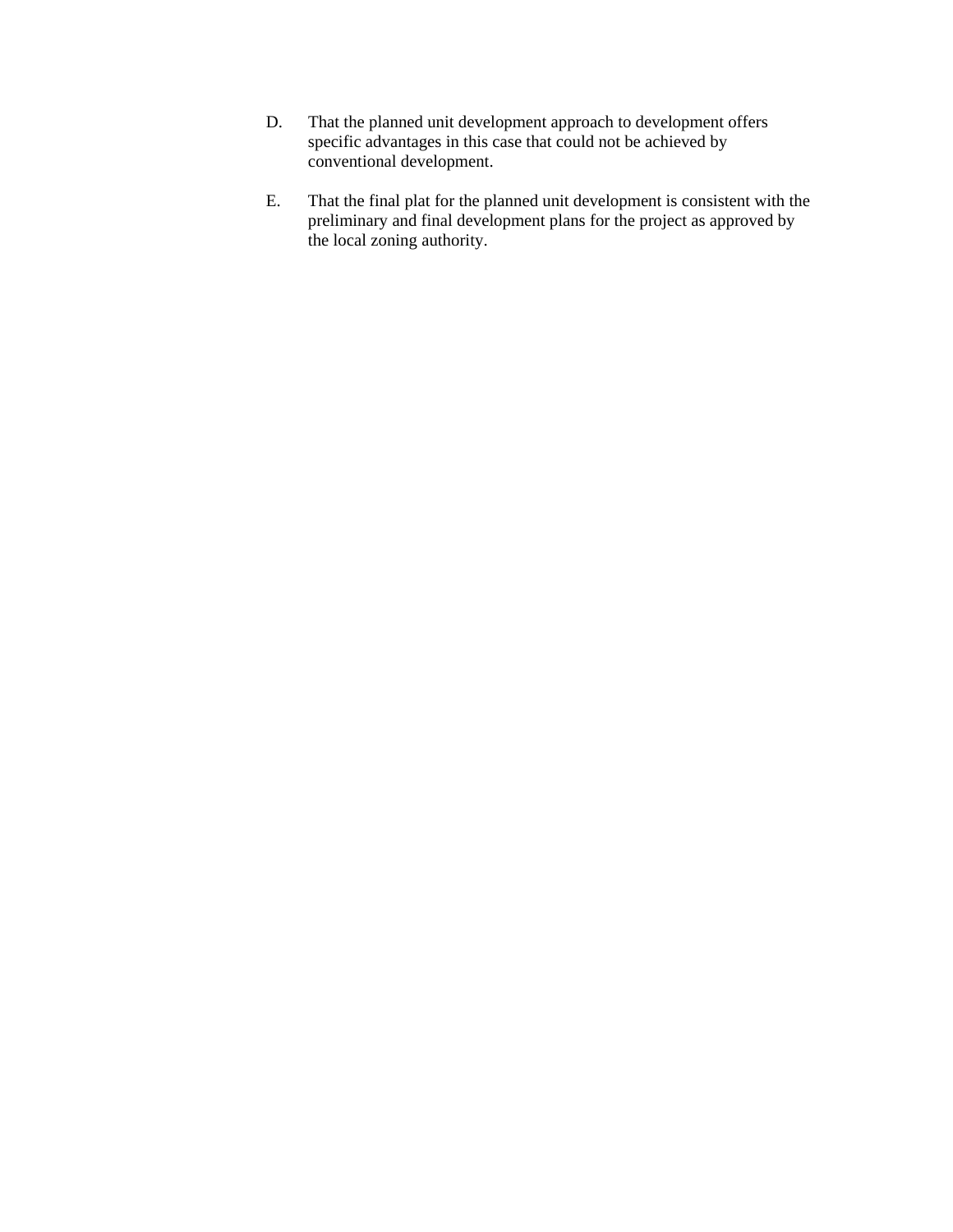## **A P P E N D I X A Certification for Exemption of Parcels To Be Used Only For Agricultural or Personal Recreational Purposes**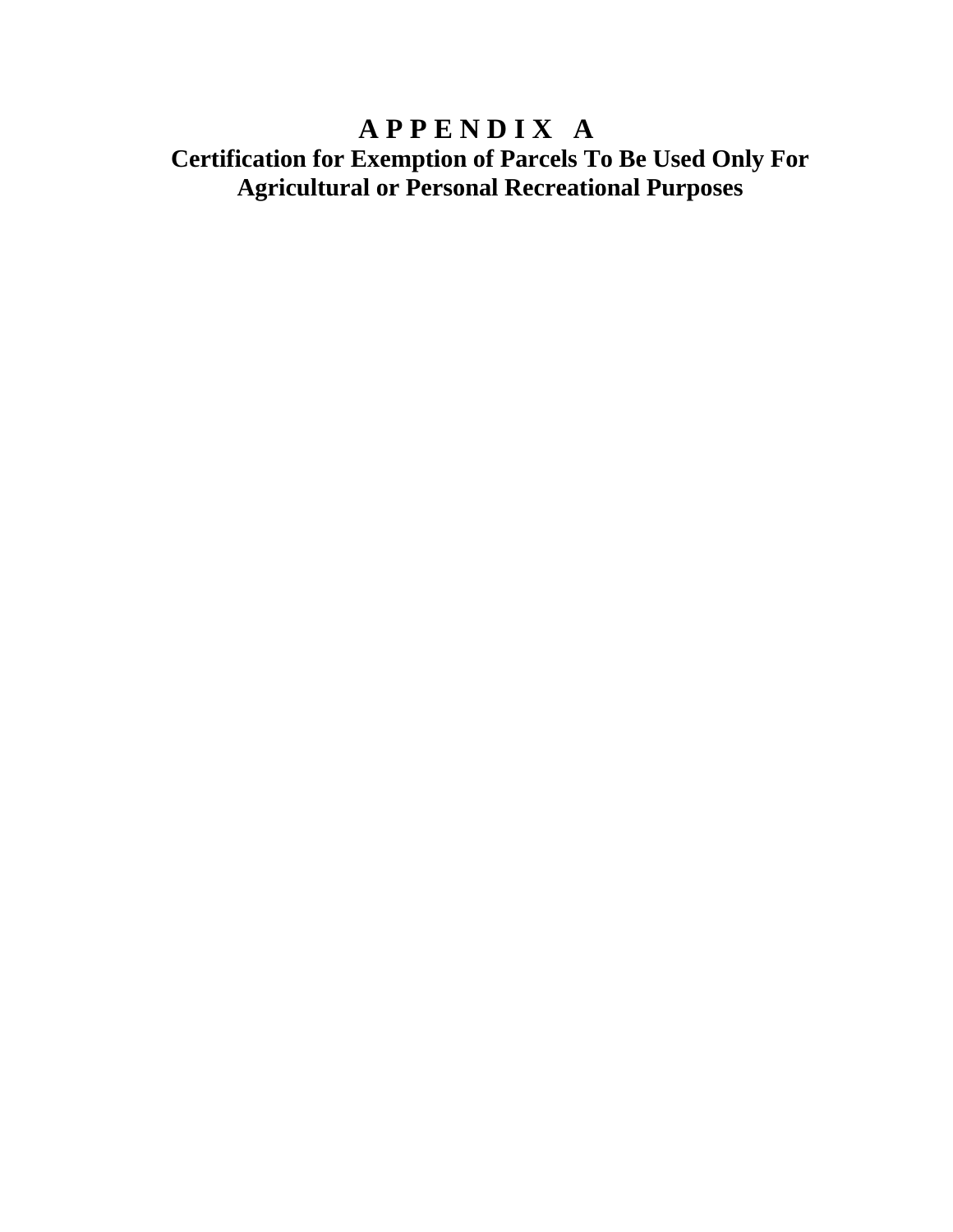#### **CERTIFICATION FOR EXEMPTION OF PARCELS TO BE USED ONLY FOR AGRICULTURAL OR PERSONAL RECREATIONEL PURPOSES PURSUANT TO OHIO REVISED CODE SECTION 711.133**

The undersigned Grantor(s) and Grantee(s) make the following statements for the express purpose of declaring as exempt from approval requirements of Section 1.07 D. of the Pickaway County Subdivision Regulations, the following described property and to stamp the conveyance *"NO APPROVAL OR PLAT REQUIRED UNDER R.C. 711.133: FOR AGRICULTURAL OR PERSONAL RECREATIONAL USE ONLY".*

1. The Grantor(s) and Grantee(s) certify that the property proposed for exemption is described as follows:

- 2. The Grantor(s) hereby certify that the property described above is currently used for agricultural or personal recreational purposes. The Grantee(s) hereby certifiy that the property described above shall be used only for agricultural or personal recreational purposes as defined in Article II of these subdivision regulations.
- 3. The Grantee(s) acknowledge and understand that if the property is subsequently changed from agricultural or personal recreational purposes, no such change in use shall be made by the Grantee(s) or their successors and assigns unless and until the authorized representative of the Pickaway County Planning Commission or his/her designated agent first determines that the property complies with the then current provisions of these regulations.

The undersigned Grantor(s) and Grantee(s) have signed this Certification on the date(s) as set forth below:

| <b>GRANTOR(S)</b> |             | <b>GRANTEE(S)</b> |             |
|-------------------|-------------|-------------------|-------------|
| <b>NAME</b>       | <b>DATE</b> | <b>NAME</b>       | <b>DATE</b> |
| <b>NAME</b>       | <b>DATE</b> | <b>NAME</b>       | <b>DATE</b> |